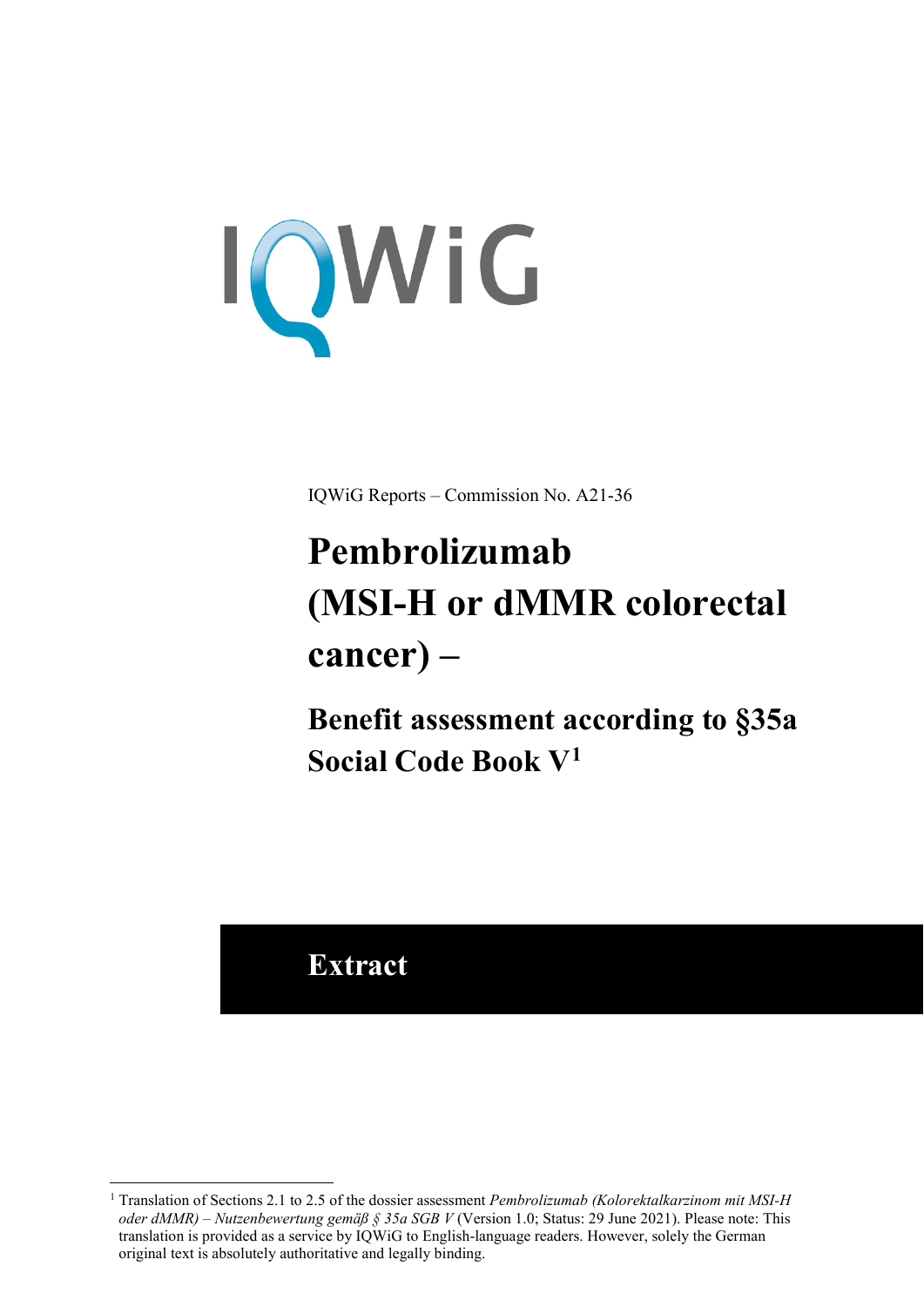# Publishing details

### **Publisher**

Institute for Quality and Efficiency in Health Care

#### **Topic**

Pembrolizumab (MSI-H or dMMR colorectal cancer) – Benefit assessment according to §35a Social Code Book V

# **Commissioning agency**

Federal Joint Committee

# **Commission awarded on**

31 March 2021

# **Internal Commission No.**  A21-36

#### **Address of publisher**

Institut für Qualität und Wirtschaftlichkeit im Gesundheitswesen Im Mediapark 8 50670 Köln Germany

Phone: +49 221 35685-0 Fax: +49 221 35685-1 E-mail: [berichte@iqwig.de](mailto:berichte@iqwig.de) Internet: [www.iqwig.de](http://www.iqwig.de/)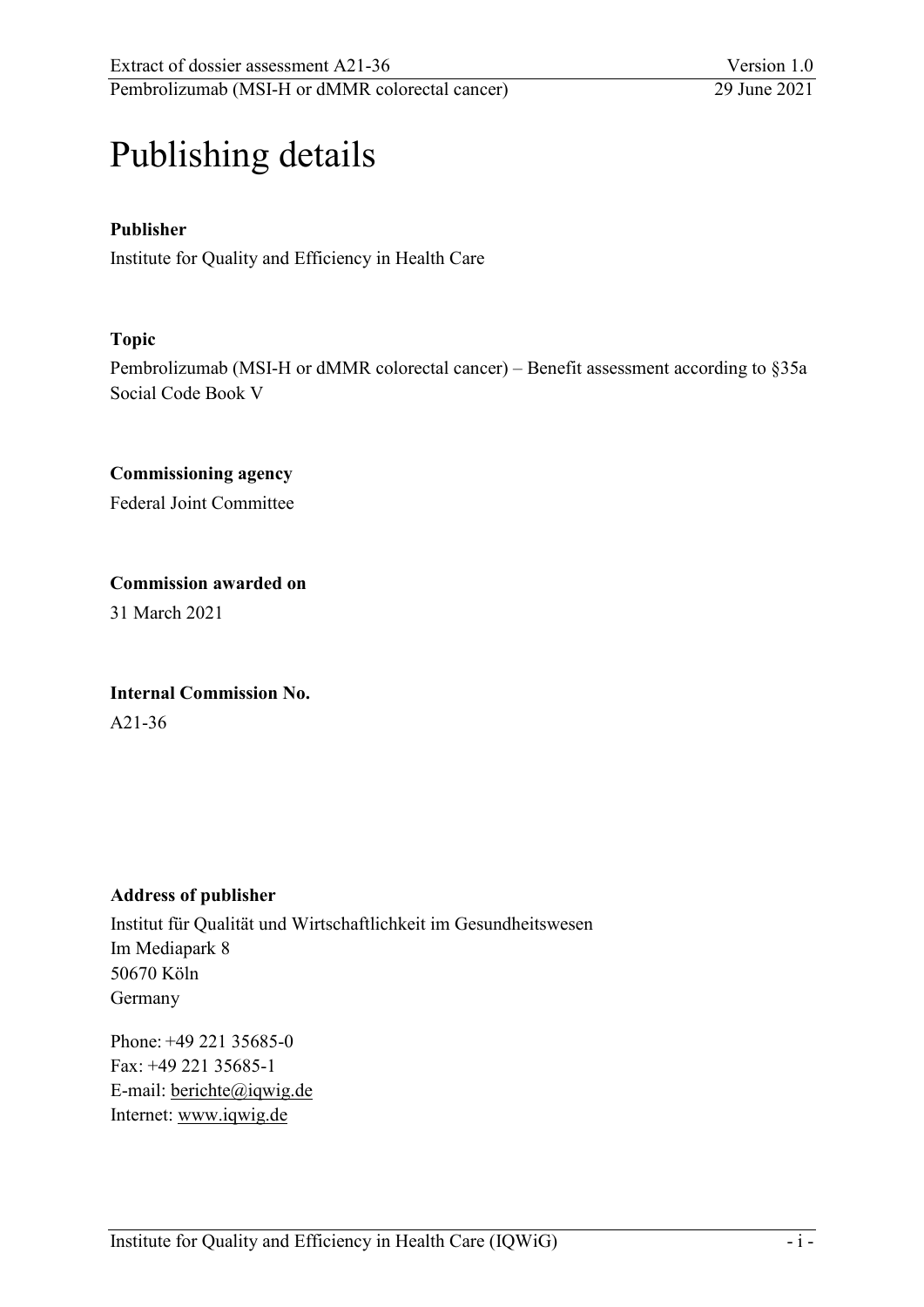Extract of dossier assessment A21-36 Version 1.0<br>
Pembrolizumab (MSI-H or dMMR colorectal cancer) 29 June 2021 Pembrolizumab (MSI-H or dMMR colorectal cancer)

#### **Medical and scientific advice**

**Ingo Schmidt-Wolf, University Hospital Bonn, Germany** 

IQWiG thanks the medical and scientific advisor for his contribution to the dossier assessment. However, the advisor was not involved in the actual preparation of the dossier assessment. The responsibility for the contents of the dossier assessment lies solely with IQWiG.

#### **IQWiG employees involved in the dossier assessment**

- Anna-Katharina Barnert
- Nadia Abu Rajab
- **Tatjana Hermanns**
- Florina Kerekes
- Stefan Kobza
- **Matthias Maiworm**
- **Beate Wieseler**
- Katharina Wölke

**Keywords:** Pembrolizumab, Colorectal Neoplasms, Benefit Assessment, NCT02563002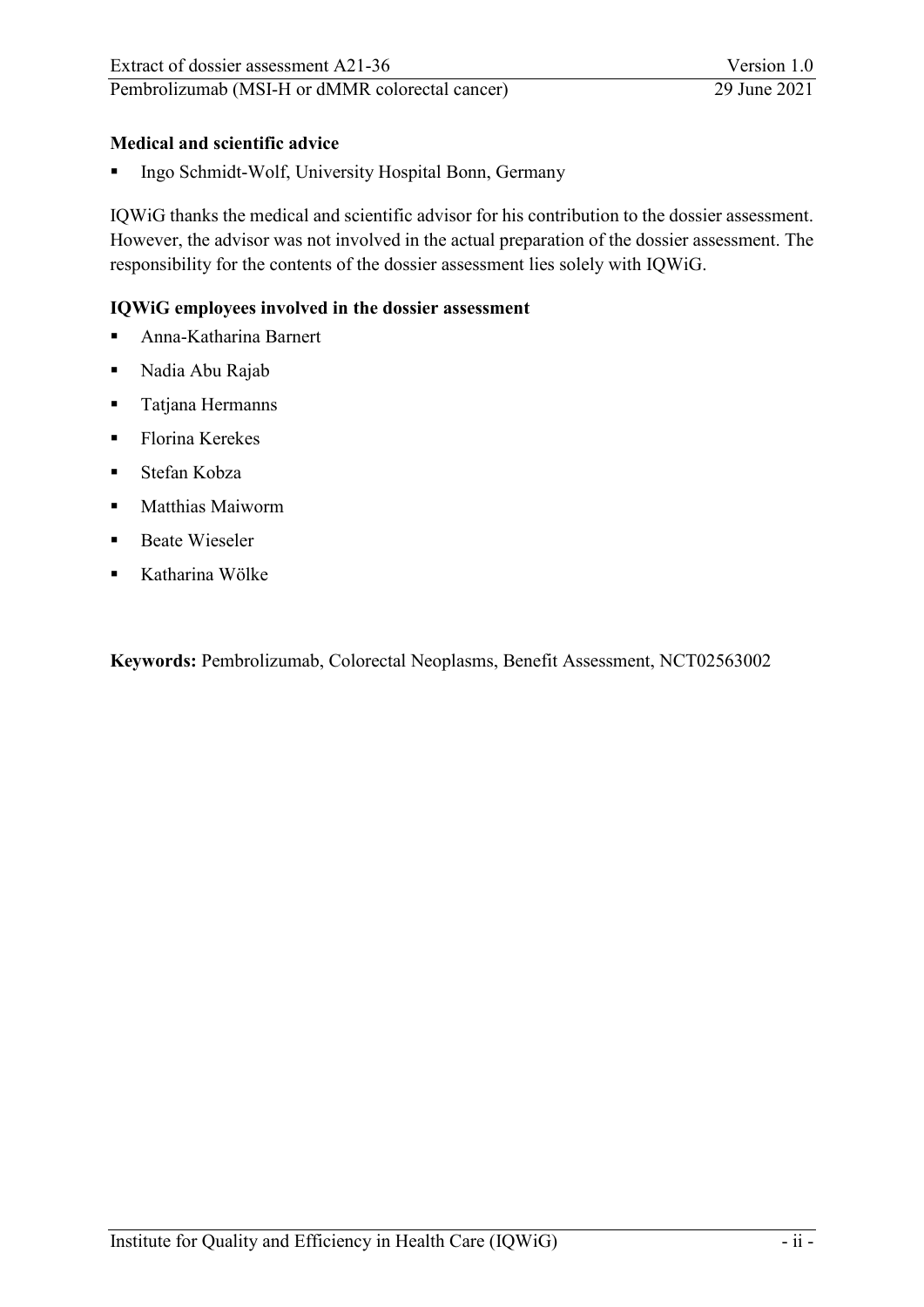Extract of dossier assessment A21-36 Version 1.0<br>
Pembrolizumab (MSI-H or dMMR colorectal cancer) 29 June 2021 Pembrolizumab (MSI-H or dMMR colorectal cancer)

# Table of contents

#### **Page**

| 2<br>2.1<br>2.2<br>Research question 1: Patients for whom intensive therapy is suitable  10<br>2.3<br>2.3.1<br>2.3.1.1<br>2.3.1.2<br>2.3.2<br>2.3.2.1<br>2.3.2.2<br>2.3.2.3<br>2.3.2.4<br>2.3.3<br>2.3.3.1<br>2.3.3.2<br>Research question 2: Patients for whom intensive therapy is unsuitable 28<br>2.4 |  |
|-----------------------------------------------------------------------------------------------------------------------------------------------------------------------------------------------------------------------------------------------------------------------------------------------------------|--|
|                                                                                                                                                                                                                                                                                                           |  |
|                                                                                                                                                                                                                                                                                                           |  |
|                                                                                                                                                                                                                                                                                                           |  |
|                                                                                                                                                                                                                                                                                                           |  |
|                                                                                                                                                                                                                                                                                                           |  |
|                                                                                                                                                                                                                                                                                                           |  |
|                                                                                                                                                                                                                                                                                                           |  |
|                                                                                                                                                                                                                                                                                                           |  |
|                                                                                                                                                                                                                                                                                                           |  |
|                                                                                                                                                                                                                                                                                                           |  |
|                                                                                                                                                                                                                                                                                                           |  |
|                                                                                                                                                                                                                                                                                                           |  |
|                                                                                                                                                                                                                                                                                                           |  |
|                                                                                                                                                                                                                                                                                                           |  |
|                                                                                                                                                                                                                                                                                                           |  |
|                                                                                                                                                                                                                                                                                                           |  |
|                                                                                                                                                                                                                                                                                                           |  |
| 2.4.1                                                                                                                                                                                                                                                                                                     |  |
| 2.4.2                                                                                                                                                                                                                                                                                                     |  |
| 2.4.3                                                                                                                                                                                                                                                                                                     |  |
| 2.5                                                                                                                                                                                                                                                                                                       |  |
|                                                                                                                                                                                                                                                                                                           |  |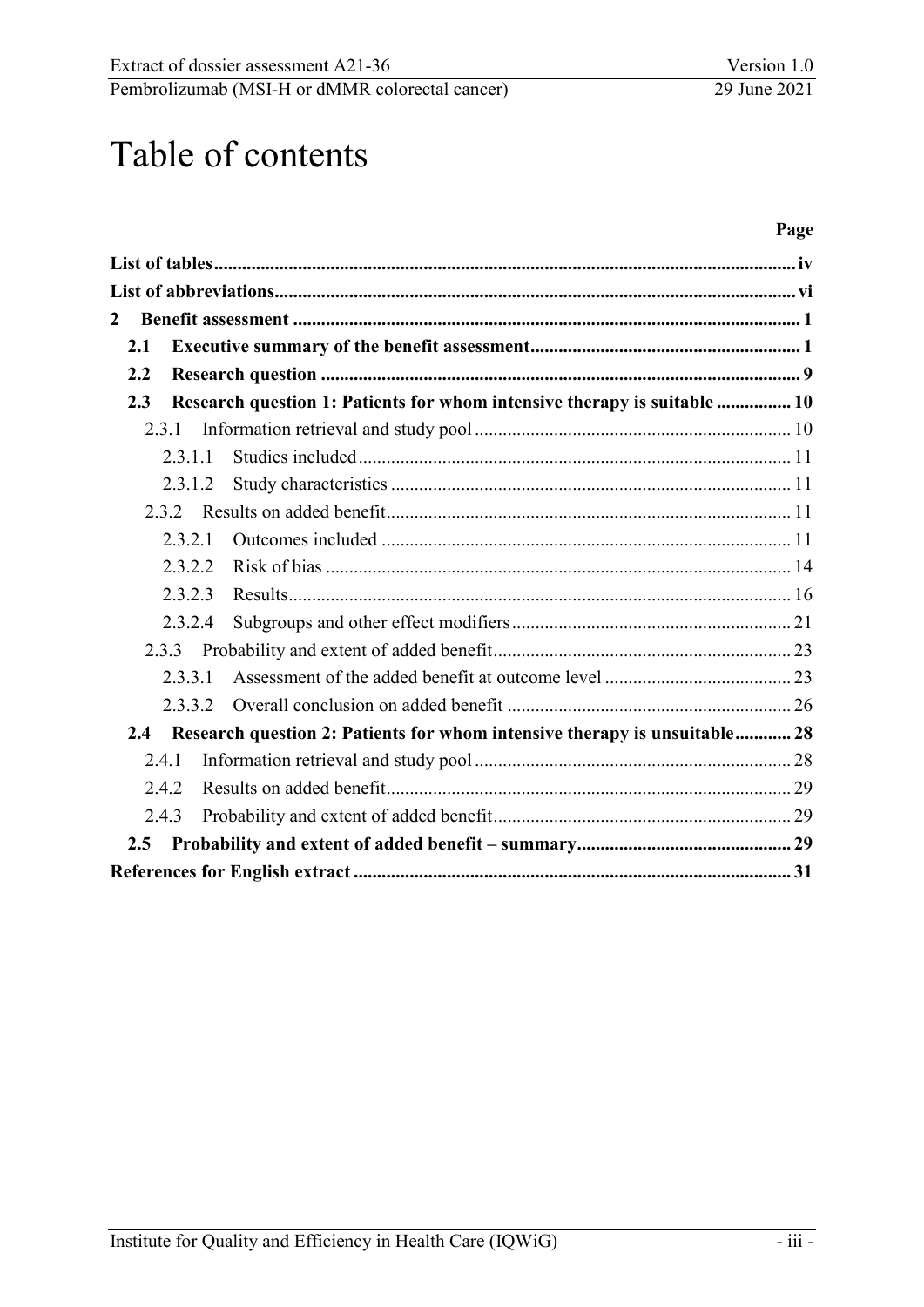# <span id="page-4-0"></span>**List of table[s2](#page-4-1)**

| Page                                                                                                                                                                                 |
|--------------------------------------------------------------------------------------------------------------------------------------------------------------------------------------|
|                                                                                                                                                                                      |
|                                                                                                                                                                                      |
|                                                                                                                                                                                      |
| Table 5: Study pool – RCT, direct comparison: pembrolizumab vs. chemotherapy <sup>a</sup> $\pm$<br>bevacizumab or cetuximab (patients for whom intensive therapy is suitable) 11     |
| Table 6; Characteristics of the included study $- RCT$ , direct comparison: pembrolizumab<br>vs. chemotherapy $a \pm b$ evacizumab or cetuximab (patients for whom intensive         |
| Table 7: Characteristics of the intervention – RCT, direct comparison: pembrolizumab vs.<br>chemotherapy $a \pm b$ evacizumab or cetuximab (patients for whom intensive therapy is   |
| Table 8: Planned duration of the follow-up observation - RCT, direct comparison:<br>pembrolizumab vs. chemotherapy $a \pm b$ evacizumab or cetuximab (patients for whom              |
| Table 9: Characteristics of the study population - RCT, direct comparison:<br>pembrolizumab vs. chemotherapy $a \pm b$ evacizumab or cetuximab (patients for whom                    |
| Table 10; Information on the course of the study $- RCT$ , direct comparison:<br>pembrolizumab vs. chemotherapy $a \pm b$ evacizumab or cetuximab (patients for whom                 |
| Table 11: Information on subsequent therapies $a - RCT$ , direct comparison:<br>pembrolizumab vs. chemotherapy $b \pm b$ evacizumab or cetuximab (patients for whom                  |
| Table 12: Risk of bias across outcomes (study level) – RCT, direct comparison:<br>pembrolizumab vs. chemotherapy $a \pm b$ evacizumab or cetuximab (patients for whom                |
| Table 13: Matrix of outcomes - RCT, direct comparison: pembrolizumab vs.<br>chemotherapy $a \pm b$ evacizumab or cetuximab (patients for whom intensive therapy is                   |
| Table 14: Risk of bias across outcomes and outcome-specific risk of bias - RCT, direct<br>comparison: pembrolizumab vs. chemotherapy $a \pm b$ evacizumab or cetuximab               |
| Table 15: Results (mortality, morbidity, health-related quality of life, side effects) - RCT,<br>direct comparison: pembrolizumab vs. chemotherapy $a \pm b$ evacizumab or cetuximab |
| Table 16: Subgroups (side effects) – RCT, direct comparison: pembrolizumab vs.<br>chemotherapya $\pm$ bevacizumab or cetuximab (patients for whom intensive therapy is               |

<span id="page-4-1"></span><sup>-</sup> $2$  Table numbers start with "2" as numbering follows that of the full dossier assessment.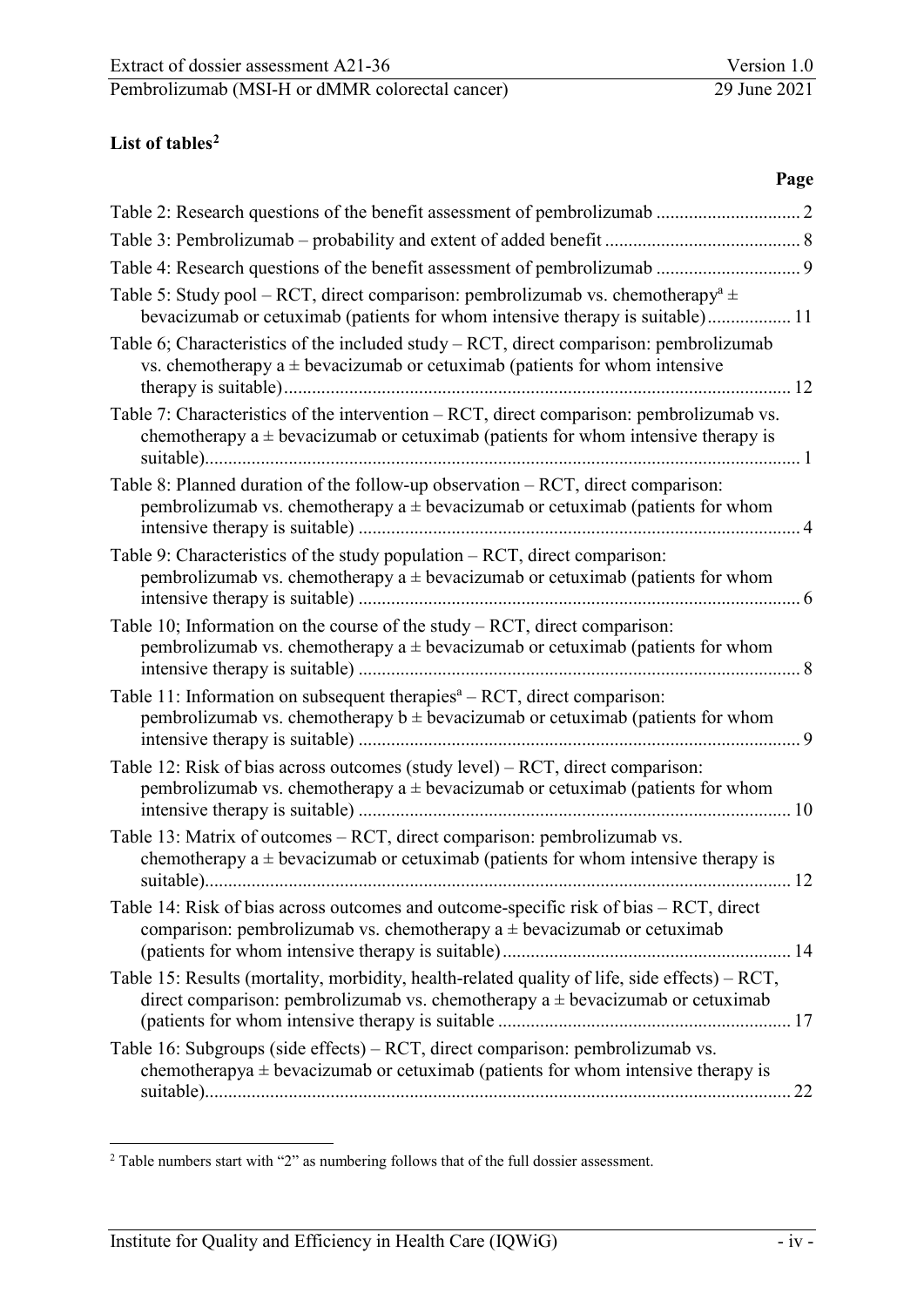| Extract of dossier assessment A21-36                                                       | Version 1.0  |
|--------------------------------------------------------------------------------------------|--------------|
| Pembrolizumab (MSI-H or dMMR colorectal cancer)                                            | 29 June 2021 |
| Table 17: Extent of added benefit at outcome level – pembrolizumab vs. chemotherapya $\pm$ |              |

| Table 18: Positive and negative effects from the assessment of pembrolizumab vs. |  |
|----------------------------------------------------------------------------------|--|
|                                                                                  |  |
|                                                                                  |  |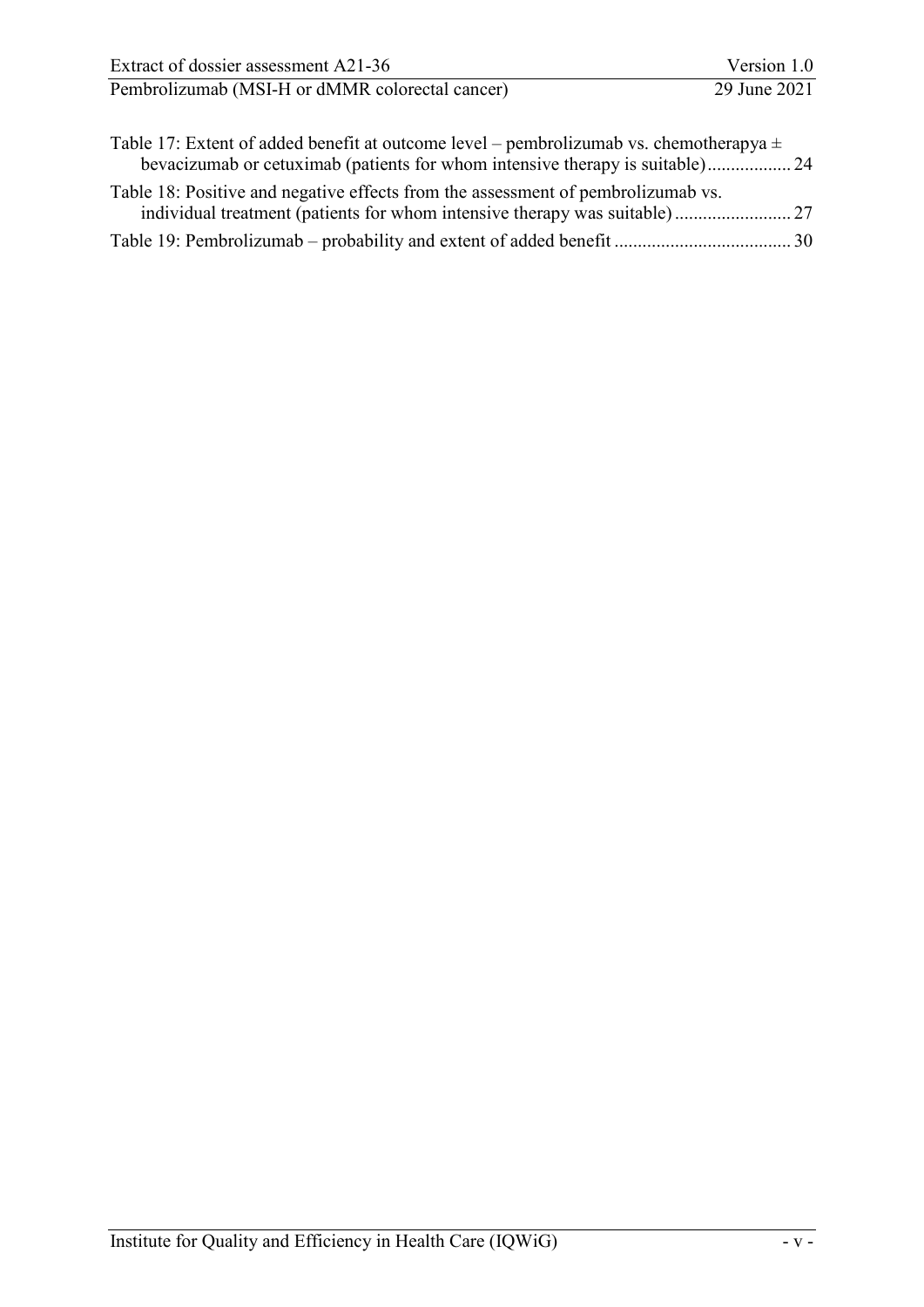#### <span id="page-6-0"></span>**List of abbreviations**

| <b>Abbreviation</b> | <b>Meaning</b>                                                                                                            |
|---------------------|---------------------------------------------------------------------------------------------------------------------------|
| 5FU                 | 5-fluorouracil                                                                                                            |
| <b>ACT</b>          | appropriate comparator therapy                                                                                            |
| AE                  | adverse event                                                                                                             |
| all-RAS             | all-rat sarcoma viral oncogene homologue                                                                                  |
| <b>BRAF</b>         | rapidly accelerated fibrosarcoma - isoform B                                                                              |
| <b>CTCAE</b>        | Common Terminology Criteria for Adverse Events                                                                            |
| dMMR                | mismatch repair deficient                                                                                                 |
| <b>ECOG PS</b>      | Eastern Cooperative Oncology Group Performance Status                                                                     |
| <b>EGFR</b>         | epidermal growth factor receptor                                                                                          |
| <b>FOLFIRI</b>      | folinic acid $+ 5$ -fluorouracil $+$ irinotecan                                                                           |
| <b>FOLFOX</b>       | folinic acid $+ 5$ -fluorouracil $+$ oxaliplatin                                                                          |
| $G$ -BA             | Gemeinsamer Bundesausschuss (Federal Joint Committee)                                                                     |
| <b>IHC</b>          | immunohistochemistry                                                                                                      |
| <b>IPCW</b>         | inverse probability of censoring weights                                                                                  |
| <b>IQWiG</b>        | Institut für Qualität und Wirtschaftlichkeit im Gesundheitswesen<br>(Institute for Quality and Efficiency in Health Care) |
| <b>KRAS</b>         | Kirsten rat sarcoma viral oncogene homologue;                                                                             |
| mFOLFOX6            | folinic acid $+5$ -fluorouracil $+$ oxaliplatin, modified regimen                                                         |
| MSI-H               | high-frequency microsatellite instability                                                                                 |
| <b>NRAS</b>         | neuroblastoma rat sarcoma viral oncogene homologue                                                                        |
| <b>PCR</b>          | polymerase chain reaction                                                                                                 |
| <b>PFS</b>          | progression-free survival                                                                                                 |
| <b>PROs</b>         | patient-reported outcomes                                                                                                 |
| <b>RAS</b>          | rat sarcoma viral oncogene homologue                                                                                      |
| <b>RCT</b>          | randomized controlled trial                                                                                               |
| <b>RECIST</b>       | Response Evaluation Criteria-In-Solid-Tumours                                                                             |
| <b>RPFST</b>        | rank preserving structural failure time                                                                                   |
| <b>SAE</b>          | serious adverse event                                                                                                     |
| <b>SGB</b>          | Sozialgesetzbuch (Social Code Book)                                                                                       |
| <b>SOC</b>          | System Organ Class                                                                                                        |
| <b>VAS</b>          | visual analogue scale                                                                                                     |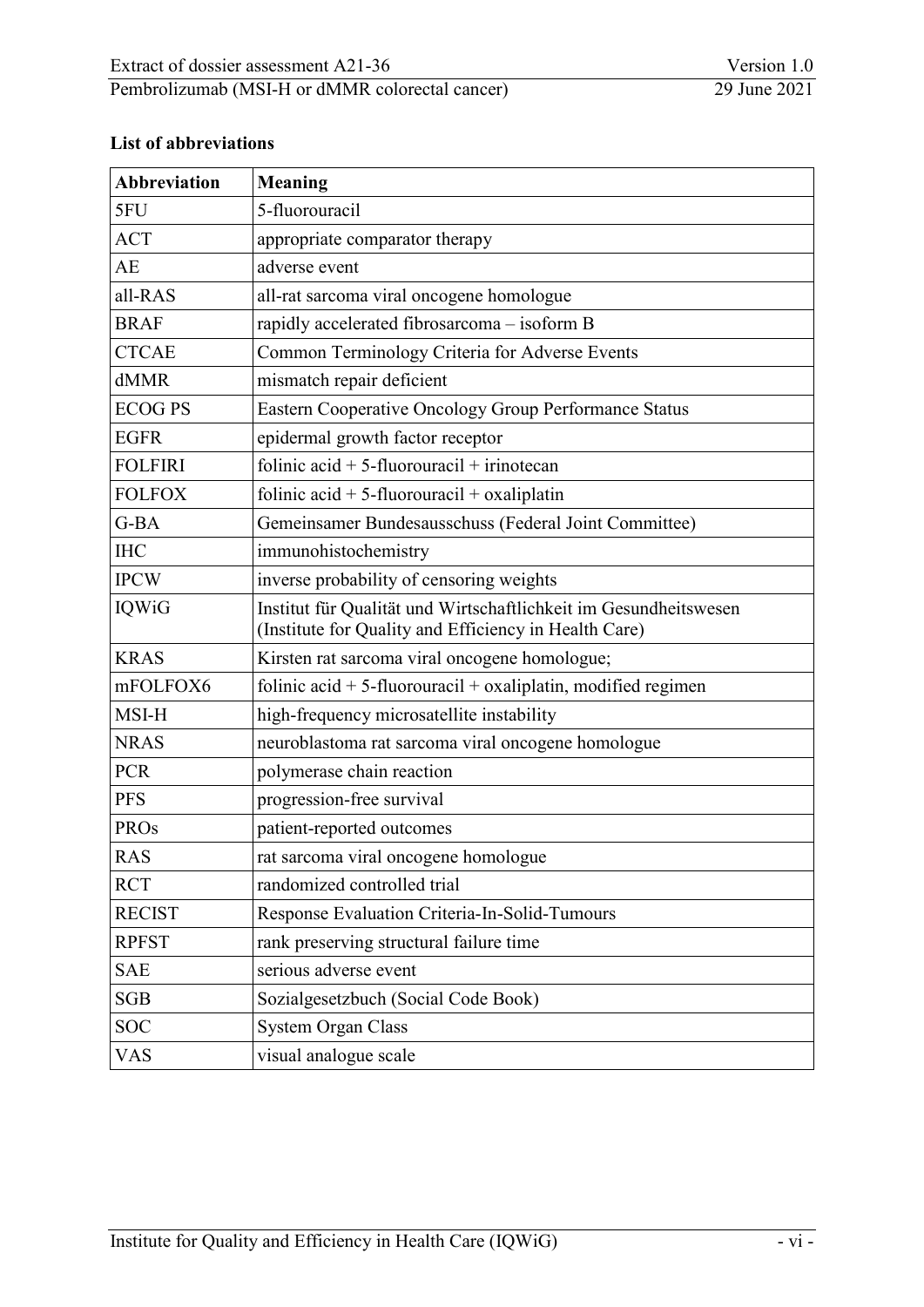#### <span id="page-7-0"></span>**2 Benefit assessment**

#### <span id="page-7-1"></span>**2.1 Executive summary of the benefit assessment**

#### **Background**

In accordance with §35a Social Code Book (SGB) V, the Federal Joint Committee (G-BA) commissioned the Institute for Quality and Efficiency in Health Care (IQWiG) to assess the benefit of the drug pembrolizumab. The assessment is based on a dossier compiled by the pharmaceutical company (hereinafter referred to as the "company"). The dossier was sent to IQWiG on 31 March 2021.

#### **Research question**

The aim of the present report is the assessment of the added benefit of pembrolizumab in comparison with the appropriate comparator therapy (ACT) in adult patients with metastatic colorectal cancer whose tumours have high-frequency microsatellite instability (MSI-H) or are mismatch repair deficient (dMMR) in the first-line setting.

The research questions shown in [Table 2](#page-8-1) resulted from the ACT specified by the G-BA.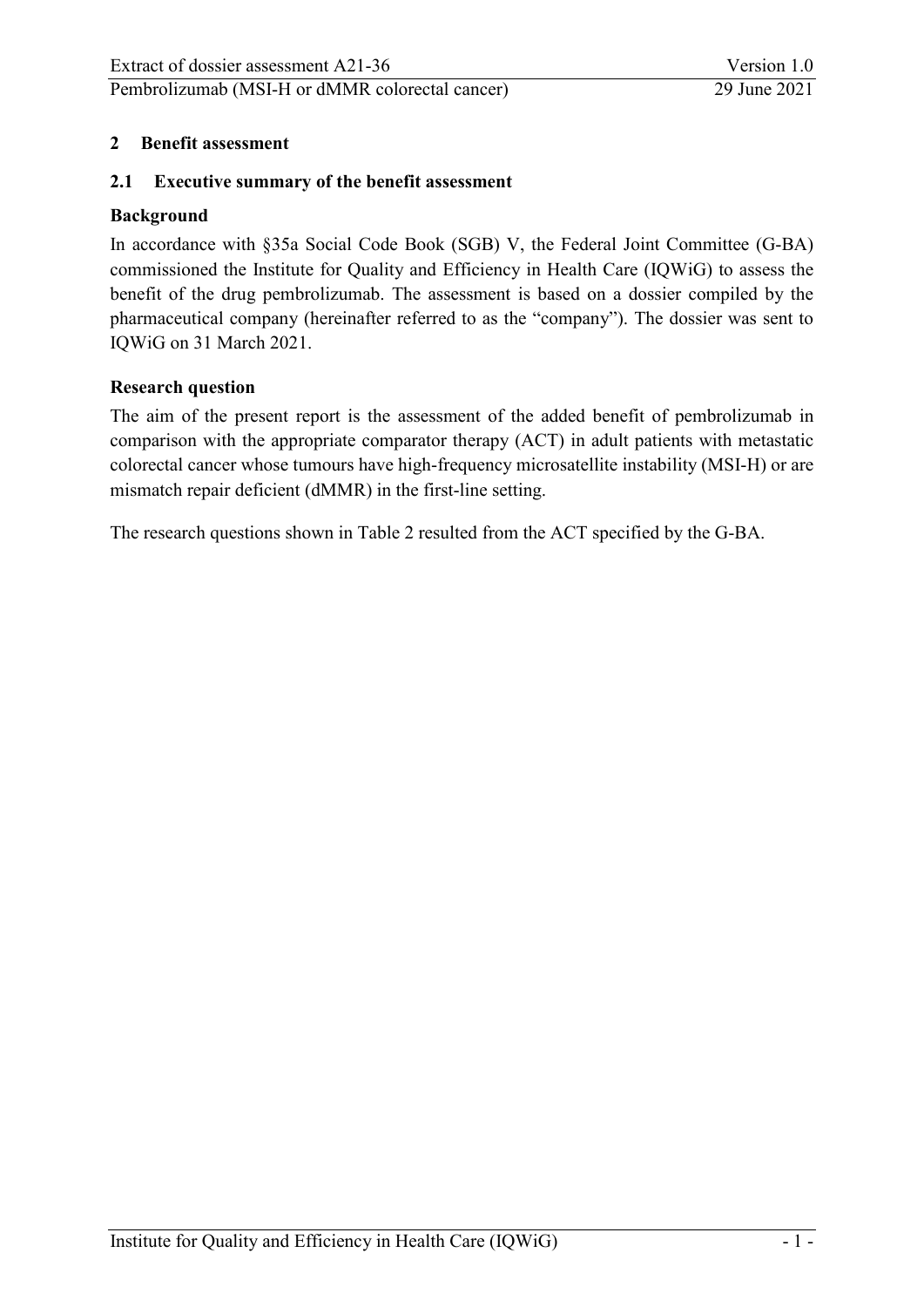| Research<br>question | Therapeutic indication <sup>a</sup>                                                                                                                                                                                 | ${ACT}^b$                                                                                                                                                                                                                                                                                                                                                                                                                                                                                                                                                                                                                                                                                                                                                                                                                                                                                                                                                                                                     |
|----------------------|---------------------------------------------------------------------------------------------------------------------------------------------------------------------------------------------------------------------|---------------------------------------------------------------------------------------------------------------------------------------------------------------------------------------------------------------------------------------------------------------------------------------------------------------------------------------------------------------------------------------------------------------------------------------------------------------------------------------------------------------------------------------------------------------------------------------------------------------------------------------------------------------------------------------------------------------------------------------------------------------------------------------------------------------------------------------------------------------------------------------------------------------------------------------------------------------------------------------------------------------|
| 1                    | Adult patients with<br>metastatic microsatellite<br>instability-high (MSI-H)<br>or mismatch repair<br>deficient (dMMR)<br>colorectal cancer for<br>whom intensive treatment<br>is suitable; first-line<br>treatment | Individual treatment depending on the all-RAS mutation status, the<br>location of the primary tumour and the risk of toxicity induced by<br>bevacizumab, choosing from the following options<br>$\bullet$ combination therapy of 5-fluorouracil + folinic acid + oxaliplatin<br>(FOLFOX)<br>$\blacksquare$ combination therapy of 5-fluorouracil + folinic acid + irinotecan<br>(FOLFIRI)<br>$\bullet$ combination therapy of 5-fluorouracil + folinic acid + oxaliplatin<br>(FOLFOX) and an anti-EGFR treatment (cetuximab or<br>panitumumab) - (only for patients with RAS wild type)<br>$\bullet$ combination therapy of 5-fluorouracil + folinic acid + irinotecan<br>(FOLFIRI) and an anti-EGFR treatment (cetuximab or<br>panitumumab) - (only for patients with RAS wild type)<br>$\bullet$ combination therapy of 5-fluorouracil + folinic acid + oxaliplatin<br>(FOLFOX) and bevacizumab<br>$\bullet$ combination therapy of 5-fluorouracil + folinic acid + irinotecan<br>(FOLFIRI) and bevacizumab |
| $\overline{2}$       | Adult patients with<br>metastatic MSI-H or<br>dMMR colorectal cancer<br>for whom intensive<br>treatment is unsuitable;<br>first-line treatment                                                                      | • 5-fluorouracil + folinic acid $\pm$ bevacizumab<br><sub>or</sub><br>$\blacksquare$ capecitabine $\pm$ bevacizumab<br><sub>or</sub><br>• combination therapy of 5-fluorouracil + folinic acid + oxaliplatin<br>(reduced intensity) $\pm$ bevacizumab<br><b>or</b><br>• combination therapy of 5-fluorouracil + folinic acid + irinotecan<br>(reduced intensity) $\pm$ bevacizumab<br>a For the present therapeutic indication it is assumed that treatment with curative intent or primary resection is                                                                                                                                                                                                                                                                                                                                                                                                                                                                                                      |

<span id="page-8-1"></span><span id="page-8-0"></span>Table 2: Research questions of the benefit assessment of pembrolizumab

sent the rapeutic indication, it is assumed that treatment with curative intent or primary resection is not an option for the patients with metastatic colorectal cancer.

b. Presentation of the respective ACT specified by the G-BA.

5-FU: 5-fluorouracil; dMMR: mismatch repair deficiency: EGFR: epidermal growth factor receptor; EGFR: epidermal growth factor receptor; FOLFIRI: folinic acid + 5-fluorouracil + irinotecan; FOLFOX 5 fluorouracil + folinic acid + oxaliplatin; G-BA: Federal Joint Committee; MSI-H: high-frequency microsatellite instability; RAS: rat sarcoma viral oncogene homologue

In the present assessment, the following terms are used for the patient populations of the 2 research questions:

- Research question 1: Patients for whom intensive therapy is suitable
- Research question 2: Patients for whom intensive therapy is unsuitable

Deviating from the G-BA, the company did not differentiate between the population of patients for whom intensive treatment is suitable or unsuitable. The company specified the ACT determined by the G-BA for research question 1 for all patients in the therapeutic indication.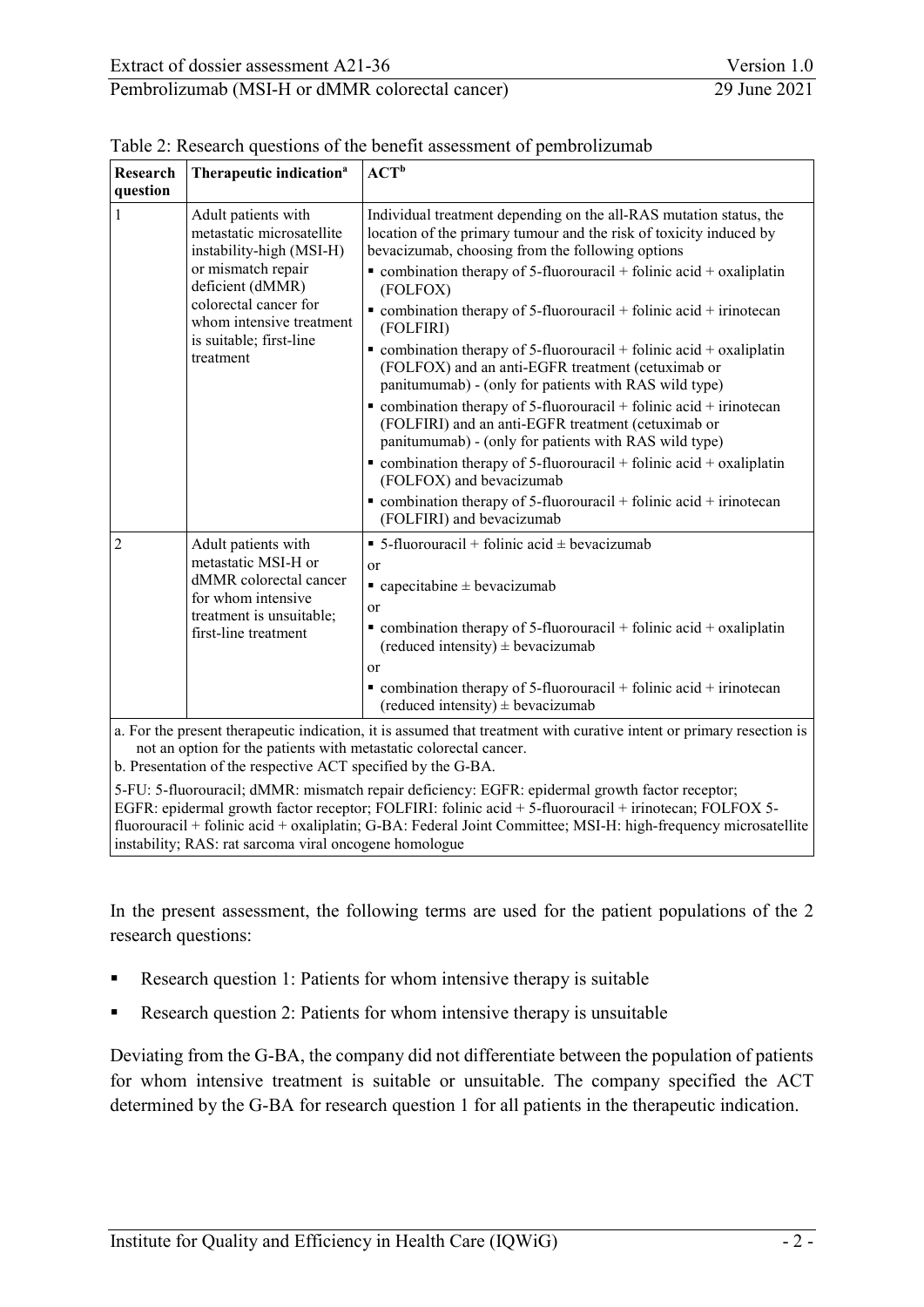Concurring with the G-BA's specification, the present assessment was conducted for the two research questions 1 and 2, each in comparison with the ACT specified by the G-BA.

The assessment was conducted by means of patient-relevant outcomes on the basis of the data provided by the company in the dossier. Randomized controlled trials (RCTs) were used for the derivation of the added benefit.

### **Research question 1: Patients for whom intensive therapy is appropriate**

# *Study pool and study design*

The study pool for the benefit assessment of pembrolizumab in comparison with the ACT consisted of the study KEYNOTE 177.

The KEYNOTE 177 study is an ongoing, open-label, randomized, active-controlled multicentre study on the comparison of pembrolizumab with individual treatment choosing from a chemotherapy (folinic acid + 5-fluorouracil (5FU) + oxaliplatin (FOLFOX), administered as modified regimen mFOLFOX6, or folinic acid  $+$  5FU + irinotecan [FOLFIRI]  $\pm$  bevacizumab or cetuximab.

The study included adult patients with metastatic MSI-H or dMMR colorectal cancer. The patients were not allowed to have received prior systemic therapy in the metastatic stage; any prior adjuvant chemotherapy for the treatment of an earlier stage of the colorectal cancer had to be completed 6 months before the start of the study. The patients had to have a good general condition (Eastern Cooperative Oncology Group Performance Status [ECOG PS]  $\leq$  1) and adequate organ function.

The KEYNOTE 177 study included a total of 307 patients, randomized in a 1:1 ratio either to treatment with pembrolizumab ( $N = 153$ ) or to chemotherapy, consisting of mFOLFOX6 or FOLFIRI  $\pm$  bevacizumab or cetuximab (N = 154). Prior to randomization, the investigator determined which of the cited therapy options each patient should receive if assigned to the control arm.

Treatment with pembrolizumab in the intervention arm and treatment in the control arm was largely in compliance with the requirements of the Summary of Product Characteristics (SPC). Deviating from the requirements of the SPC, treatment with pembrolizumab was limited to a maximum treatment duration of 35 cycles (approx. 2 years). However, according to the SPC, treatment with pembrolizumab should only be performed until progression of the cancer or the occurrence of unacceptable toxicity. However, in the KEYNOTE 177 study, 57 (37.3%) patients in the intervention arm discontinued their therapy with pembrolizumab after a maximum treatment duration of 35 cycles without having achieved the reasons for discontinuation described in the SPC. Therefore, there was no further treatment in accordance with the SPC. As there is no information on when these 57 patients showed progression of the cancer, it is unclear whether and how long the further treatment should have lasted according to the SPC.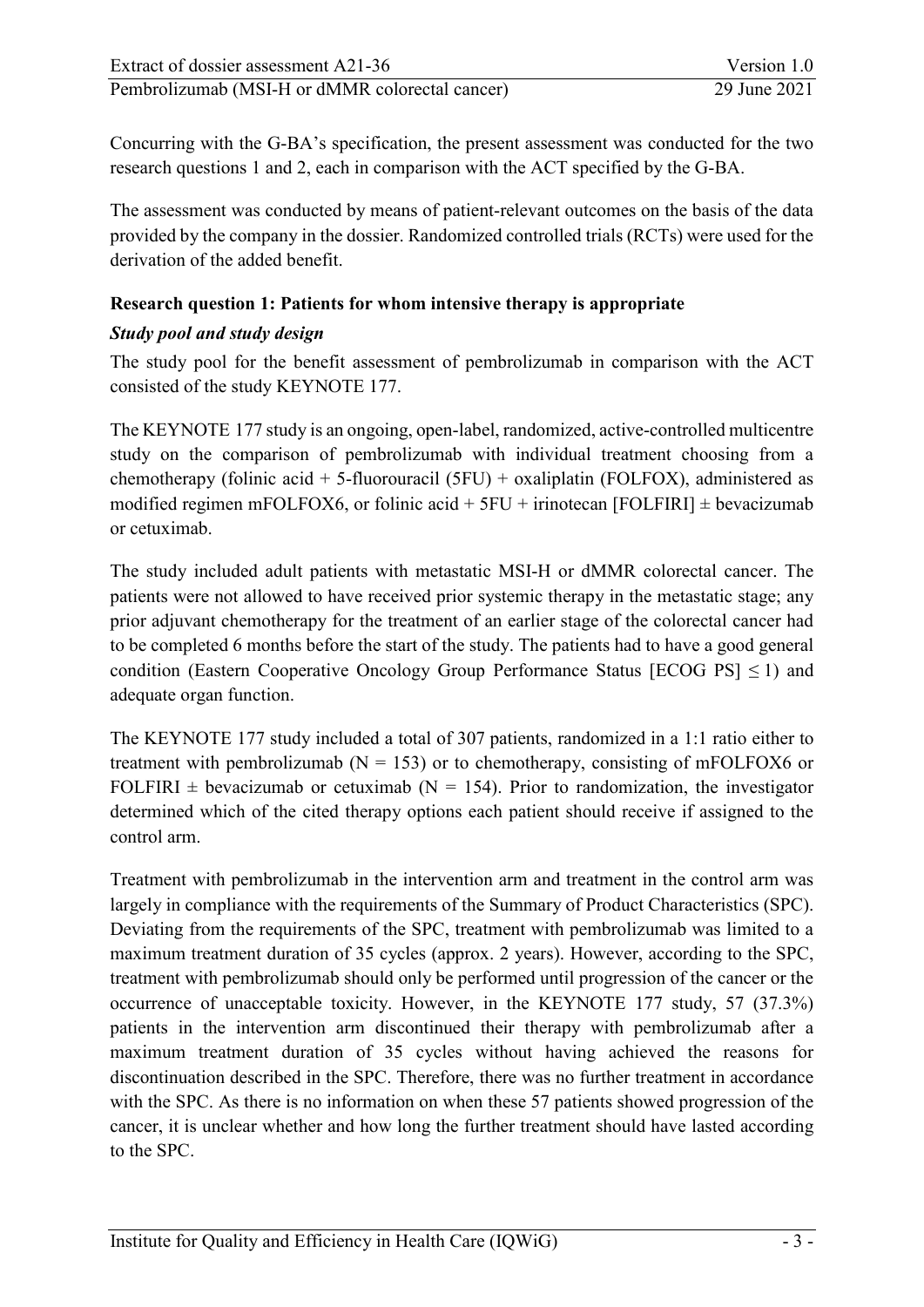Co-primary outcomes of the study were "overall survival" and "progression-free survival (PFS)". Patient-relevant secondary outcomes were outcomes on morbidity, health-related quality of life and adverse events (AEs).

### *Implementation of the ACT*

Prior to randomization, the investigator determined which of the cited therapies each patient should receive if assigned to the control arm of the multi-comparator study KEYNOTE 177. The options comprised FOLFOX or FOLFIRI  $\pm$  bevacizumab or cetuximab. Treatment was chosen on the basis of eligibility criteria not described in more detail by the company. Due to the exclusion of patients with an ECOG  $PS > 1$ , the requirement of the presence of adequate organ function at baseline and the performance of appropriate laboratory tests and organ examinations before the start of a new cycle, it can be assumed that intensive therapy was basically suitable for the patients included in KEYNOTE 177. Moreover, based on the information provided in the patient characteristics on the all-rat sarcoma viral oncogene homologue (all-RAS) mutation status and the location of the primary tumour, it is assumed that these criteria were taken into account when choosing the possible combination partner bevacizumab or cetuximab. Overall, the ACT was considered adequately implemented.

# *Risk of bias*

The risk of bias across outcomes was rated as low for the KEYNOTE 177 study.

There was a high risk of bias for the results of the outcome "overall survival". Overall, there are no usable data for the outcome categories of morbidity and health-related quality of life. For this reason, the risk of bias for the outcomes of these outcome categories was not assessed. The risk of bias for the results of the outcomes of the outcome category of side effects was rated as high in each case.

# *Results*

*Mortality*

# *Overall survival*

No statistically significant difference between the treatment groups was shown for the outcome "overall survival". This resulted in no hint of an added benefit of pembrolizumab in comparison with individual treatment; an added benefit is therefore not proven.

# *Morbidity*

*Symptoms (European Organisation for Research and Treatment of Cancer Quality of Life Questionnaire-Core 30 [EORTC QLQ-C30] and European Organisation for Research and Treatment of Cancer Quality of Life Questionnaire-Core 29 [EORTC QLQ-CR29])* 

There were no usable data for the outcomes on symptoms recorded with the EORTC QLQ-C30 and the EORTC QLQ-CR29. This resulted in no hint of an added benefit of pembrolizumab in comparison with individual treatment in each case; an added benefit is therefore not proven.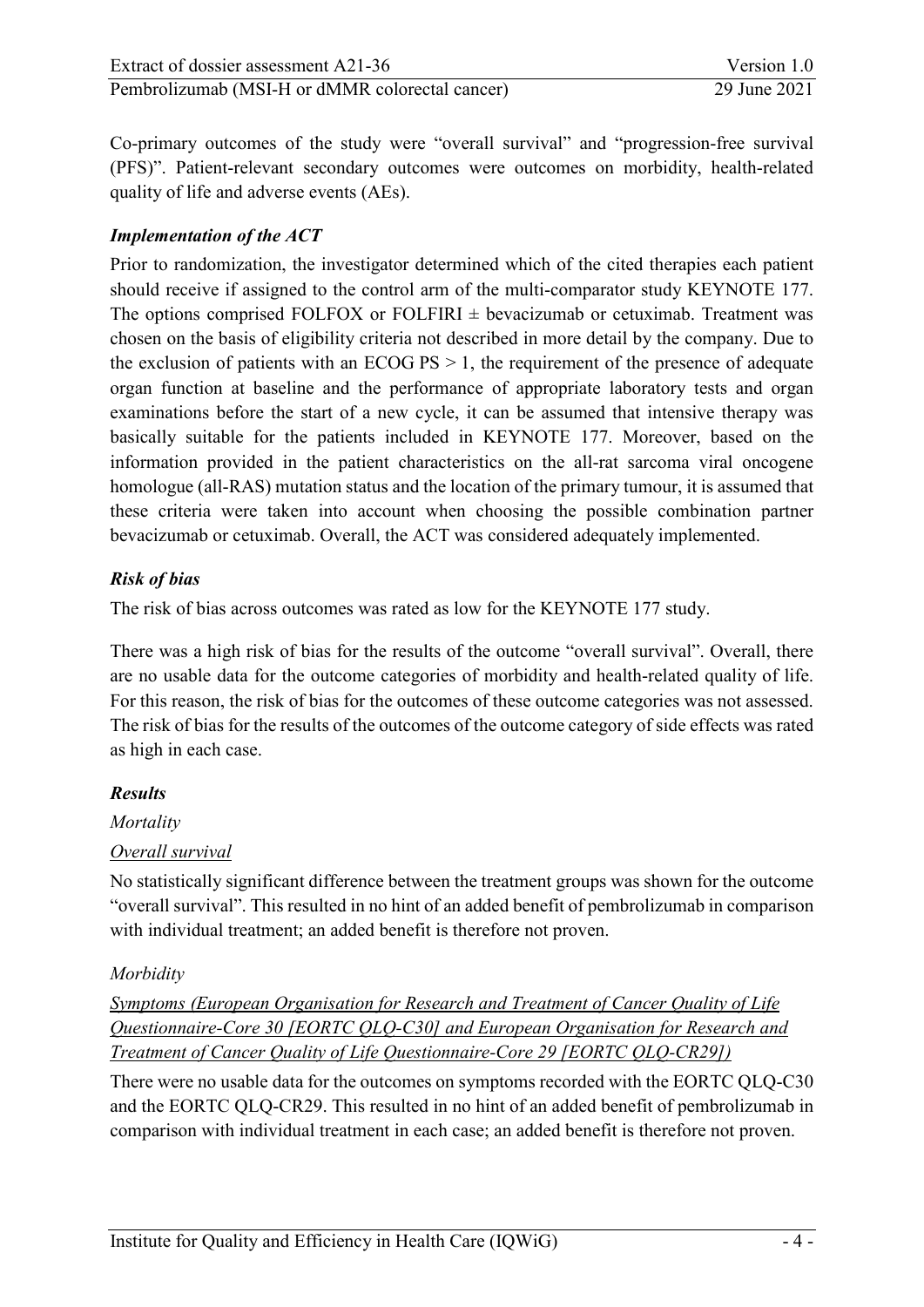# *Health status (EQ-5D visual analogue scale [VAS])*

There were no usable data for the outcome "health status" recorded with the EQ-5D VAS. This resulted in no hint of an added benefit of pembrolizumab in comparison with individual treatment; an added benefit is therefore not proven.

# *Health-related quality of life*

### *EORTC QLQ-C30 and EORTC QLQ-CR29*

There were no usable data for the outcomes on health-related quality of life recorded with the EORTC QLQ-CR29. This resulted in no hint of an added benefit of pembrolizumab in comparison with individual treatment in each case; an added benefit is therefore not proven.

#### *Side effects*

# *Serious adverse events (SAEs) and severe AEs (Common Terminology Criteria for Adverse Events [CTCAE]*  $\text{grade} \geq 3$ )

A statistically significant difference in favour of pembrolizumab in comparison with chemotherapy  $\pm$  bevacizumab or cetuximab was shown for each of the outcomes "SAEs" and "severe AEs" (CTCAE grade  $\geq$  3)". This resulted in a hint of lesser harm from pembrolizumab in comparison with individual treatment for each of these outcomes.

#### *Discontinuation due to AEs and immune-related severe AEs (CTCAE grade*  $\geq$  *3)*

No statistically significant difference between the treatment groups was shown for the outcomes "discontinuation due to AEs", and "immune-related severe AEs (CTCAE grade  $\geq$  3)". In each case, this resulted in no hint of greater or lesser harm from pembrolizumab in comparison with individual therapy; greater or lesser harm is therefore not proven.

#### *Immune-related SAEs*

A statistically significant difference to the disadvantage of pembrolizumab in comparison with chemotherapy  $\pm$  bevacizumab or cetuximab was shown for the outcome "immune-related" SAEs". This resulted in a hint of greater harm from pembrolizumab in comparison with individual treatment.

#### *Further specific AEs*

*mucosal inflammation (AEs), reduced appetite (AEs), peripheral neuropathy (AEs), peripheral sensory neuropathy (AEs), epistaxis (AEs), alopecia (AEs), palmar-plantar erythrodysaesthesia syndrome (AEs), gastrointestinal disorders (severe AEs), fatigue (severe AEs), infections and infestations (severe AEs), hypokalaemia (severe AEs)* 

There was a statistically significant difference in favour of pembrolizumab in comparison with chemotherapy  $\pm$  bevacizumab or cetuximab for each of the specific AEs "mucosal inflammation (AEs)", "reduced appetite (AEs)", "peripheral neuropathy (AEs)", "peripheral sensory neuropathy (AEs)", "epistaxis (AEs)", "alopecia (AEs)", "palmar-plantar erythrodysaesthesia syndrome (AEs)", "gastrointestinal disorders (severe AEs)", "fatigue (severe AEs)",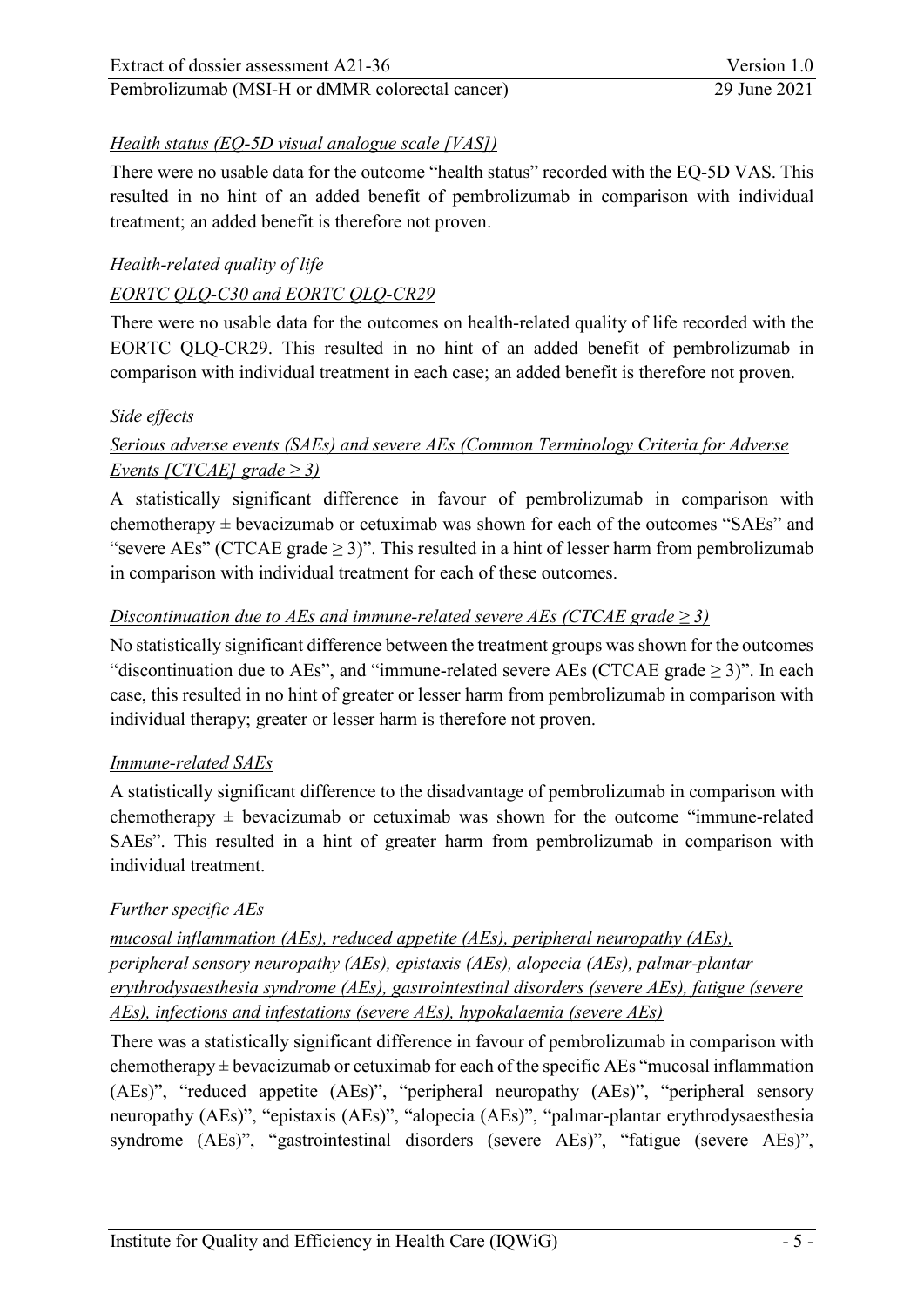"infections and infestations (severe AEs)" and "hypokalaemia (severe AEs). This resulted in a hint of lesser harm from pembrolizumab in comparison with individual treatment for each of these outcomes.

### *Blood and lymphatic system disorders (severe AEs)*

A statistically significant difference in favour of pembrolizumab in comparison with chemotherapy  $\pm$  bevacizumab or cetuximab was shown for the outcome "blood and lymphatic system disorders (severe AEs)". There was an effect modification by the characteristic "sex" for this outcome. This resulted in a hint of lesser harm from pembrolizumab in comparison with individual treatment for both men and women.

#### *Arthralgia (AEs)*

A statistically significant difference to the disadvantage of pembrolizumab in comparison with chemotherapy  $\pm$  bevacizumab or cetuximab was shown for the outcome "arthralgia (AEs)". This resulted in a hint of greater harm from pembrolizumab in comparison with individual treatment.

# **Research question 2: Patients for whom intensive therapy is unsuitable**

#### *Results*

The company presented no data for the assessment of the added benefit of pembrolizumab in comparison with the ACT in the first-line setting in adult patients with metastatic MSI-H or dMMR colorectal cancer, for whom intensive treatment is unsuitable. This resulted in no hint of an added benefit of pembrolizumab in comparison with the ACT; an added benefit is therefore not proven.

# **Probability and extent of added benefit, patient groups with therapeutically important added benefit[3](#page-12-0)**

On the basis of the results presented, the extent and probability of the added benefit of the drug pembrolizumab compared with the ACT is assessed as follows:

#### *Research question 1: Patients for whom intensive therapy is appropriate*

In the overall consideration of the data, there are mainly positive effects of pembrolizumab in comparison with individual treatment. These effects were shown exclusively in the outcome category of side effects in serious/severe and in non-serious/non-severe side effects.

<span id="page-12-0"></span><sup>-</sup><sup>3</sup> On the basis of the scientific data analysed, IOWiG draws conclusions on the (added) benefit or harm of an intervention for each patient-relevant outcome. Depending on the number of studies analysed, the certainty of their results, and the direction and statistical significance of treatment effects, conclusions on the probability of (added) benefit or harm are graded into 4 categories: (1) "proof", (2) "indication", (3) "hint", or (4) none of the first 3 categories applies (i.e., no data available or conclusions 1 to 3 cannot be drawn from the available data). The extent of added benefit or harm is graded into 3 categories: (1) major, (2) considerable, (3) minor (in addition, 3 further categories may apply: non-quantifiable extent of added benefit, added benefit not proven, or less benefit). For further details see [\[1,](#page-49-1)[2\]](#page-49-2).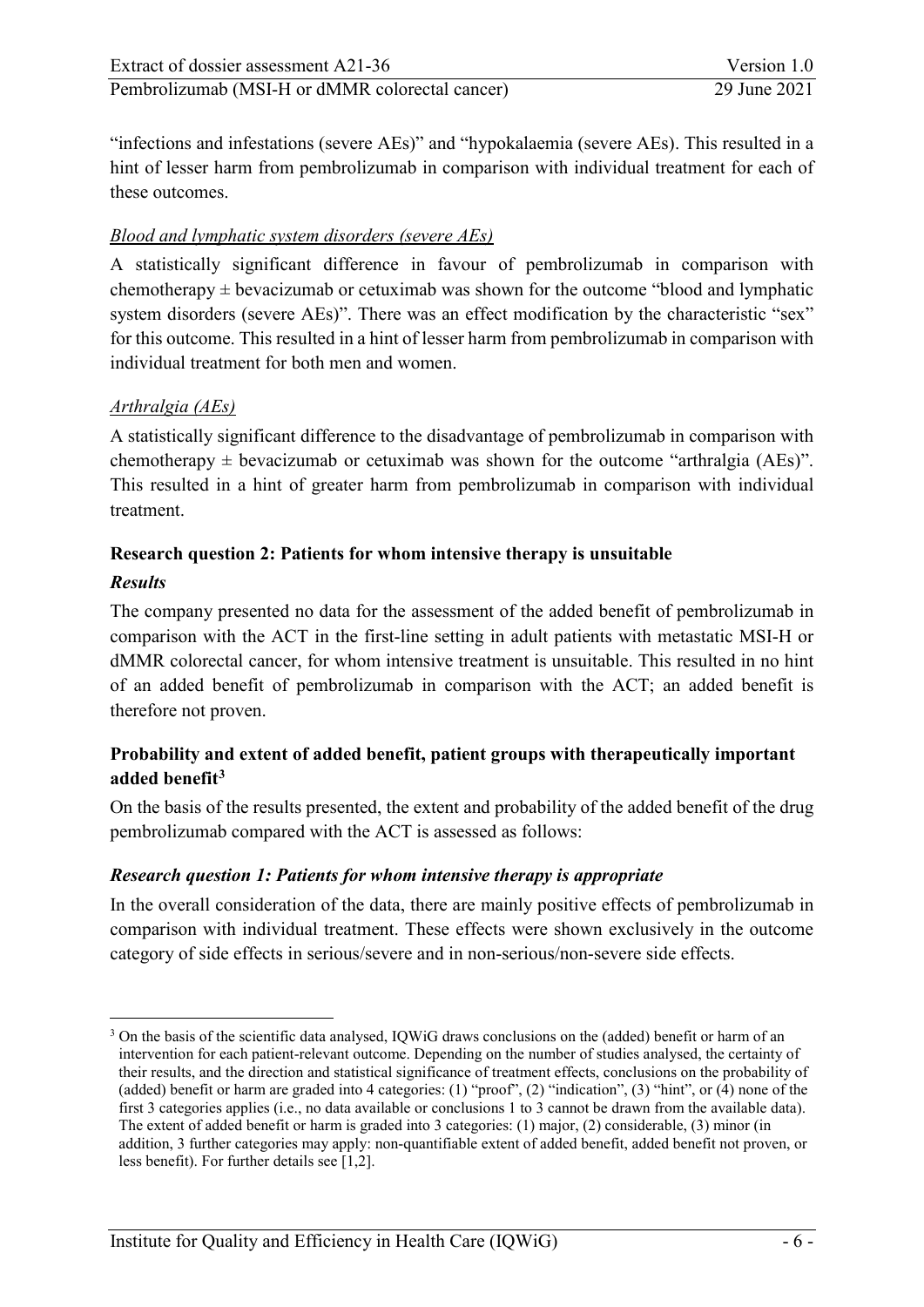This resulted in a hint of lesser harm with the extent "considerable" or "major" for the superordinate outcomes "SAEs" and "severe AEs (CTCAE grade  $\geq$  3)". Among the severe AEs, there were several specific AEs in favour of pembrolizumab with the extent "minor" to "major". Hints of lesser harm with the extent "considerable" in the category "non-serious/non-severe side effects" were shown for several outcomes.

In contrast, there are hints of greater harm from pembrolizumab compared to individual treatment in immune-related SAEs and non-serious/non-severe side effects for the outcome "arthralgia" with the extent "considerable" or "major".

There are no usable data for the outcome categories of morbidity and health-related quality of life.

In the present situation, the added benefit is thus based exclusively on differences in the category of side effects. A balancing of the effects under consideration of the outcome categories of morbidity and health-related quality of life is not possible, however, because data were not usable. It is therefore not possible to assess whether and to what extent the advantages in side effects are also reflected in the morbidity and health-related quality of life of the patients. Due to the size of the observed effects in the side effects, however, it cannot be assumed that these can be completely questioned by the missing data in the outcome categories of morbidity and health-related quality of life.

In summary, there is a hint of considerable added benefit of pembrolizumab in comparison with individual treatment in the first-line setting for adult patients with metastatic MSI-H or dMMR colorectal cancer, for whom intensive treatment is suitable.

#### *Research question 2: Patients for whom intensive therapy is unsuitable*

Added benefit not proven as the company presented no data for the assessment of the added benefit of pembrolizumab in comparison with the ACT in the first-line setting in adult patients with metastatic MSI-H or dMMR colorectal cancer, for whom intensive treatment is unsuitable.

[Table 3](#page-14-1) shows a summary of probability and extent of the added benefit of pembrolizumab.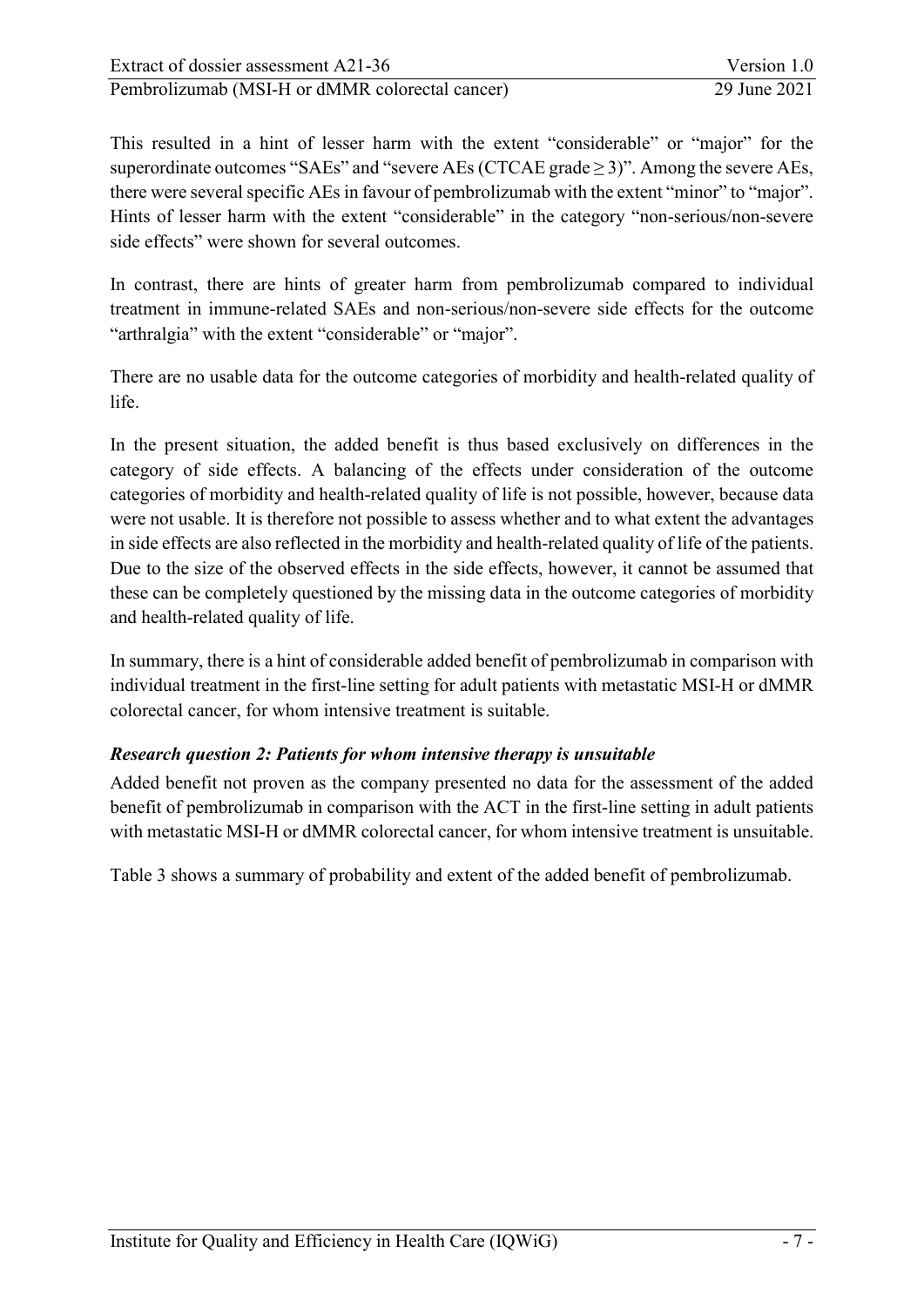| Research<br>question | Therapeutic indication <sup>a</sup>                                                                                                                                                                                   | ${ACT}^b$                                                                                                                                                                                                                                                                                                                                                                                                                                                                                                                                                                                                                                                                                                                                                                                                                                                                                                                                                                                                                        | Probability and<br>extent of added<br>benefit      |
|----------------------|-----------------------------------------------------------------------------------------------------------------------------------------------------------------------------------------------------------------------|----------------------------------------------------------------------------------------------------------------------------------------------------------------------------------------------------------------------------------------------------------------------------------------------------------------------------------------------------------------------------------------------------------------------------------------------------------------------------------------------------------------------------------------------------------------------------------------------------------------------------------------------------------------------------------------------------------------------------------------------------------------------------------------------------------------------------------------------------------------------------------------------------------------------------------------------------------------------------------------------------------------------------------|----------------------------------------------------|
| $\mathbf{1}$         | Adult patients with<br>metastatic microsatellite<br>instability-high (MSI-H)<br>or mismatch repair<br>deficient (dMMR)<br>colorectal cancer for<br>whom intensive treatment<br>is suitable; first-line<br>treatment   | Individual treatment depending on the all-RAS<br>mutation status, the location of the primary<br>tumour and the risk of toxicity induced by<br>bevacizumab, choosing from the following<br>options<br>$\bullet$ combination therapy of 5-fluorouracil +<br>folinic acid + oxaliplatin (FOLFOX)<br>$\bullet$ combination therapy of 5-fluorouracil +<br>folinic acid + irinotecan (FOLFIRI)<br>$\bullet$ combination therapy of 5-fluorouracil +<br>folinic acid + oxaliplatin (FOLFOX) and an<br>anti-EGFR treatment (cetuximab or<br>panitumumab) - (only for patients with RAS<br>wild type)<br>$\bullet$ combination therapy of 5-fluorouracil +<br>folinic acid + irinotecan (FOLFIRI) and an<br>anti-EGFR treatment (cetuximab or<br>panitumumab) - (only for patients with RAS<br>wild type)<br>$\bullet$ combination therapy of 5-fluorouracil +<br>folinic acid + oxaliplatin (FOLFOX) and<br>bevacizumab<br>$\bullet$ combination therapy of 5-fluorouracil +<br>folinic acid + irinotecan (FOLFIRI) and<br>bevacizumab | Hint of considerable<br>added benefit <sup>c</sup> |
| $\overline{2}$       | Adult patients with<br>metastatic microsatellite<br>instability-high (MSI-H)<br>or mismatch repair<br>deficient (dMMR)<br>colorectal cancer for<br>whom intensive treatment<br>is unsuitable; first-line<br>treatment | ■ 5-fluorouracil + folinic acid $\pm$ bevacizumab<br>or<br>$\blacksquare$ capecitabine $\pm$ bevacizumab<br>or<br>$\bullet$ combination therapy of 5-fluorouracil +<br>folinic $\text{acid} + \text{oxaliplation}$ (reduced intensity)<br>$±$ bevacizumab<br><b>or</b><br>$\bullet$ combination therapy of 5-fluorouracil +<br>folinic $\text{acid} + \text{irinoteca}$ (reduced intensity)<br>$\pm$ bevacizumab                                                                                                                                                                                                                                                                                                                                                                                                                                                                                                                                                                                                                 | Added benefit not<br>proven                        |

<span id="page-14-1"></span><span id="page-14-0"></span>

a. For the present therapeutic indication, it is assumed that treatment with curative intent or primary resection is not an option for the patients with metastatic colorectal cancer.

b. Presentation of the respective ACT specified by the G-BA.

c. The KEYNOTE 177 study included only patients with an ECOG PS of 0 or 1. It remains unclear whether the observed effects can be transferred to patients with an ECOG PS of  $\geq$  2.

5-FU: 5-fluorouracil; dMMR: mismatch repair deficiency; ECOG PS: Eastern Cooperative Oncology Group Performance Status; EGFR: epidermal growth factor receptor; FOLFIRI: folinic acid + 5-fluorouracil + irinotecan; FOLFOX 5-fluorouracil + folinic acid + oxaliplatin; G-BA: Federal Joint Committee; MSI-H: highfrequency microsatellite instability; RAS: rat sarcoma viral oncogene homologue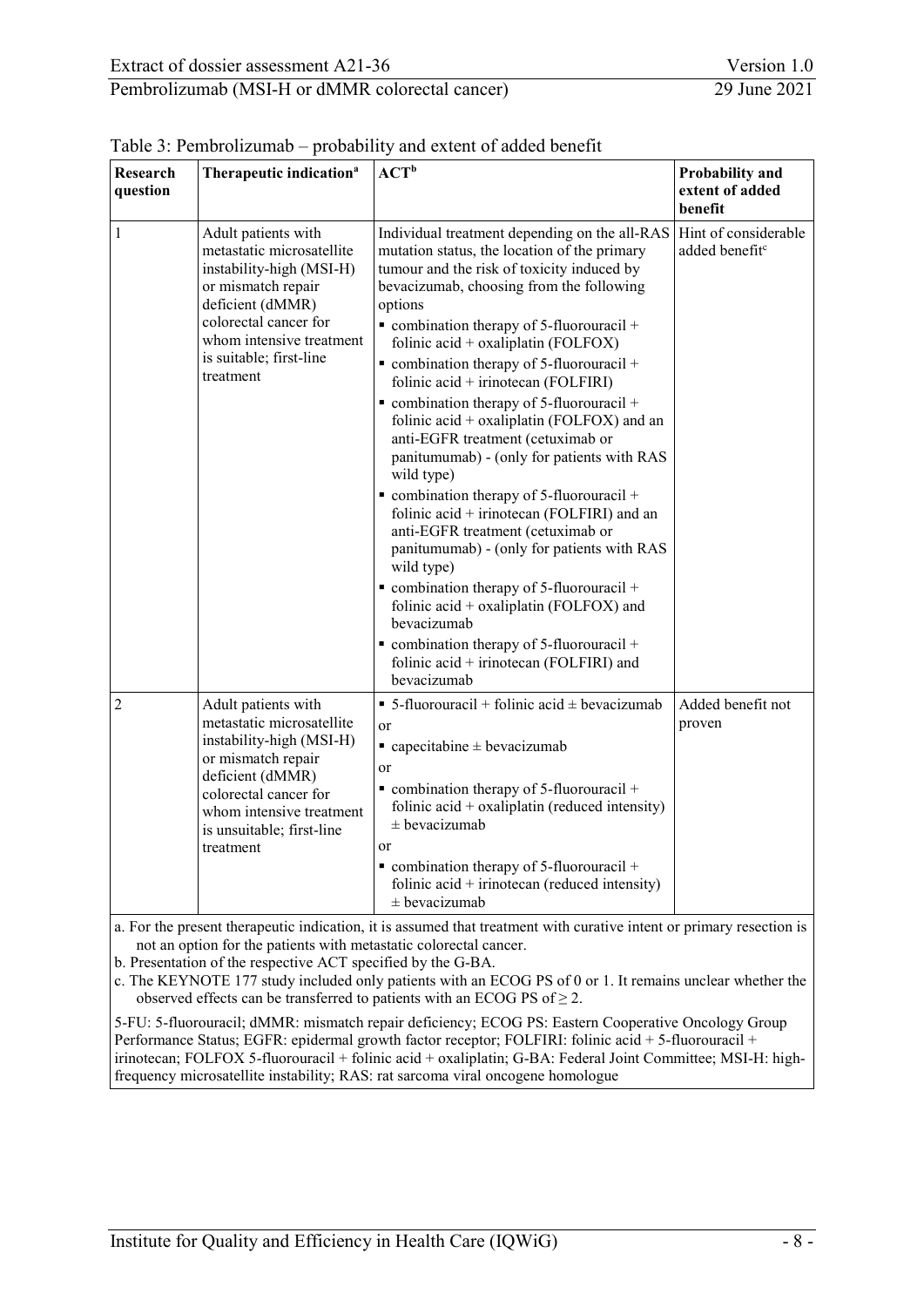The approach for the derivation of an overall conclusion on the added benefit is a proposal by IQWiG. The G-BA decides on the added benefit.

#### <span id="page-15-0"></span>**2.2 Research question**

The aim of the present report is the assessment of the added benefit of pembrolizumab in comparison with the ACT in adult patients with metastatic colorectal cancer whose tumours have MSI-H or are dMMR in the first-line setting

The research questions shown in [Table 4](#page-15-2) resulted from the ACT specified by the G-BA.

| <b>Research</b><br>question | <b>Therapeutic</b><br>indication <sup>a</sup>                                                                                                                                                                                      | ${ACT}^b$                                                                                                                                                                                                                                                                                                                                                                                                                                                                                                                                                                                                                                                                                                                                                                                                                                                                                                                                          |
|-----------------------------|------------------------------------------------------------------------------------------------------------------------------------------------------------------------------------------------------------------------------------|----------------------------------------------------------------------------------------------------------------------------------------------------------------------------------------------------------------------------------------------------------------------------------------------------------------------------------------------------------------------------------------------------------------------------------------------------------------------------------------------------------------------------------------------------------------------------------------------------------------------------------------------------------------------------------------------------------------------------------------------------------------------------------------------------------------------------------------------------------------------------------------------------------------------------------------------------|
| 1                           | Adult patients<br>with metastatic<br>microsatellite<br>instability-high<br>(MSI-H) or<br>mismatch repair<br>deficient<br>(dMMR)<br>colorectal cancer<br>for whom<br>intensive<br>treatment is<br>suitable; first-line<br>treatment | Individual treatment depending on the all-RAS mutation status, the location of<br>the primary tumour and the risk of toxicity induced by bevacizumab, choosing<br>from the following options<br>• combination therapy of 5-fluorouracil + folinic acid + oxaliplatin (FOLFOX)<br>• combination therapy of 5-fluorouracil + folinic acid + irinotecan (FOLFIRI)<br>• combination therapy of 5-fluorouracil + folinic acid + oxaliplatin (FOLFOX)<br>and an anti-EGFR treatment (cetuximab or panitumumab) - (only for patients<br>with RAS wild type)<br>• combination therapy of 5-fluorouracil + folinic acid + irinotecan (FOLFIRI)<br>and an anti-EGFR treatment (cetuximab or panitumumab) - (only for patients<br>with RAS wild type)<br>• combination therapy of 5-fluorouracil + folinic acid + oxaliplatin (FOLFOX)<br>and bevacizumab<br>• combination therapy of 5-fluorouracil + folinic acid + irinotecan (FOLFIRI)<br>and bevacizumab |
| 2                           | Adult patients<br>with metastatic<br>MSI-H or dMMR<br>colorectal cancer<br>for whom<br>intensive<br>treatment is<br>unsuitable; first-<br>line treatment                                                                           | $\bullet$ 5-fluorouracil + folinic acid $\pm$ bevacizumab<br><b>or</b><br>$\blacksquare$ capecitabine $\pm$ bevacizumab<br>or<br>$\bullet$ combination therapy of 5-fluorouracil + folinic acid + oxaliplatin (reduced<br>intensity) $\pm$ bevacizumab<br>or<br>$\bullet$ combination therapy of 5-fluorouracil + folinic acid + irinotecan (reduced<br>intensity) $\pm$ bevacizumab                                                                                                                                                                                                                                                                                                                                                                                                                                                                                                                                                               |

<span id="page-15-2"></span><span id="page-15-1"></span>Table 4: Research questions of the benefit assessment of pembrolizumab

a. For the present therapeutic indication, it is assumed that treatment with curative intent or primary resection is not an option for the patients with metastatic colorectal cancer.

b. Presentation of the respective ACT specified by the G-BA.

5-FU: 5-fluorouracil; dMMR: mismatch repair deficiency: EGFR: epidermal growth factor receptor; FOLFIRI: folinic acid + 5-fluorouracil + irinotecan; FOLFOX 5-fluorouracil + folinic acid + oxaliplatin; G-BA: Federal Joint Committee; MSI-H: high-frequency microsatellite instability; RAS: rat sarcoma viral oncogene homologue

In the present assessment, the following terms are used for the patient populations of the 2 research questions: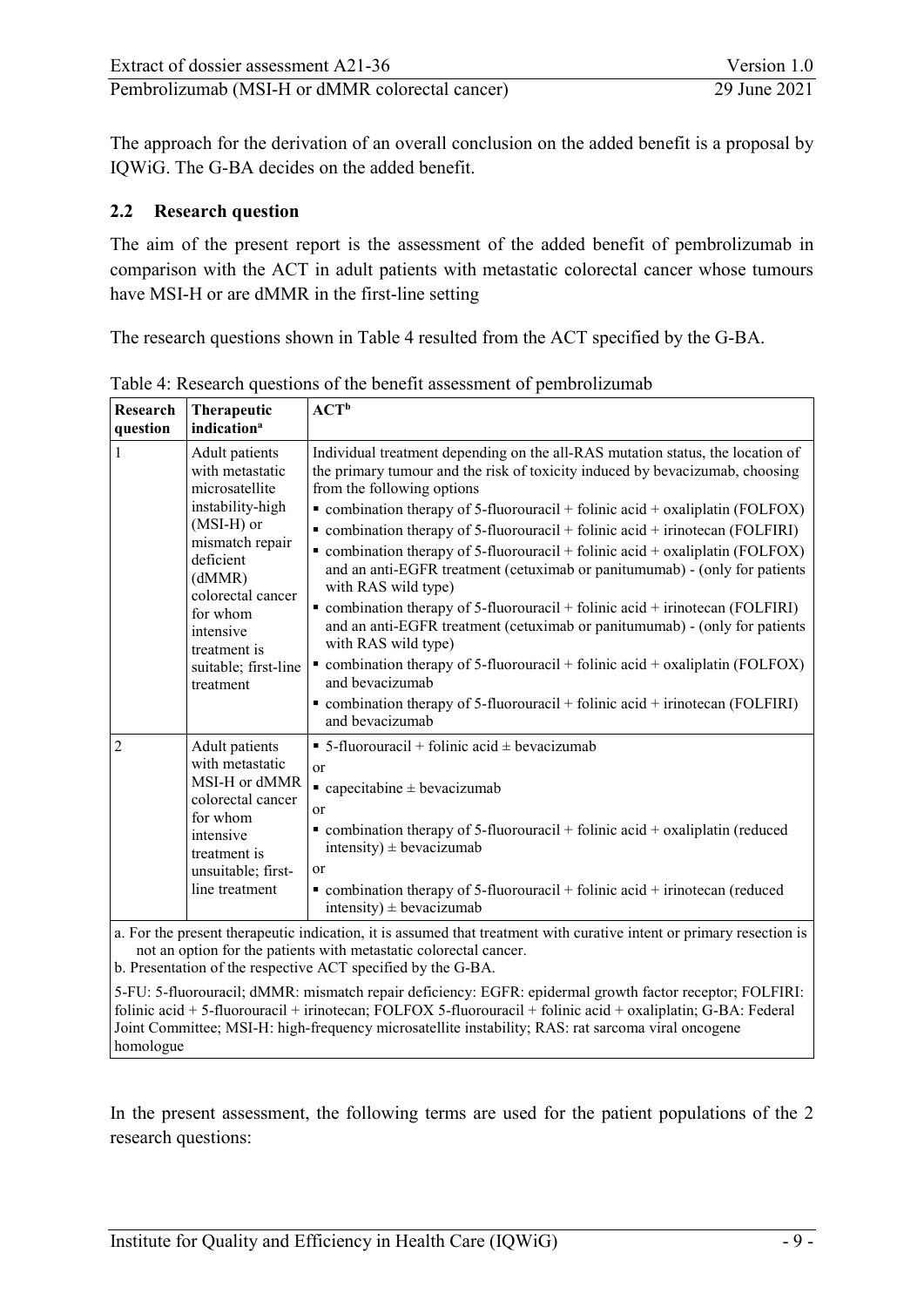Pembrolizumab [\(MSI-H or dMMR colorectal cancer\)](#page-0-2) 29 June 2021

- Research question 1: Patients for whom intensive therapy is appropriate
- Research question 2: Patients for whom intensive therapy is unsuitable

Deviating from the G-BA, the company did not differentiate between the population of patients for whom intensive treatment is suitable or unsuitable. The company specified the ACT determined by the G-BA for research question 1 for all patients in the therapeutic indication. It justified this with the fact that pembrolizumab is approved for the entire therapeutic indication, that patients in the first line should receive the most intensive therapy possible according to the guidelines and that monotherapy with 5-FU is not effective in patients with metastatic MSI-H or dMMR colorectal cancer.

The company's reasoning is not substantive. The differentiation of the populations of patients for whom intensive treatment is suitable or unsuitable corresponds to the recommendations of the current guidelines [\[3](#page-49-3)[,4\]](#page-49-4). Patients for whom intensive treatment is unsuitable should receive the most effective suitable therapy according to their general condition. Moreover, the ACT specified by the G-BA includes various options; monotherapy with 5-FU was therefore not necessary.

Concurring with the G-BA's specification, the present assessment was conducted for the two research questions 1 and 2, each in comparison with the ACT specified by the G-BA.

The assessment was conducted by means of patient-relevant outcomes on the basis of the data provided by the company in the dossier. RCTs were used for the derivation of the added benefit. This concurs with the company's inclusion criteria.

#### <span id="page-16-0"></span>**2.3 Research question 1: Patients for whom intensive therapy is suitable**

#### <span id="page-16-1"></span>**2.3.1 Information retrieval and study pool**

The study pool of the assessment was compiled on the basis of the following information:

Sources of the company in the dossier:

- study list on pembrolizumab (status: 15 January 2021)
- bibliographical literature search on pembrolizumab (last search on 20 January 2021)
- search in trial registries/trial results databases for studies on pembrolizumab (last search on 20 January 2021)
- search on the G-BA website for pembrolizumab (last search on 20 January 2021)

The completeness of the study pool was checked by:

 search in trial registries for studies on pembrolizumab (last search on 9 April 2021); for search strategies, see Appendix C of the full dossier assessment

The check did not identify any additional relevant study.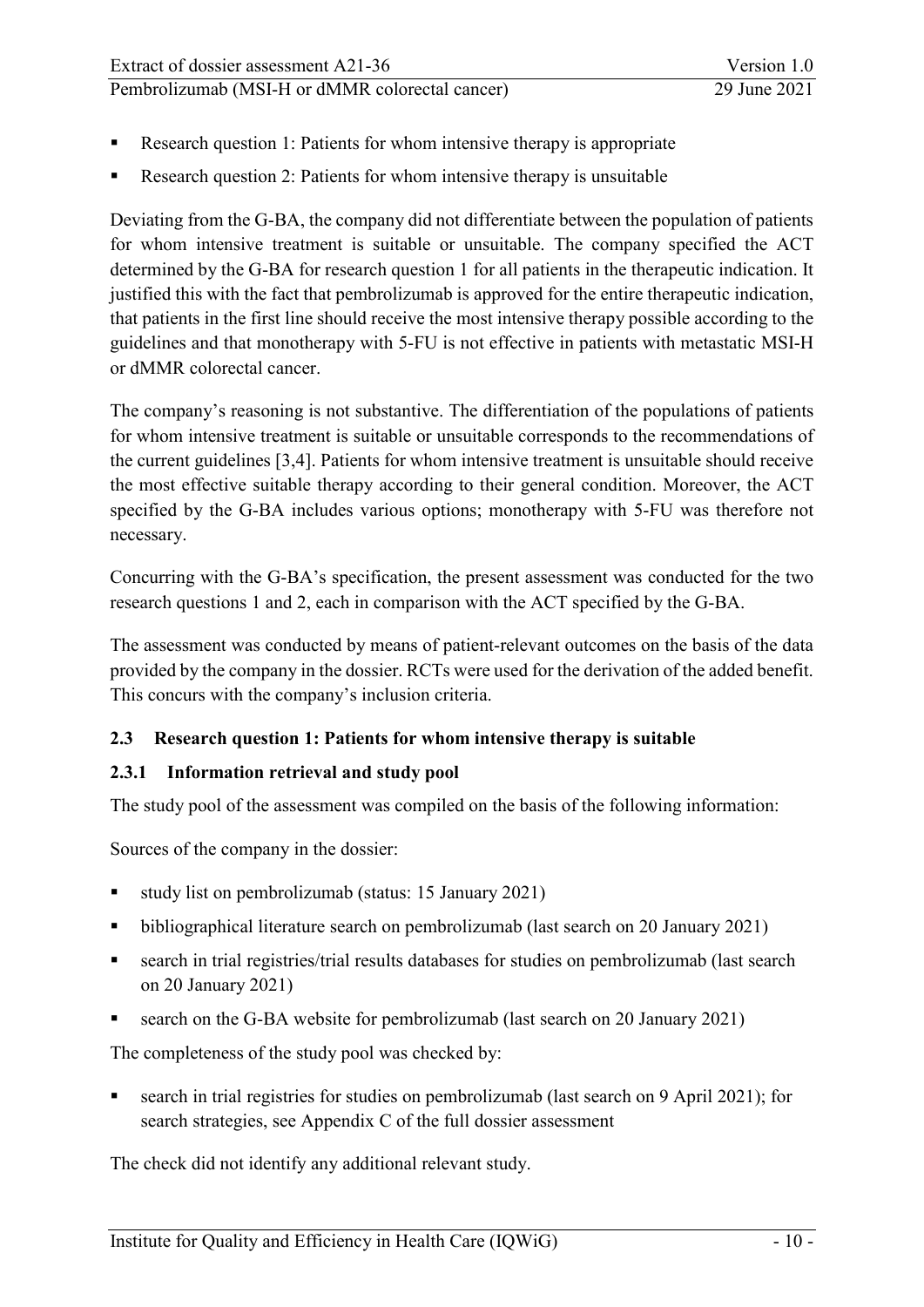#### <span id="page-17-0"></span>**2.3.1.1 Studies included**

The study presented in the following [Table 5](#page-17-3) was included in the benefit assessment.

<span id="page-17-3"></span><span id="page-17-2"></span>Table 5: Study pool – RCT, direct comparison: pembrolizumab vs. chemotherapy<sup>a</sup>  $\pm$ bevacizumab or cetuximab (patients for whom intensive therapy is suitable)

| <b>Study</b>       | <b>Study category</b>                                      |                                        |                      | <b>Available sources</b> |                                  |                                                         |
|--------------------|------------------------------------------------------------|----------------------------------------|----------------------|--------------------------|----------------------------------|---------------------------------------------------------|
|                    | Study for the<br>approval of<br>the drug to<br>be assessed | <b>Sponsored</b><br>study <sup>b</sup> | Third-party<br>study | <b>CSR</b>               | Registry<br>entries <sup>c</sup> | <b>Publication</b><br>and other<br>sources <sup>d</sup> |
|                    | (yes/no)                                                   | (yes/no)                               | (yes/no)             | yes/no<br>[citation])    | (yes/no<br>[citation])           | (yes/no<br>[citation])                                  |
| <b>KEYNOTE 177</b> | Yes                                                        | Yes                                    | No                   | No <sup>e</sup>          | Yes $[5,6]$                      | Yes [7,8]                                               |

a. mFOLFOX6 or FOLFIRI.

b. Study for which the company was sponsor.

c. Citation of the study registry entries and, if available, of the reports on study design and/or results listed in the study registries.

d. Other sources: documents from the search on the G-BA website and other publicly available sources.

e. Due to the working conditions during the coronavirus pandemic, the present assessment was conducted without access to the CSR in Module 5 of the dossier.

5-FU: 5-fluorouracil; FOLFIRI: folinic acid + 5-fluorouracil + irinotecan; mFOLFOX6: folinic acid + 5 fluorouracil + oxaliplatin (modified regimen); RCT: randomized controlled trial

The study KEYNOTE 177 was used for the benefit assessment. The study pool concurs with that of the company.

The KEYNOTE 177 study mainly included patients for whom intensive treatment was suitable. Therefore, the results of the total population of the study are used for research question 1 in the present benefit assessment.

Deviating from this, the company did not further differentiate between the populations of patients for whom intensive therapy was suitable or not suitable, and used the results of the total population of the KEYNOTE 177 study to assess the added benefit for all patients in the therapeutic indication.

#### <span id="page-17-1"></span>**2.3.1.2 Study characteristics**

[Table 6](#page-18-1) and [Table 7](#page-19-1) describe the study used for the benefit assessment.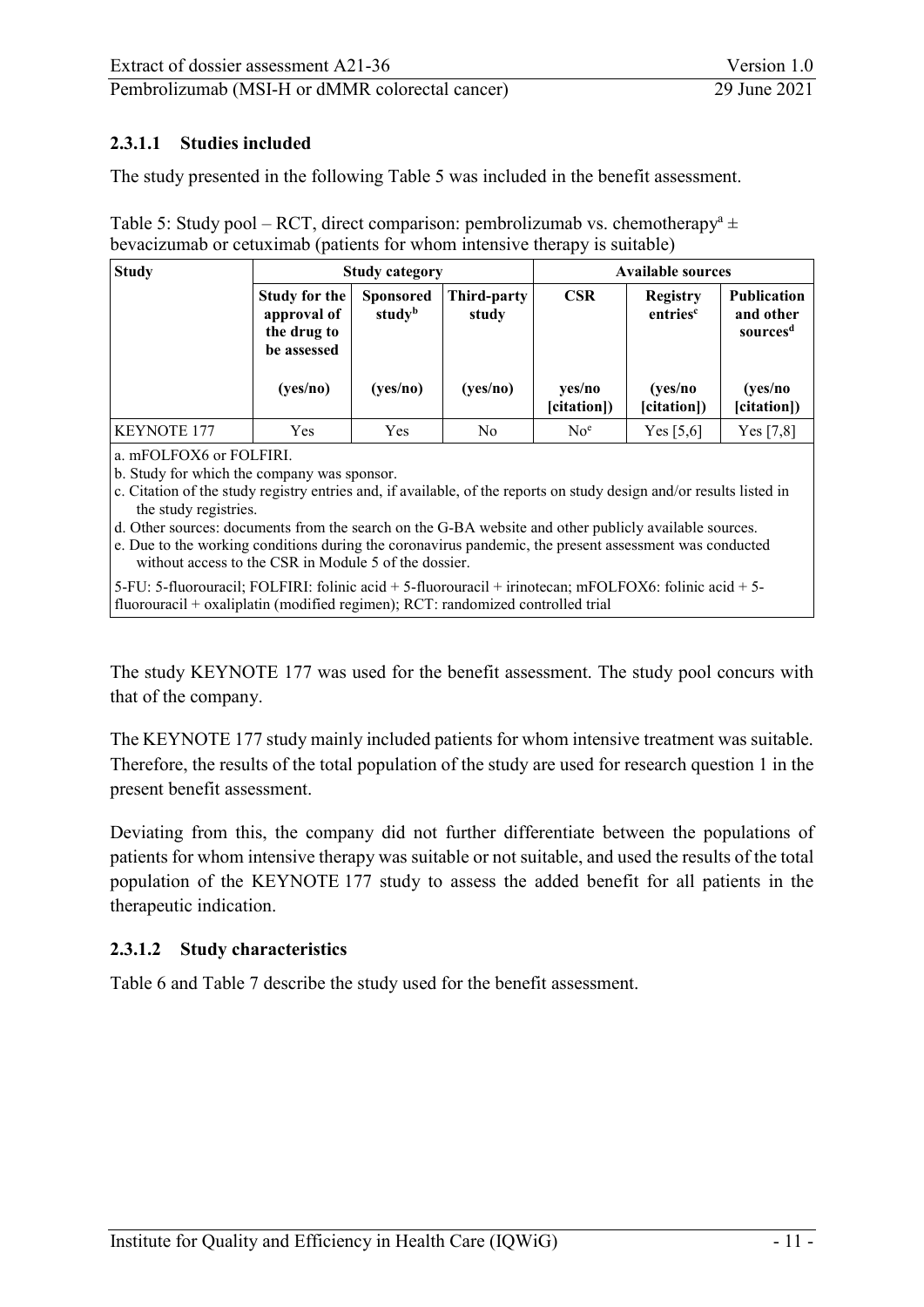Pembrolizumab [\(MSI-H or dMMR colorectal cancer\)](#page-0-3) 29 June 2021

| Table 6; Characteristics of the included study – RCT, direct comparison: pembrolizumab vs. chemotherapy a $\pm$ bevacizumab or cetuximab |  |
|------------------------------------------------------------------------------------------------------------------------------------------|--|
| (patients for whom intensive therapy is suitable)                                                                                        |  |

| <b>Study</b>          | <b>Study</b><br>design              | <b>Population</b>                                                                                                                                                           | <b>Interventions</b><br>(number of<br>randomized<br>patients)                                                | <b>Study duration</b>                                                                                                                                                                                                                                                                                                                                                                                                                                                                             | <b>Location and period of study</b>                                                                                                                                                                                                                                                                                                                                                                                          | Primary<br>outcome;<br>secondary<br>outcomes <sup>b</sup>                                                               |
|-----------------------|-------------------------------------|-----------------------------------------------------------------------------------------------------------------------------------------------------------------------------|--------------------------------------------------------------------------------------------------------------|---------------------------------------------------------------------------------------------------------------------------------------------------------------------------------------------------------------------------------------------------------------------------------------------------------------------------------------------------------------------------------------------------------------------------------------------------------------------------------------------------|------------------------------------------------------------------------------------------------------------------------------------------------------------------------------------------------------------------------------------------------------------------------------------------------------------------------------------------------------------------------------------------------------------------------------|-------------------------------------------------------------------------------------------------------------------------|
| <b>KEYNOTE</b><br>177 | RCT,<br>open-<br>label,<br>parallel | Adult patients ( $\geq 18$ )<br>years) with<br>metastatic<br>colorectal cancer<br>with MSI-H or<br>dMMR in the first-<br>line setting <sup>c</sup> , with<br>ECOG PS 0 or 1 | Pembrolizumab<br>$(N = 153)$<br>chemotherapy <sup>a</sup> $\pm$<br>bevacizumab or<br>cetuximab ( $N = 154$ ) | Screening: up to 42 days before start of<br>treatment<br>treatment: until disease progression,<br>unacceptable toxicity, occurrence of<br>intercurrent diseases that make further<br>treatment impossible, treatment<br>discontinuation following the decision of<br>the physician or the patient<br>(pembrolizumab: at most 24 months <sup>d</sup> )<br>observation <sup>e</sup> :<br>outcome-specific, at most until death,<br>discontinuation of participation in the<br>study or end of study | 120 study centres in 23 countries:<br>Australia, Belgium, Brazil,<br>Canada, Denmark, Finland, France,<br>Germany, Ireland, Israel, Italy,<br>Japan, Netherlands, Norway,<br>Singapore, South Africa, South<br>Korea, Spain, Sweden,<br>Switzerland, Taiwan, United<br>Kingdom, USA<br>$11/2015$ -ongoing<br>data cut-offs:<br>first data cut-off <sup>f</sup> : 19 October 2018<br>second data cut-off: 19 February<br>2020 | Primary:<br>overall<br>survival, PFS<br>(BICR)<br>Secondary:<br>morbidity,<br>health-related<br>quality of life,<br>AEs |

#### <span id="page-18-1"></span><span id="page-18-0"></span>a. mFOLFOX6 or FOLFIRI.

b. Primary outcomes include information without consideration of the relevance for this benefit assessment. Secondary outcomes only include information on relevant available outcomes for this benefit assessment.

c. Patients had to be untreated at the metastatic stage. Prior adjuvant chemotherapy completed at least 6 months prior to randomization was allowed.

d. Patients who achieved complete response after at least 8 cycles of treatment with pembrolizumab were allowed to interrupt treatment after a further 2 cycles. Treatment could be continued for further a 17 cycles in the event of subsequent confirmed disease progression. Patients who had tumour response after 24 months of treatment and did not receive any other follow-up therapy could also be treated with pembrolizumab for a further 17 cycles in the event of subsequent confirmed disease progression. At the time of the second data cut-off, 7 patients in the intervention arm were in the second phase of treatment.

e. Outcome-specific information is provided in [Table 8.](#page-22-1) 

f. Prespecified interim analysis; this analysis was only reviewed by an external data monitoring committee with the recommendation to continue the study as planned. The sponsor remained blinded for this data cut-off; relevant data are not available.

AE: adverse event; 5-FU: 5-fluorouracil; BICR: blinded independent central review committee; dMMR: mismatch repair deficiency; ECOG PS: Eastern Cooperative Oncology Group Performance Status; FOLFIRI: folinic acid + 5-fluorouracil + irinotecan; mFOLFOX6: folinic acid + 5-fluorouracil + oxaliplatin (modified regimen); MSI-H: high-frequency microsatellite instability; N: number of randomized patients; RCT: randomized controlled trial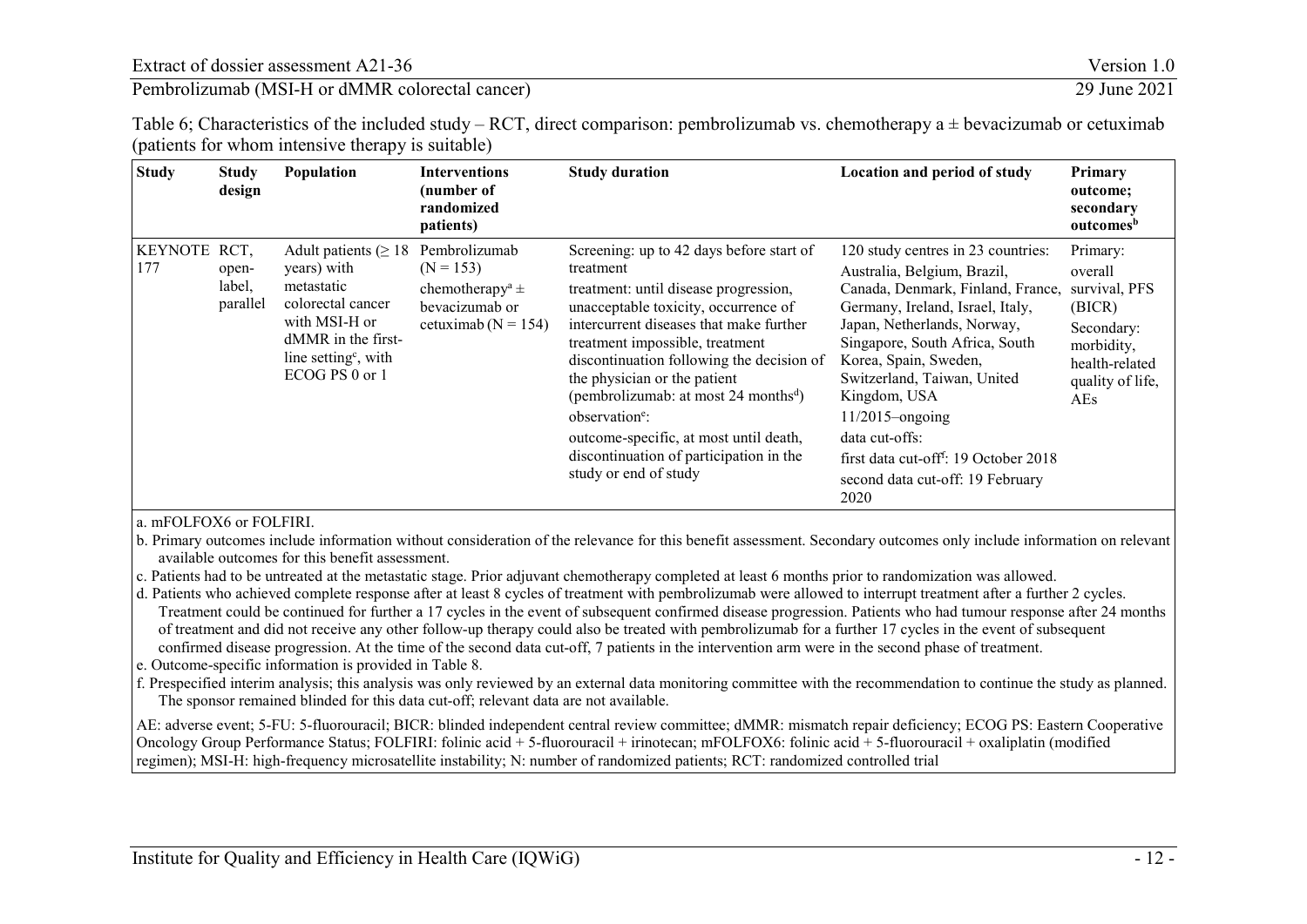| Extract of dossier assessment A21-36            | Version 1.0  |
|-------------------------------------------------|--------------|
| Pembrolizumab (MSI-H or dMMR colorectal cancer) | 29 June 2021 |

<span id="page-19-1"></span><span id="page-19-0"></span>

| Table 7: Characteristics of the intervention – RCT, direct comparison: pembrolizumab vs. |
|------------------------------------------------------------------------------------------|
| chemotherapy $a \pm b$ evacizumab or cetuximab (patients for whom intensive therapy is   |
| suitable) (multipage table)                                                              |

| <b>Study</b> | Intervention                                     | Comparisonb                                                                                                                                                                                                          |  |
|--------------|--------------------------------------------------|----------------------------------------------------------------------------------------------------------------------------------------------------------------------------------------------------------------------|--|
|              | KEYNOTE Pembrolizumab<br>mFOLFOX6:               |                                                                                                                                                                                                                      |  |
| 177          | 200 mg IV as                                     | oxaliplatin 85 mg/m <sup>2</sup> BSA IV over 2 hours once every 2 weeks                                                                                                                                              |  |
|              | infusion                                         | folinic acid 400 mg/m <sup>2</sup> BSA IV over 2 hours once every 2 weeks <sup>c</sup>                                                                                                                               |  |
|              | administered over<br>30 minutes every<br>3 weeks | 5-FU 400 mg/m <sup>2</sup> BSA IV bolus injection once every 2 weeks, followed by 5-<br>FU 1200 mg/m <sup>2</sup> BSA/day on days 1 and 2 (2400 mg/m <sup>2</sup> BSA for 46-48 hours)<br>IV injection every 2 weeks |  |
|              |                                                  | <b>or</b>                                                                                                                                                                                                            |  |
|              |                                                  | <b>FOLFIRI:</b>                                                                                                                                                                                                      |  |
|              |                                                  | irinotecan 180 mg/m <sup>2</sup> BSA IV over 30-90 minutes once every 2 weeks<br>folinic acid 400 mg/m <sup>2</sup> BSA IV over 30-90 minutes once every 2 weeks <sup>c</sup>                                        |  |
|              |                                                  | 5-FU 400 mg/m <sup>2</sup> BSA IV bolus injection once every 2 weeks, followed by 5-<br>FU 1200 mg/m <sup>2</sup> BSA/day on days 1 and 2 (2400 mg/m <sup>2</sup> BSA for 46–48 hours)<br>IV injection every 2 weeks |  |
|              |                                                  | $_{\pm}$                                                                                                                                                                                                             |  |
|              |                                                  | bevacizumab 5 mg/kg BW over 30-90 minutes once every 2 weeks<br><sub>or</sub>                                                                                                                                        |  |
|              |                                                  | cetuximab 400 mg/m <sup>2</sup> BSA IV once over 2 hours, thereafter weekly<br>250 mg/m <sup>2</sup> BSA IV over 1 hour                                                                                              |  |
|              | Dose adjustment:                                 |                                                                                                                                                                                                                      |  |
|              | or infusion-related AEs <sup>d</sup>             | pembrolizumab: dose interruption/treatment discontinuation allowed in case of immune-related                                                                                                                         |  |
|              |                                                  | $\blacksquare$ mFOLFOX6 or FOLFIRI $\pm$ bevacizumab or cetuximab: allowed in case of AEs <sup>e</sup>                                                                                                               |  |
|              | <b>Permitted pretreatment</b>                    |                                                                                                                                                                                                                      |  |
|              |                                                  | • adjuvant chemotherapy for the treatment of early-stage colorectal cancer, if this chemotherapy<br>was completed at least 6 months before randomization                                                             |  |
|              | non-permitted pretreatment                       |                                                                                                                                                                                                                      |  |
|              |                                                  | • systemic therapy for metastatic colorectal cancer (stage VI)                                                                                                                                                       |  |
|              |                                                  | $\bullet$ other test therapies $\leq$ 4 weeks before randomization                                                                                                                                                   |  |
|              |                                                  | • systemic therapy for autoimmune disorders within 2 years before randomization                                                                                                                                      |  |
|              |                                                  | $\blacksquare$ radiotherapy $\leq$ 4 weeks before randomization with existing side effects                                                                                                                           |  |
|              | substance)                                       | " immune checkpoint inhibitors (e.g. anti-PD-1, anti-PD-L1, anti-PD-L2 or anti-CTLA-4                                                                                                                                |  |
|              | <b>Permitted concomitant treatment</b>           |                                                                                                                                                                                                                      |  |
|              |                                                  | • any therapy that, at the investigator's discretion, is necessary for the patient's well-being<br>(including local palliative treatment in consultation with the sponsor)                                           |  |
|              |                                                  | non-permitted concomitant treatment                                                                                                                                                                                  |  |
|              |                                                  | • antineoplastic systemic chemotherapies or immunotherapies not predefined in the protocol                                                                                                                           |  |
|              |                                                  | • clinical test medications other than pembrolizumab                                                                                                                                                                 |  |
|              | treatment                                        | • live vaccines within 30 days before the first dose of the study medication and during the study                                                                                                                    |  |
|              |                                                  | " glucocorticoids for purposes other than the regulation of symptoms of an event of clinical<br>interest with suspected immunological aetiology                                                                      |  |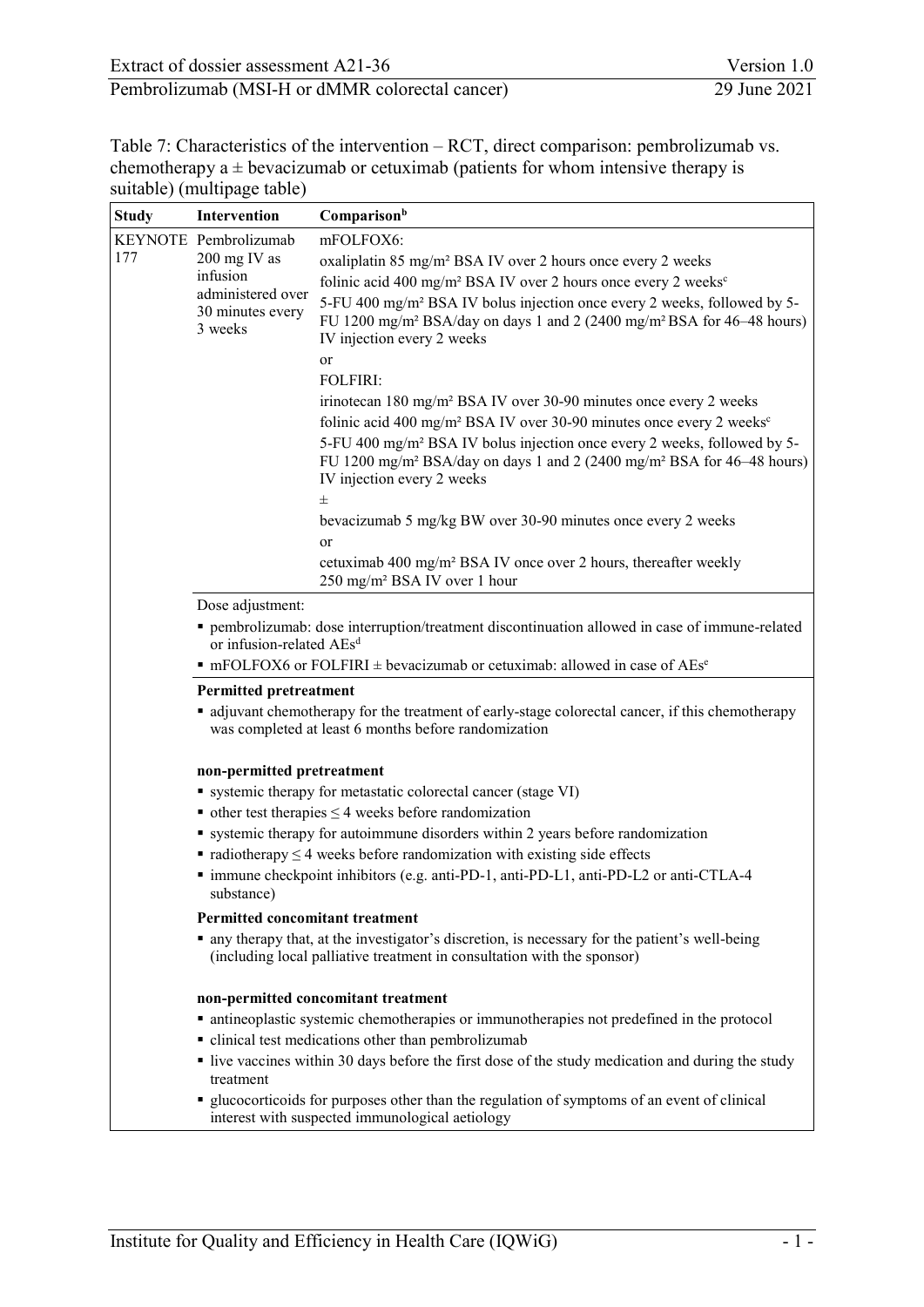Table 7: Characteristics of the intervention – RCT, direct comparison: pembrolizumab vs. chemotherapy  $a \pm b$  evacizumab or cetuximab (patients for whom intensive therapy is suitable) (multipage table)

| <b>Study</b>     | Intervention                                    | Comparison <sup>b</sup>                                                                                                                                                                                                                                                                                                                                                                                                             |
|------------------|-------------------------------------------------|-------------------------------------------------------------------------------------------------------------------------------------------------------------------------------------------------------------------------------------------------------------------------------------------------------------------------------------------------------------------------------------------------------------------------------------|
|                  | a. mFOLFOX6 or FOLFIRI.                         |                                                                                                                                                                                                                                                                                                                                                                                                                                     |
|                  |                                                 | b. Specified before randomization at the discretion of the investigator.                                                                                                                                                                                                                                                                                                                                                            |
|                  |                                                 | c. Or (receptor activator of nuclear factor kappa-B ligand [L]) folinic acid 200 mg/m <sup>2</sup> BSA IV over 2 hours<br>once every 2 weeks in combination with oxaliplatin, or over 30–90 minutes in combination with irinotecan.                                                                                                                                                                                                 |
| company.         |                                                 | d. Procedure for the occurrence of immune-related AEs according to predefined recommendations of the                                                                                                                                                                                                                                                                                                                                |
|                  | e. Procedure in accordance with local standard. |                                                                                                                                                                                                                                                                                                                                                                                                                                     |
| controlled trial |                                                 | 5-FU: 5-fluorouracil; AE: adverse event; CTLA-4: cytotoxic T-lymphocyte-associated antigen 4; FOLFIRI:<br>folinic acid + 5-fluorouracil + irinotecan; IV: intravenous; BSA: body surface area; BW: body weight;<br>mFOLFOX6: folinic acid + 5-fluorouracil + oxaliplatin (modified regimen); PD-1: programmed cell death<br>protein1; PD-L1: programmed cell death ligand 1; PD-L2: programmed cell death ligand 2; RCT: randomized |

The KEYNOTE 177 study is an ongoing, open-label, randomized, active-controlled multicentre study on the comparison of pembrolizumab with individual treatment choosing from a chemotherapy (FOLFOX), administered as modified regimen mFOLFOX6, or FOLFIRI  $\pm$ bevacizumab or cetuximab.

The study included adult patients with metastatic MSI-H or dMMR colorectal cancer. The patients were not allowed to have received prior systemic therapy in the metastatic stage; any prior adjuvant chemotherapy for the treatment of an earlier stage of the colorectal cancer had to be completed 6 months before the start of the study. The patients had to have a good general condition ECOG  $PS \leq 1$ ) and adequate organ function. Patients with ECOG  $PS > 1$  and active brain metastases were excluded from participation in the study; hence, no data are available for them.

The presence of MSI-H or dMMR was determined locally by polymerase chain reaction (PCR) or immunohistochemistry (IHC).

The KEYNOTE 177 study included a total of 307 patients, randomized in a 1:1 ratio either to treatment with pembrolizumab ( $N = 153$ ) or to chemotherapy, consisting of mFOLFOX6 or FOLFIRI  $\pm$  bevacizumab or cetuximab (N = 154). Prior to randomization, the investigator determined which of the cited therapy options each patient should receive if assigned to the control arm.

Treatment with pembrolizumab in the intervention arm and treatment in the control arm was largely in compliance with the requirements of the SPC [\[9-15\]](#page-49-9). Deviating from the requirements of the SPC, treatment with pembrolizumab was limited to a maximum treatment duration of 35 cycles (approx. 2 years). However, according to the SPC, treatment with pembrolizumab should be continued until progression of the cancer or until the occurrence of unacceptable toxicity [\[9\]](#page-49-9). However, in the KEYNOTE 177 study, 57 (37.3%) patients in the intervention arm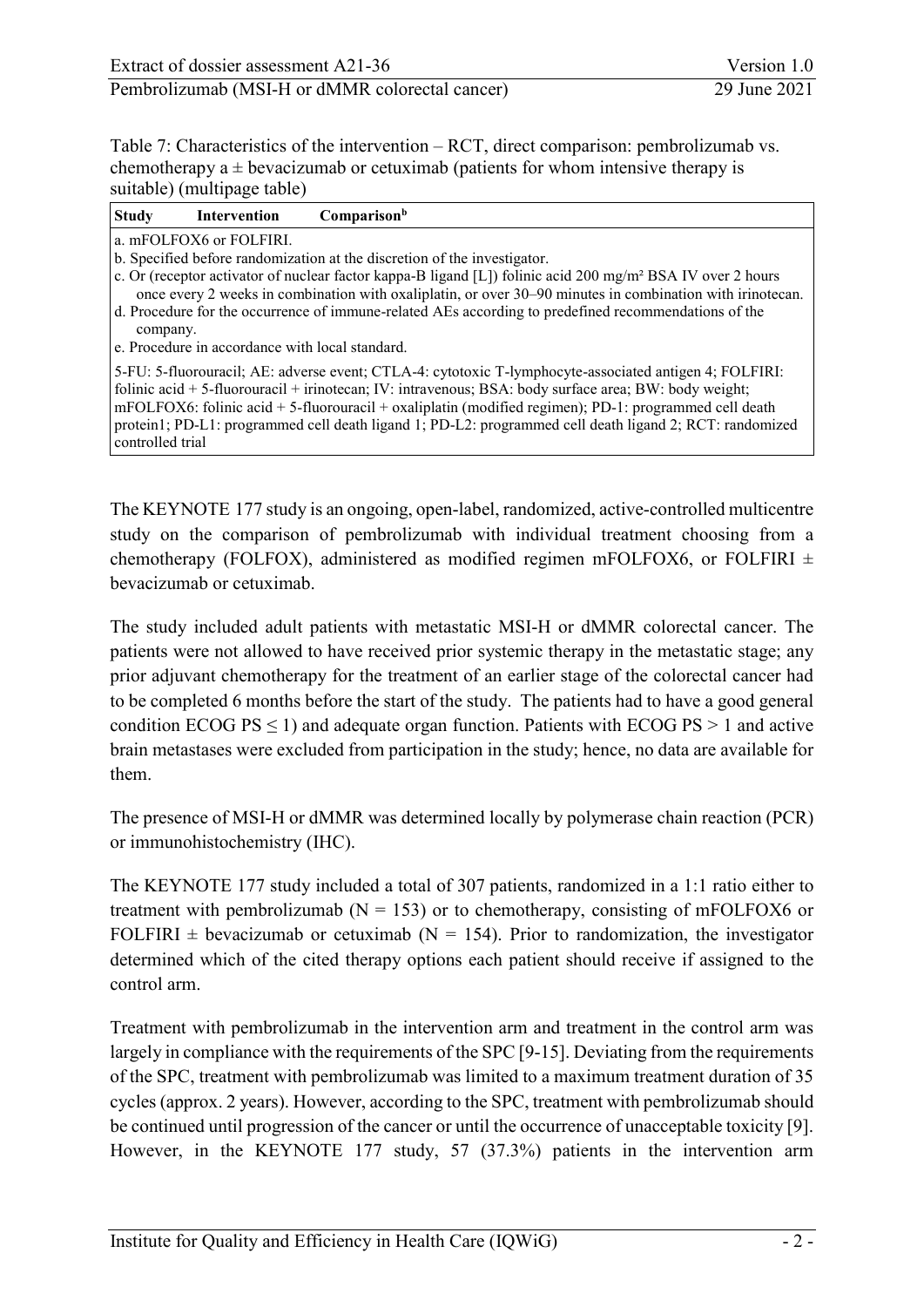discontinued their therapy with pembrolizumab after a maximum treatment duration of 35 cycles without having achieved the reasons for discontinuation described in the SPC. Therefore, there was no further treatment in accordance with the SPC. As there is no information on when these 57 patients showed progression of the cancer, it is unclear whether and how long the further treatment should have lasted according to the SPC.

Moreover, the study population was treated until progression (determined using Response Evaluation Criteria-In-Solid-Tumours [RECIST] criteria version 1.1), occurrence of unacceptable side effects or intercurrent diseases that made further treatment impossible or decision by the investigator or the patient. If disease progression was confirmed, a switch from the control to the intervention arm was possible after a washout period of 30 days.

Co-primary outcomes of the study were "overall survival" and "PFS". Patient-relevant secondary outcomes were outcomes on morbidity, health-related quality of life and AEs.

# **Implementation of the ACT**

The G-BA specified individual treatment depending on the all-rat sarcoma viral oncogene homologue (RAS) mutation status, the location of the primary tumour, and the risk of bevacizumab-induced toxicity as ACT for patients for whom intensive therapy was appropriate, choosing from FOLFOX or FOLFIRI  $\pm$  bevacizumab or anti-epidermal growth factor receptor (EGFR) therapy (cetuximab or panitumumab).

Prior to randomization, the investigator determined which of the cited therapies each patient should receive if assigned to the control arm of the multi-comparator study KEYNOTE 177. The options comprised FOLFOX or FOLFIRI  $\pm$  bevacizumab or cetuximab. Treatment was chosen on the basis of eligibility criteria not described in more detail by the company. Due to the exclusion of patients with an ECOG  $PS > 1$ , the requirement of the presence of adequate organ function at baseline and the performance of appropriate laboratory tests and organ examinations before the start of a new cycle, it can be assumed that intensive therapy was basically suitable for the patients included in KEYNOTE 177.

The criteria for the choice of the possible combination partner bevacizumab or cetuximab (all-RAS mutation status, localisation of the primary tumour), which can also be objectified via the guidelines [\[3](#page-49-10)[,4\]](#page-49-11), are not explicitly named in the study documents. However, the patient characteristics provide information on the all-RAS mutation status and on the location of the primary tumour. It is therefore assumed that these were taken into account when choosing the combination partner bevacizumab or cetuximab. Overall, the ACT was considered adequately implemented.

#### **Data cut-offs**

To date, 2 data cut-offs have been performed in the KEYNOTE 177 study: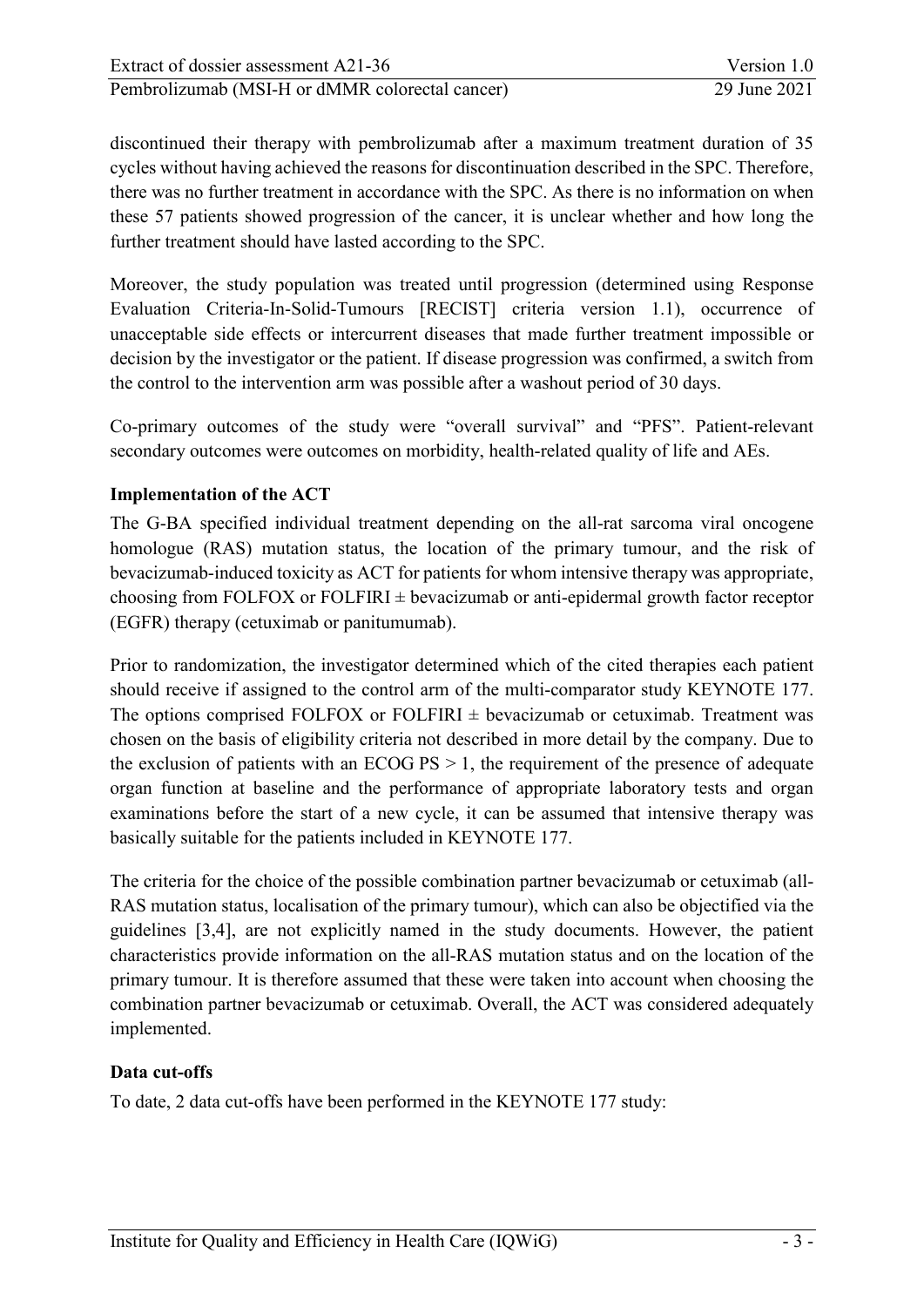- <span id="page-22-1"></span> First data cut-off (19 October 2018): pre-planned interim analysis after approx. 162 PFS events and after an observation period of at least 6 months of all patients after randomization. This data cut-off was only reviewed by an external data monitoring committee; data are not available.
- Second data cut-off (19 February 2020): pre-planned interim analysis after approx. 209 PFS events or after an observation period of at least 24 months of all patients after randomization.

The final data cut-off is still pending and is planned to take place after 190 deaths or 12 months after the second interim analysis; whichever occurs first.

The results on the second data cut-off presented by the company are analysed in the present benefit assessment.

#### **Follow-up observation**

Table 8 shows the planned duration of follow-up observation of the patients for the individual outcomes.

| <b>Study</b>                                                                          | <b>Planned follow-up observation</b>                                                                                                                                                                                                                                                                                  |
|---------------------------------------------------------------------------------------|-----------------------------------------------------------------------------------------------------------------------------------------------------------------------------------------------------------------------------------------------------------------------------------------------------------------------|
| outcome category                                                                      |                                                                                                                                                                                                                                                                                                                       |
| outcome                                                                               |                                                                                                                                                                                                                                                                                                                       |
| <b>KEYNOTE 177</b>                                                                    |                                                                                                                                                                                                                                                                                                                       |
| Mortality                                                                             |                                                                                                                                                                                                                                                                                                                       |
| Overall survival                                                                      | Until death, withdrawal of consent or end of study                                                                                                                                                                                                                                                                    |
| Morbidity                                                                             |                                                                                                                                                                                                                                                                                                                       |
| Symptoms (EORTC QLQ-C30 and EORTC<br>QLQ-MY20), health status (EQ-5D VAS)             | At most up to week 45 or until end of treatment, whichever<br>is first, and 30 days after the last dose of the study<br>medication.                                                                                                                                                                                   |
| Health-related quality of life<br>EORTC-QLQ-C30 and EORTC-QLQ-CR29                    | At most up to week 45 or until end of treatment, whichever<br>is first, and 30 days after the last dose of the study<br>medication                                                                                                                                                                                    |
| Side effects                                                                          |                                                                                                                                                                                                                                                                                                                       |
| AEs and severe $AEs^b$                                                                | Up to 30 days after the last dose of the study medication                                                                                                                                                                                                                                                             |
| <b>SAEs</b>                                                                           | Up to 90 days after the last dose of the study medication or<br>30 days in case of initiation of a subsequent therapy                                                                                                                                                                                                 |
| a. mFOLFOX6 or FOLFIRI.<br>b. Severe AEs are operationalized as CTCAE grade $\geq$ 3. |                                                                                                                                                                                                                                                                                                                       |
|                                                                                       | 5-FU: 5-fluorouracil; AE: adverse event; EORTC QLQ-C30: European Organisation for Research and<br>Treatment of Cancer Quality of Life Questionnaire-Core 30; EORTC-QLQ-CR29: European Organisation for<br>Research and Treatment of Cancer Quality of Life Questionnaire for Colorectal Cancer; FOLFIRI: folinic acid |

+ 5-fluorouracil + irinotecan; mFOLFOX6: folinic acid + 5-fluorouracil + oxaliplatin (modified regimen);

RCT: randomized controlled trial; SAE: serious adverse event; VAS: visual analogue scale

<span id="page-22-0"></span>Table 8: Planned duration of the follow-up observation – RCT, direct comparison: pembrolizumab vs. chemotherapy  $a \pm b$ evacizumab or cetuximab (patients for whom<br>intensive there wisely) intensive therapy is suitable)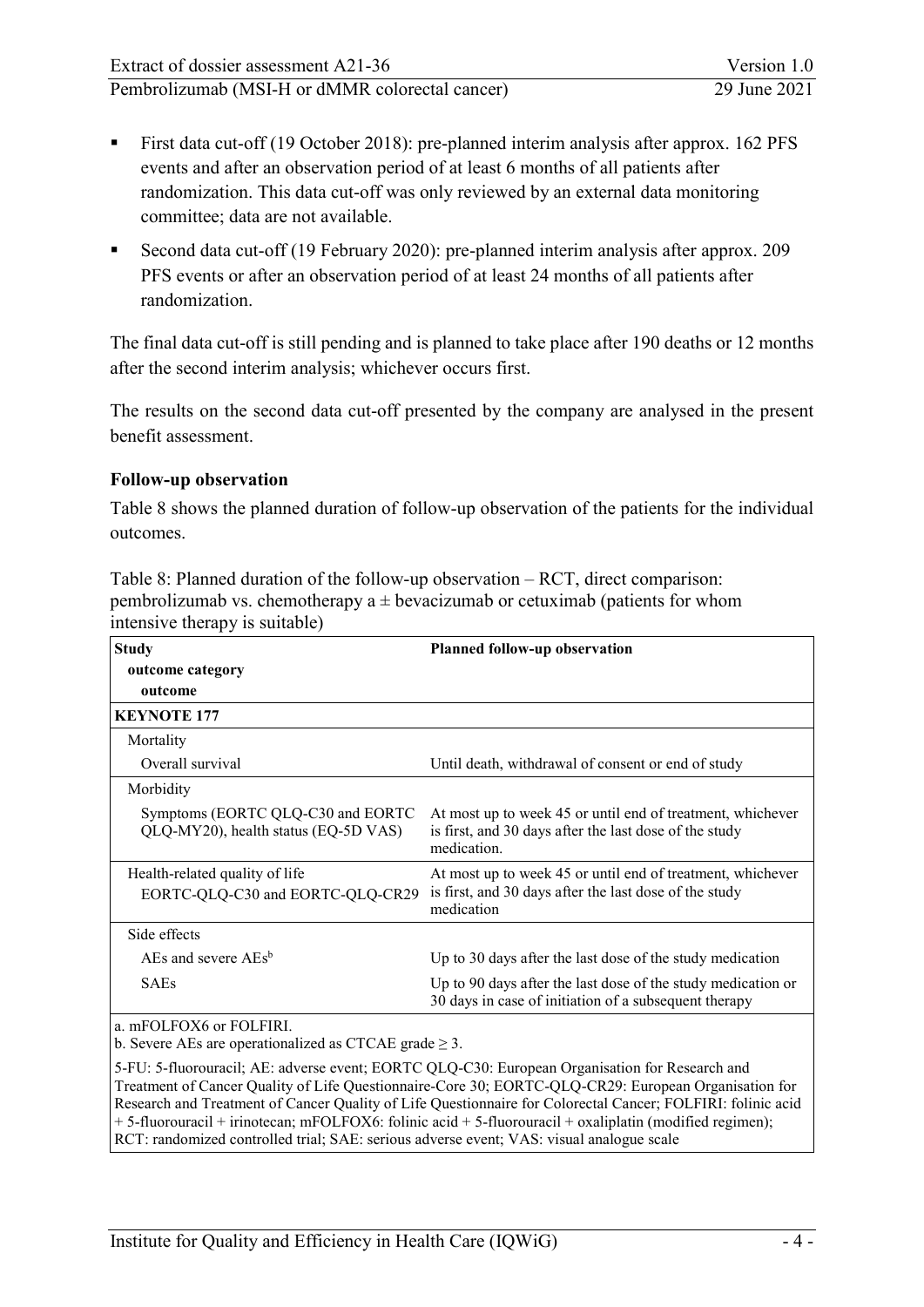| Extract of dossier assessment A21-36            | Version 1.0  |
|-------------------------------------------------|--------------|
| Pembrolizumab (MSI-H or dMMR colorectal cancer) | 29 June 2021 |

The monitoring periods for the outcomes on side effects were systematically shortened, because they were only recorded for the time of treatment with the study medication (plus 30 days or up to 90 days for SAEs). The observation periods for patient-reported outcomes (PROs) on symptoms, health status and health-related quality of life were also systematically shortened, as they were maximally recorded until week 45 or end of treatment, whichever occurred first, as well as 30 days after end of treatment. To be able to draw a reliable conclusion on the total study period or the time until death of the patients, it would be necessary, however, to record these outcomes over the total period of time, as was the case for survival.

#### **Characteristics of the study population**

[Table 9](#page-24-0) shows the characteristics of the patients in the study included.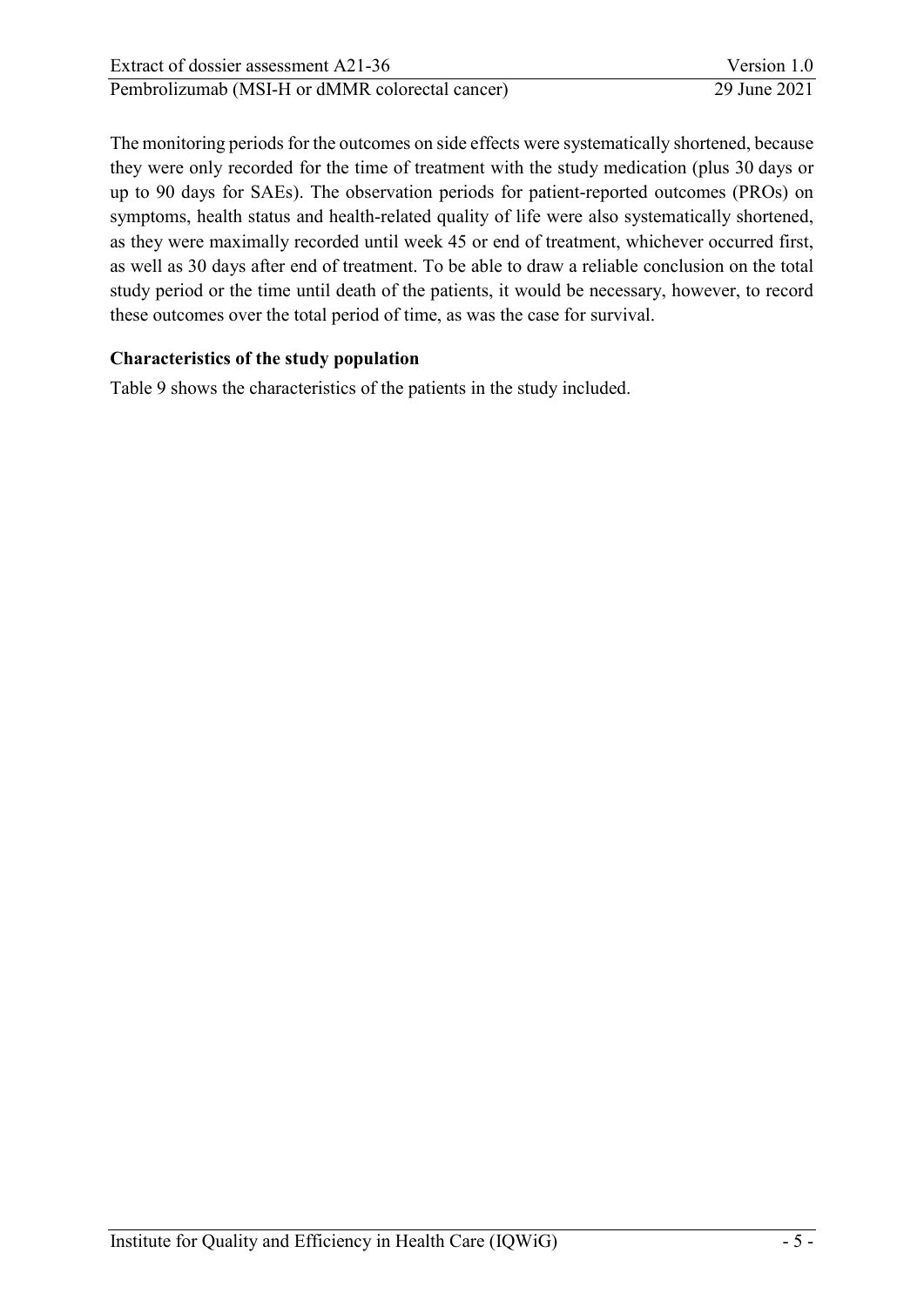| Extract of dossier assessment A21-36            | Version 1.0  |
|-------------------------------------------------|--------------|
| Pembrolizumab (MSI-H or dMMR colorectal cancer) | 29 June 2021 |

<span id="page-24-0"></span>Table 9: Characteristics of the study population – RCT, direct comparison: pembrolizumab vs. chemotherapy  $a \pm b$  evacizumab or cetuximab (patients for whom intensive therapy is suitable) (multipage table)

| <b>Study</b>                                           | Pembrolizumab | Chemotherapy <sup>a</sup> $\pm$ |  |
|--------------------------------------------------------|---------------|---------------------------------|--|
| characteristic                                         | $N^b = 153$   | bevacizumab/cetuxi              |  |
| category                                               |               | mab<br>$N^b = 154$              |  |
| <b>KEYNOTE 177</b>                                     |               |                                 |  |
| Age [years], mean (SD)                                 | 62(15)        | 61(15)                          |  |
| Sex [ $F/M$ ], %                                       | 54/46         | 47/53                           |  |
| Family origin, n (%)                                   |               |                                 |  |
| Asian                                                  | 24(16)        | 26(17)                          |  |
| <b>Black or African American</b>                       | 9(6)          | 5(3)                            |  |
| Caucasian                                              | 113(74)       | 116(75)                         |  |
| Missing                                                | 7(5)          | 7(5)                            |  |
| Region, $n$ (%)                                        |               |                                 |  |
| Asia                                                   | 22(14)        | 26(17)                          |  |
| Western Europe/North America                           | 109(71)       | 113(73)                         |  |
| Rest of the world                                      | 22(14)        | 15(10)                          |  |
| ECOG PS, $n$ $%$                                       |               |                                 |  |
| $\boldsymbol{0}$                                       | 75 (49)       | 84 (55)                         |  |
| 1                                                      | 78 (51)       | 70(45)                          |  |
| Location of primary tumour <sup>c</sup> , $n$ (%)      |               |                                 |  |
| Right side                                             | 102(67)       | 107(69)                         |  |
| Left side                                              | 46(30)        | 42(27)                          |  |
| Other                                                  | 4(3)          | 5(3)                            |  |
| Missing                                                | 1(1)          | 0(0)                            |  |
| Metastases, n (%)                                      |               |                                 |  |
| Hepatic or pulmonary                                   | 86 (56)       | 73 (47)                         |  |
| Other metastases                                       | 67(44)        | 81 (53)                         |  |
| Diagnosed stage, n (%)                                 |               |                                 |  |
| Recurrent                                              | 80 (52)       | 74 (48)                         |  |
|                                                        |               | 80 (52)                         |  |
| Newly diagnosed stage<br>Prior systemic therapy, n (%) | 73 (48)       |                                 |  |
| Adjuvant only                                          |               |                                 |  |
|                                                        | 33(22)        | 37(24)                          |  |
| Neoadjuvant only                                       | 2(1)          | 3(2)                            |  |
| Neoadjuvant and adjuvant                               | 3(2)          | 5(3)                            |  |
| None                                                   | 115(75)       | 109(71)                         |  |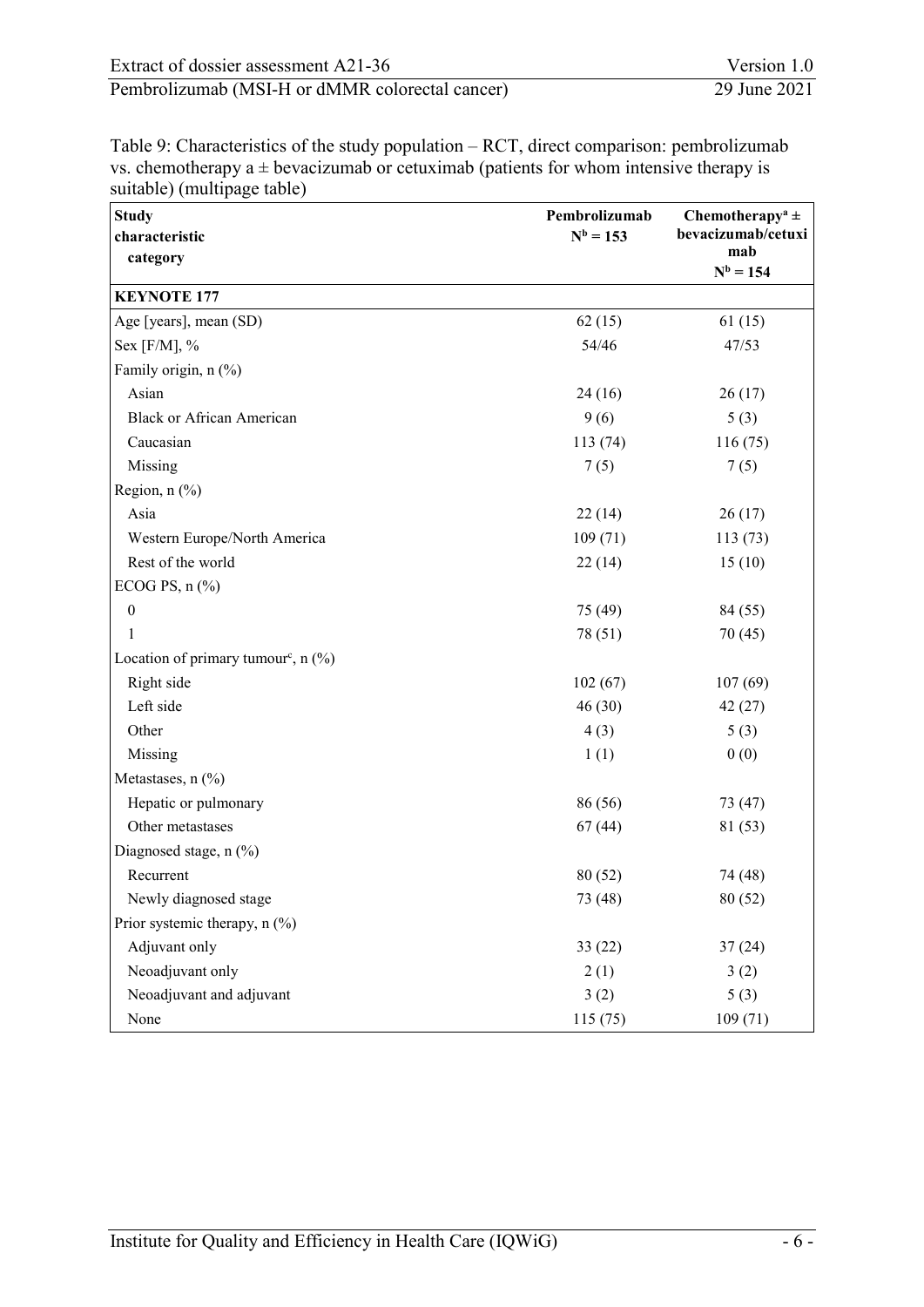Table 9: Characteristics of the study population – RCT, direct comparison: pembrolizumab vs. chemotherapy  $a \pm b$  evacizumab or cetuximab (patients for whom intensive therapy is suitable) (multipage table)

| <b>Study</b><br>characteristic               | Pembrolizumab<br>$N^b = 153$ | Chemotherapy <sup>a</sup> $\pm$<br>bevacizumab/cetuxi |  |
|----------------------------------------------|------------------------------|-------------------------------------------------------|--|
| category                                     |                              | mab<br>$N^b = 154$                                    |  |
| mutation status, $n$ (%)                     |                              |                                                       |  |
| BRAF/KRAS/NRAS, all wild type                | 34(22)                       | 35(23)                                                |  |
| KRAS/NRAS mutated and BRAF V600E non-mutated | 33(22)                       | 38(25)                                                |  |
| BRAF V600E mutated and KRAS/NRAS non-mutated | 34(22)                       | 40(26)                                                |  |
| BRAF V600E and KRAS/NRAS mutated             | 0(0)                         | 3(2)                                                  |  |
| Other <sup>d</sup>                           | 52 (34)                      | 38(25)                                                |  |
| MSI-high status <sup>e</sup> , $n$ (%)       |                              |                                                       |  |
| Positive                                     | 153 (100)                    | 153 (99)                                              |  |
| Negative                                     | 0(0)                         | 1(1)                                                  |  |
| Treatment discontinuation, $n$ (%)           | 94(61)                       | $137(96^f)$                                           |  |
| Study discontinuation, $n$ (%)               | 58 (38)                      | 75 (49)                                               |  |
| $\ldots$ EQUIDATE: $\ldots$ EQUIDENT         |                              |                                                       |  |

a. mFOLFOX6 or FOLFIRI.

b. Number of randomized patients. Values that are based on other patient numbers are marked in the corresponding line if the deviation is relevant.

c. If the tumour was located on the left and on the right side, the patient was assigned to the category "others".

d. Others: BRAF V600E, KRAS and NRAS mutated, if at least one mutation status had not been determined or is missing or the BRAF mutation was not of type V600E.

e. MSI status locally recorded with PCR or IHC.

f. The percentage refers to 143 patients who started treatment in the control arm.

5-FU: 5-fluorouracil; BRAF: rapidly accelerated fibrosarcoma – isoform B; F: female; IHC:

immunohistochemistry; KRAS: Kirsten rat sarcoma viral oncogene homologue; ECOG PS: Eastern Cooperative Oncology Group Performance Status; FOLFIRI: folinic acid + 5-fluorouracil + irinotecan; M: male; mFOLFOX6: folinic acid + 5-fluorouracil + oxaliplatin (modified regimen); MSI: microsatellite instability; n: number of patients in the category, N: number of randomized patients; NRAS: neuroblastoma rat sarcoma viral oncogene homologue; PCR: polymerase chain reaction; RCT: randomized controlled trial; SD: standard deviation

The patient characteristics are largely balanced between the study arms pembrolizumab or chemotherapy  $\pm$  bevacizumab or cetuximab. The mean age of the was 62 and 61 years, and the proportion of female and male patients was comparable in both study arms. 49% and 55% of the patients had an ECOG PS of 0. In almost 70% of the patients, the primary tumour was located on the right side, in approx. 30% of the patients on the left side.

While 22% and 23% of patients had wild-type rapidly accelerated fibrosarcoma – isoform B (BRAF)/Kirsten rat sarcoma viral oncogene homologue (KRAS)/neuroblastoma rat sarcoma viral oncogene homologue (NRAS) tumour mutation status, 22% in the intervention arm and 25% in the control arm had KRAS/NRAS mutations but no BRAF V600E mutation. Mutations in both KRAS/NRAS and a BRAF V600E mutation were present in 0% or 2% of the patients.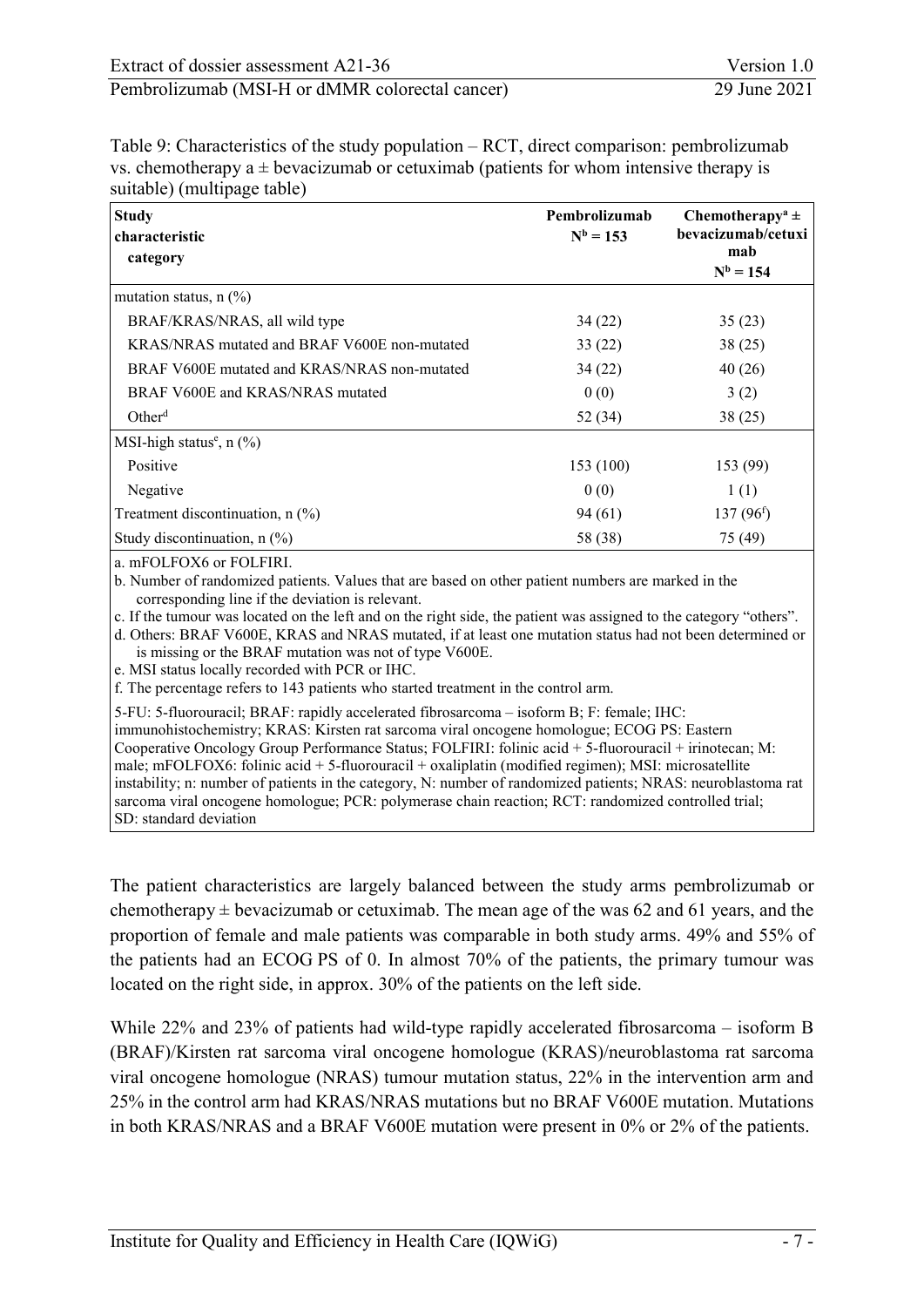#### **Information on the course of the study**

[Table 10](#page-26-0) shows the mean and median treatment duration of the patients and the mean and median observation period for individual outcomes.

<span id="page-26-0"></span>Table 10; Information on the course of the study – RCT, direct comparison: pembrolizumab vs. chemotherapy  $a \pm b$  evacizumab or cetuximab (patients for whom intensive therapy is suitable)

| <b>Study</b>                                              | Pembrolizumab    | Chemotherapy <sup>a</sup> $\pm$ |  |
|-----------------------------------------------------------|------------------|---------------------------------|--|
| duration of the study phase                               | $N = 153$        | bevacizumab/cetuxima            |  |
| outcome category                                          |                  | b<br>$N = 154$                  |  |
| <b>KEYNOTE 177</b>                                        |                  |                                 |  |
| Treatment duration <sup>b</sup> [months]                  |                  |                                 |  |
| Median [min; max]                                         | 11.1 $[0; 30.6]$ | 5.7 $[0.1; 39.6]$               |  |
| Mean (SD)                                                 | 13.3(10.3)       | 8.3(8.0)                        |  |
| Observation period [months]                               |                  |                                 |  |
| Overall survival <sup>c</sup>                             |                  |                                 |  |
| Median $[Q1; Q3]$                                         | 27.9 [ND]        | 25.9 [ND]                       |  |
| Mean (SD)                                                 | ND               | N <sub>D</sub>                  |  |
| Morbidity                                                 | ND               | ND.                             |  |
| Health-related quality of life                            | ND               | ND.                             |  |
| Side effects $(AE/\text{severe } AEs^d)$                  |                  |                                 |  |
| Median [Q1; Q3]                                           | $12.1$ [ND]      | $6.6$ [ND]                      |  |
| Mean (SD)                                                 | ND               | ND                              |  |
| Side effects (SAEs)                                       |                  |                                 |  |
| Median [Q1; Q3]                                           | 14.1 [ND]        | $7.3$ [ND]                      |  |
| Mean (SD)                                                 | ND               | ND                              |  |
| $P\triangle T P\triangle V$ $\angle$ $P\triangle T P T T$ |                  |                                 |  |

a. mFOLFOX6 or FOLFIRI.

b. Data are based on 153 or 143 patients of the intervention or the control arm.

c. The company did not provide any information on the determination of observation periods.

d. Severe AEs are operationalized as CTCAE grade  $\geq$  3.

5-FU: 5-fluorouracil; FOLFIRI: folinic acid + 5-fluorouracil + irinotecan; max: maximum; mFOLFOX6: folinic acid + 5-fluorouracil + oxaliplatin (modified regimen); min: minimum; N: number of randomized patients; ND: no data; Q1: first quartile; Q3: third quartile; RCT: randomized controlled trial; SD: standard deviation

With 11.1 months, the median treatment duration was almost twice as long in the pembrolizumab arm in comparison with the control arm (5.7 months). The median observation period for the outcome "overall survival" was comparable between the two study arms. Information on the observation period for the outcome category "morbidity" and "health-related quality of life" is not available. The median observation period for AEs and severe AEs was 5.5 months longer in the pembrolizumab arm than in the control arm; and 6.8 months longer for SAEs.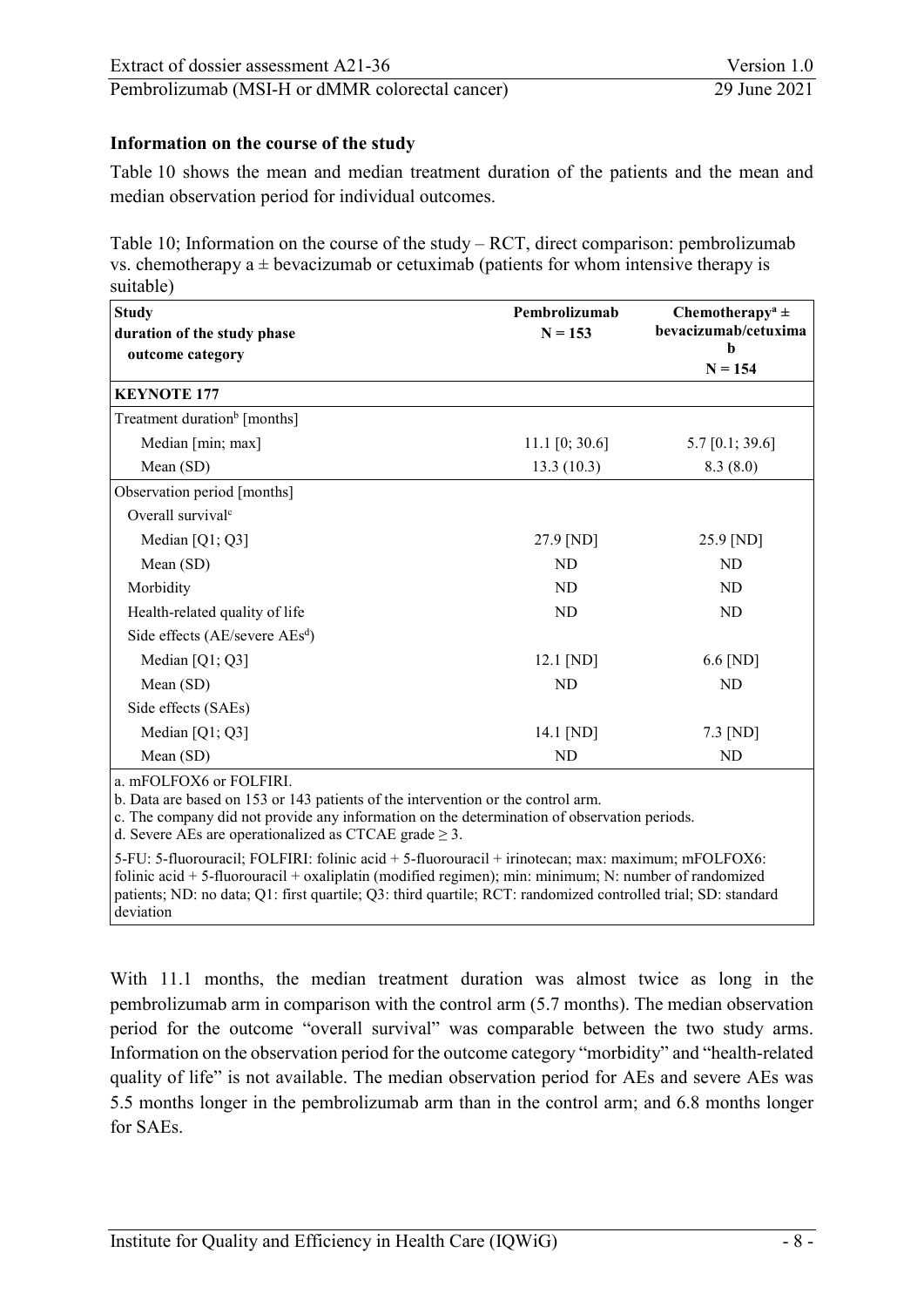#### **Information on subsequent therapies**

[Table 11](#page-27-0) shows, which subsequent therapies patients received after discontinuing the study medication.

<span id="page-27-0"></span>Table 11: Information on subsequent therapies $a - RCT$ , direct comparison: pembrolizumab vs. chemotherapy  $b \pm b$  evacizumab or cetuximab (patients for whom intensive therapy is suitable)

| <b>Study</b>                                                        | Patients with subsequent therapy $n$ (%) |                                                          |  |  |
|---------------------------------------------------------------------|------------------------------------------|----------------------------------------------------------|--|--|
| drug class or drug                                                  | pembrolizumab<br>$N = 153$               | chemotherapy <sup>b</sup> $\pm$<br>bevacizumab/cetuximab |  |  |
|                                                                     |                                          | $N = 154$                                                |  |  |
| <b>KEYNOTE 177</b>                                                  |                                          |                                                          |  |  |
| Total                                                               | 44 (28.8)                                | $100(64.9)^c$                                            |  |  |
| Pembrolizumab (switch of treatment from<br>control to intervention) | 0(0)                                     | 56 (36.4)                                                |  |  |
| Other subsequent therapy                                            | 44 (28.8)                                | 44 (28.6)                                                |  |  |
| Anti-PD-1/anti-PD-L1 therapy                                        | $9(5.9)^d$                               | 35(22.7)                                                 |  |  |
| Anticholinergics <sup>e</sup>                                       | 2(1.3)                                   | 0(0)                                                     |  |  |
| CD40 inhibitor                                                      | 0(0)                                     | 1(0.6)                                                   |  |  |
| CTLA-4 inhibitor                                                    | 0(0)                                     | 4(2.6)                                                   |  |  |
| Chemotherapy                                                        | 35(22.9)                                 | 18(11.7)                                                 |  |  |
| <b>EGFR</b> inhibitor                                               | 8(5.2)                                   | 4(2.6)                                                   |  |  |
| Oestrogen derivatives <sup>e</sup>                                  | 1(0.7)                                   | 0(0)                                                     |  |  |
| Folic acid derivatives                                              | 24(15.7)                                 | 12(7.8)                                                  |  |  |
| <b>ICOS</b> inhibitor                                               | 1(0.7)                                   | 1(0.6)                                                   |  |  |
| Nucleoside analogue/thymidine<br>phosphorylase inhibitor            | 1(0.7)                                   | 2(1.3)                                                   |  |  |
| TIM3 inhibitor                                                      | 1(0.7)                                   | 1(0.6)                                                   |  |  |
| <b>VEGF</b> inhibitor                                               | 22(14.4)                                 | 11(7.1)                                                  |  |  |

a. Table taken from EPAR [\[7\]](#page-49-12) as there are discrepancies between the information in Table 4-27 in Module 4 B of the dossier and Section 4.3.1.2.1 of the dossier.

b. mFOLFOX6 or FOLFIRI.

c. Institute's calculation.

d. Including patients who had received a second treatment phase with pembrolizumab. At the time of the second data cut-off, these were 7 patients.

e. Medication was not directly related to colorectal cancer therapy.

5-FU: 5-fluorouracil; CD: cluster of differentiation; CTLA-4: cytotoxic T-lymphocyte-associated antigen 4; EGFR: epidermal growth factor receptor; EPAR: European Public Assessment Report; FOLFIRI: folinic acid + 5-fluorouracil + irinotecan; ICOS: inducible costimulator molecule; mFOLFOX6: folinic acid + 5-fluorouracil + oxaliplatin (modified regimen); n: number of patients with subsequent therapy; N: number of analysed patients; PD-1: programmed cell death protein1; PD-L1: programmed cell death ligand 1; RCT: randomized controlled trial; TIM: t-cell immunoglobulin mucin; VEGF: vascular endothelial growth factor

Subsequent therapy was allowed for patients in both study arms after disease progression. Overall, 28.8% of the patients in the intervention arm and 64.9% of the patients in the control arm had received subsequent systemic therapy at the present data cut-off. Chemotherapy was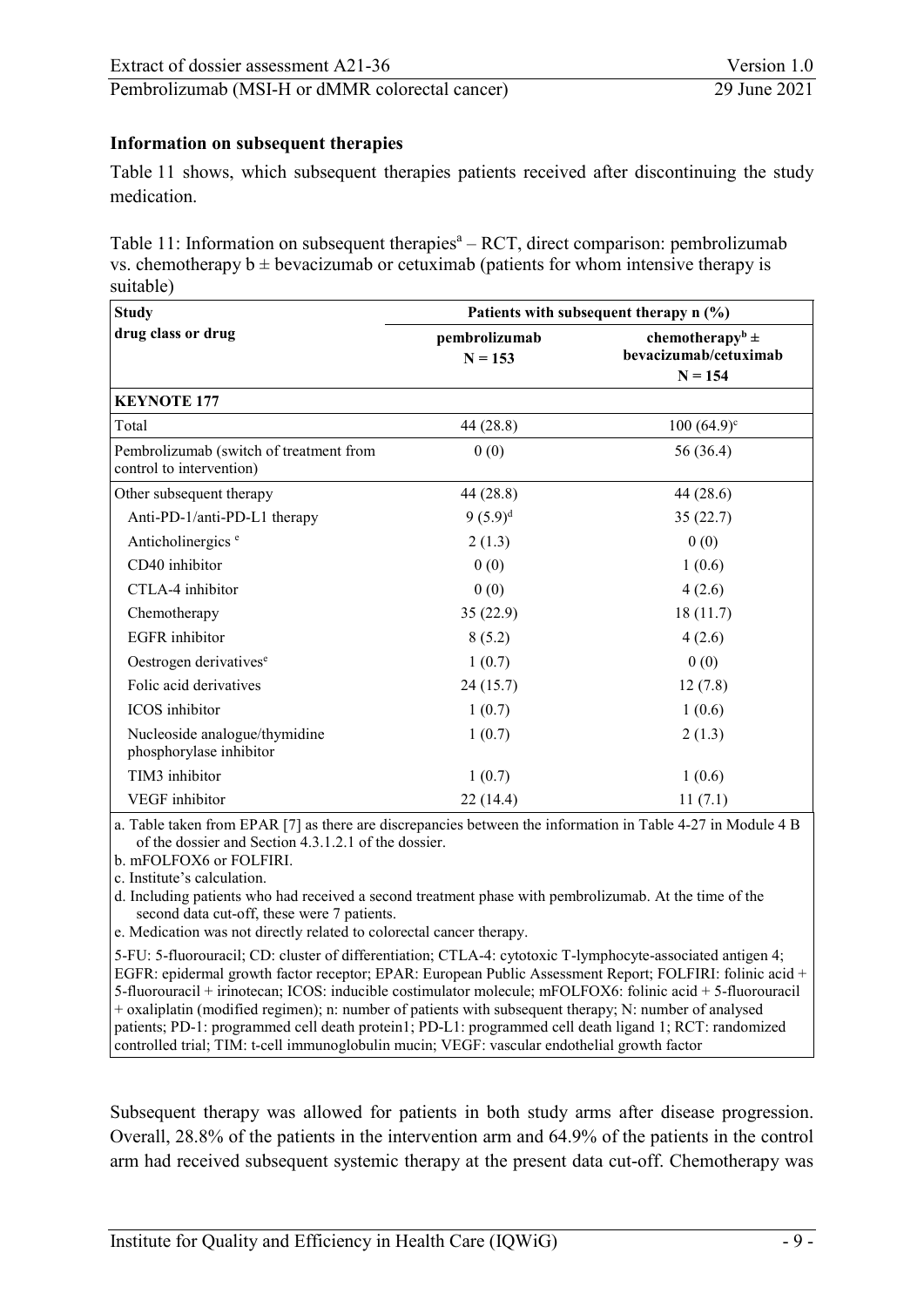the most common subsequent therapy in the intervention arm. The most common subsequent therapy in the control arm was anti-programmed cell death protein1 (PD-1)/anti-programmed cell death ligand 1 (PD-L1) therapy. In this context, 56 (36.4%) patients received pembrolizumab as part of a treatment switch from control to intervention and 35 (22.7%) received anti-PD-1/PD-L1 therapy other than pembrolizumab.

A switch from control to intervention took place in deviation from the approval, as pembrolizumab is only approved for the first-line treatment of metastatic colorectal cancer [\[9\]](#page-49-9). According to the German S3 guideline, possible treatment with immune checkpoint inhibitors in further lines of therapy (for MSI-H or dMMR tumours) is to be evaluated, but currently, this is not an approved treatment option [\[3\]](#page-49-10). Switching from the control to the experimental intervention or another anti-PD-1/anti-PD-L1 therapy can have a potentially biasing effect on the results of the benefit assessment. This aspect was therefore taken into account in the assessment of the outcome-specific risk of bias for outcomes where the results were possibly affected (see Section [2.3.2.2\)](#page-32-0).

#### **Risk of bias across outcomes (study level)**

[Table 12](#page-28-0) shows the risk of bias across outcomes (risk of bias at study level).

| <b>Study</b>       |                                                                                                      |                                      | <b>Blinding</b>                  |                     |                                                           | Ø.                          |                                       |
|--------------------|------------------------------------------------------------------------------------------------------|--------------------------------------|----------------------------------|---------------------|-----------------------------------------------------------|-----------------------------|---------------------------------------|
|                    | random<br>.ē<br>≂<br>ē<br>es<br>So<br>Ľ<br>೪<br>ផ្ទ<br>5<br>$\mathbf{d}\mathbf{e}\mathbf{q}$<br>sequ | ⊟<br>◓<br>cati<br>$_{\rm ceal}$<br>3 | ω<br>a<br>÷<br>œ<br>$\mathbf{r}$ | w<br>$\omega$<br>ъc | ≌<br>.크<br>ting<br>res<br>the<br>$\frac{6}{2}$<br>ัธ<br>≃ | ဌ<br>ಡ<br>œ<br>渇<br>್ಡ<br>z | ರ<br>ಕ<br>ನ<br>bias<br>Risk<br>ಕ<br>౨ |
| <b>KEYNOTE 177</b> | Yes                                                                                                  | Yes                                  | No                               | No                  | Yes                                                       | No <sup>b</sup>             | Low                                   |

<span id="page-28-0"></span>Table 12: Risk of bias across outcomes (study level) – RCT, direct comparison: pembrolizumab vs. chemotherapy  $a \pm b$  evacizumab or cetuximab (patients for whom intensive therapy is suitable)

a. mFOLFOX6 or FOLFIRI.

b. According to the protocol, patients in the control arm could switch to treatment with pembrolizumab or another anti-PD-1/anti-PD-L1 therapy in case of confirmed progression; 36% or 23% performed such a switch.

FOLFIRI: folinic acid + 5-fluorouracil + irinotecan; mFOLFOX6: folinic acid + 5-fluorouracil + oxaliplatin (modified regimen); RCT: randomized controlled trial

The risk of bias across outcomes was rated as low for the KEYNOTE 177 study. This concurs with the company's assessment.

In the assessment of the bias aspects across outcomes, the option to switch from the control arm to treatment with pembrolizumab or another anti-PD-1/PD-L1 therapy after progression was considered to be another biasing aspect; this deviates from the company's assessment.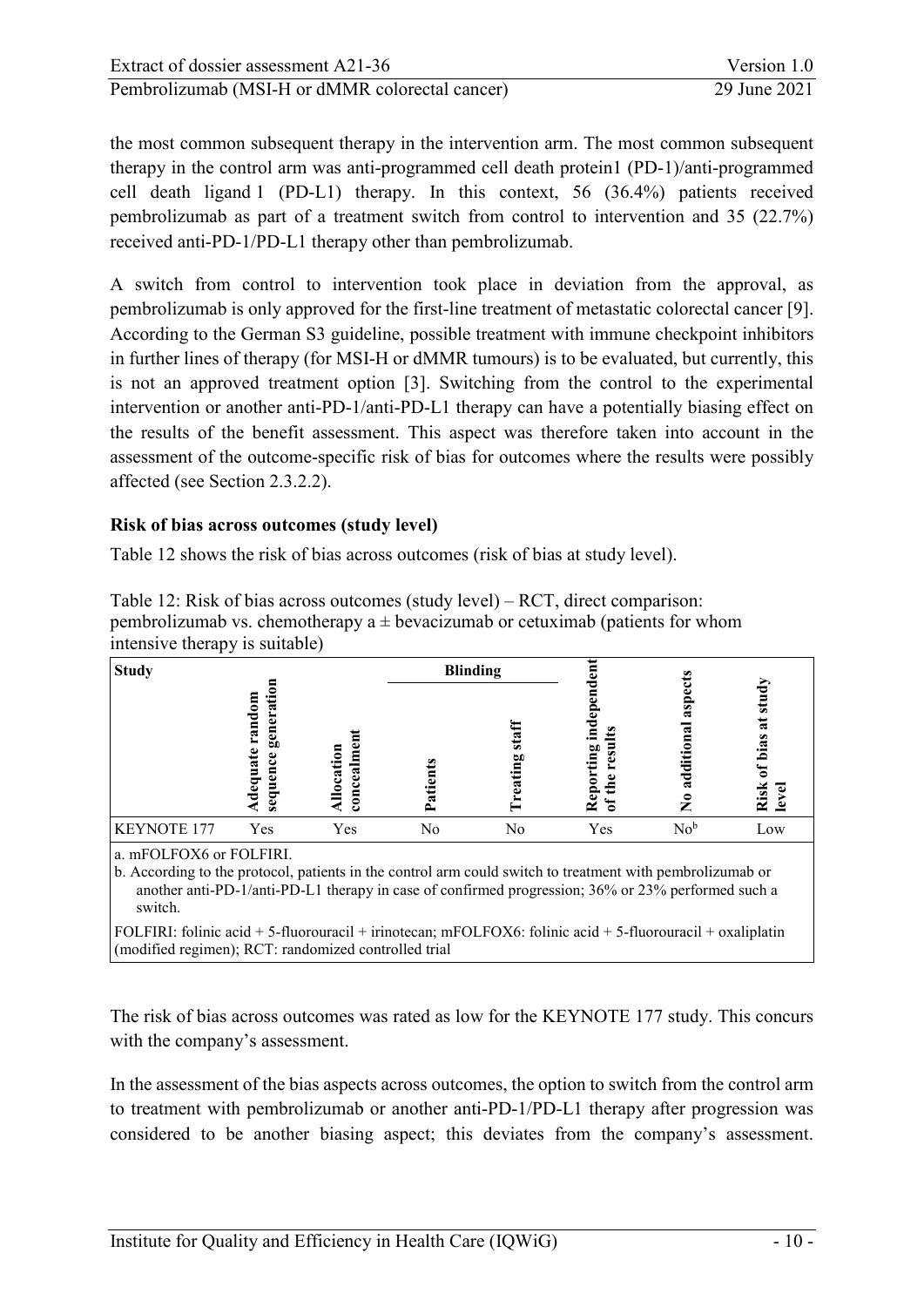However, this did not result in a high risk of bias across outcomes, but was considered in the assessment of the respective outcome-specific risk of bias.

Limitations resulting from the open-label study design are described under the outcome-specific risk of bias in Section 2.3.2.2.

# **Transferability of the study results to the German health care context**

The company stated that the study results could be transferred to the German healthcare context due to the patient characteristics of the study population, the study design and the approvalcompliant use of pembrolizumab. Moreover, the company described that subgroups by geographic region show no indication of a deviating efficacy or safety of pembrolizumab.

The company did not provide any further information on the transferability of the study results to the German health care context.

# <span id="page-29-0"></span>**2.3.2 Results on added benefit**

#### <span id="page-29-1"></span>**2.3.2.1 Outcomes included**

The following patient-relevant outcomes were to be considered in the assessment:

- **Mortality** 
	- overall survival
- **Morbidity** 
	- symptoms measured with the EORTC QLQ-C30 and EORTC-QLQ-CR29 symptom scales
	- health status recorded with the EQ-5D VAS
- Health-related quality of life
	- health-related quality of life measured with the functional scales of the EORTC QLQ-C30 and scales of the EORTC QLQ-CR29
- Side effects
	- $SAEs$
	- $s$  severe AEs (CTCAE grade ≥ 3)
	- discontinuation due to AEs
	- □ immune-related SAEs and severe AEs
	- $\Box$  further specific AEs, if any

The choice of patient-relevant outcomes deviates from that of the company, which used further outcomes in the dossier (Module 4B).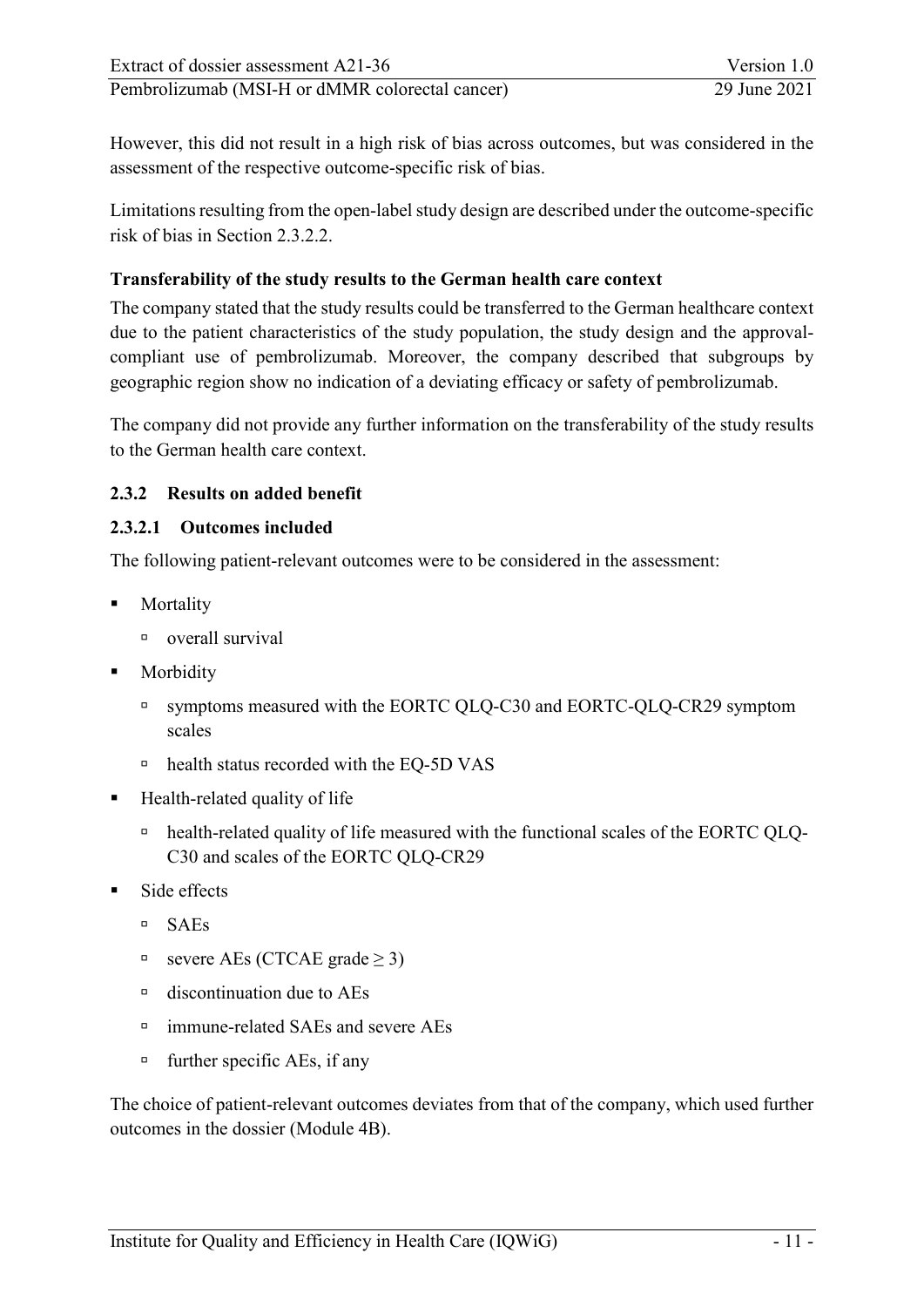[Table 13](#page-30-0) shows for which outcomes data were available in the study included.

| <b>Study</b> |                     |                                                     |                              |                                                                                            | <b>Outcomes</b> |                   |                                      |                                                    |                                   |
|--------------|---------------------|-----------------------------------------------------|------------------------------|--------------------------------------------------------------------------------------------|-----------------|-------------------|--------------------------------------|----------------------------------------------------|-----------------------------------|
|              | survival<br>Overall | QLQ-C30 and EORT<br>Symptoms (EORTC<br>$QLQ$ -CR29) | VAS)<br>Health status (EQ-5D | $QLQ$ -CR29)<br>-C30 and EORTC<br>Health-related quality of life<br>Š<br>ಠ<br><b>EORTC</b> | <b>SAEs</b>     | $AEs^b$<br>Severe | <b>AEs</b><br>Discontinuation due to | SAEs and severe AEs <sup>b</sup><br>Immune-related | Further specific AEs <sup>c</sup> |
| KEYNOTE 177  | Yes                 | No <sup>d</sup>                                     | No <sup>d</sup>              | No <sup>d</sup>                                                                            | Yes             | Yes               | Yes                                  | Yes                                                | Yes                               |

<span id="page-30-0"></span>Table 13: Matrix of outcomes – RCT, direct comparison: pembrolizumab vs. chemotherapy a  $\pm$  bevacizumab or cetuximab (patients for whom intensive therapy is suitable)

a. mFOLFOX6 or FOLFIRI.

b. Severe AEs are operationalized as CTCAE grade  $\geq$  3.

c. The following events were considered (MedDRA coding): "mucosal inflammation (PT, AEs)", "reduced appetite (PT, AEs)", "arthralgia (PT, AEs)", "peripheral neuropathy (PT, AEs)", "peripheral sensory neuropathy (PT, AEs)", "epistaxis (PT, AEs)", "alopecia" (PT, AE)", "palmar-plantar erythrodysaesthesia syndrome (PT, AEs)", "blood and lymphatic system disorders (SOC, severe AEs)", "gastrointestinal disorders (SOC, severe AEs)", "fatigue (PT, severe AEs)", "infections and infestations (SOC, severe AEs)", "hypokalaemia (PT, severe AEs)".

d. No usable data available; see following running text for reasons.

AE: adverse event; CTCAE: Common Terminology Criteria for Adverse Events; EORTC QLQ-C30: European Organisation for Research and Treatment of Cancer-Breast Cancer Module; EORTC-QLQ-CR29: European Organisation for Research and Treatment of Cancer Quality of Life Questionnaire-Core 29; FOLFIRI: folinic acid + 5-fluorouracil + irinotecan; mFOLFOX6: folinic acid + 5-fluorouracil + oxaliplatin (modified regimen); MedDRA: Medical Dictionary for Regulatory Activities; PT: Preferred Term; RCT: randomized controlled trial; SAE: serious adverse event; SOC: System Organ Class; VAS: visual analogue scale

#### **Note on the outcome "overall survival"**

To investigate the possible influence of the switch of treatment, the company presented the rank preserving structural failure time (RPFST), inverse probability of censoring weights (IPCW) and two-stage models as sensitivity analyses for the outcome "overall survival". The presented sensitivity analyses are not relevant for the benefit assessment, as these analyses are based on unverifiable assumptions and are also not sufficiently documented by the company [\[16\]](#page-50-0).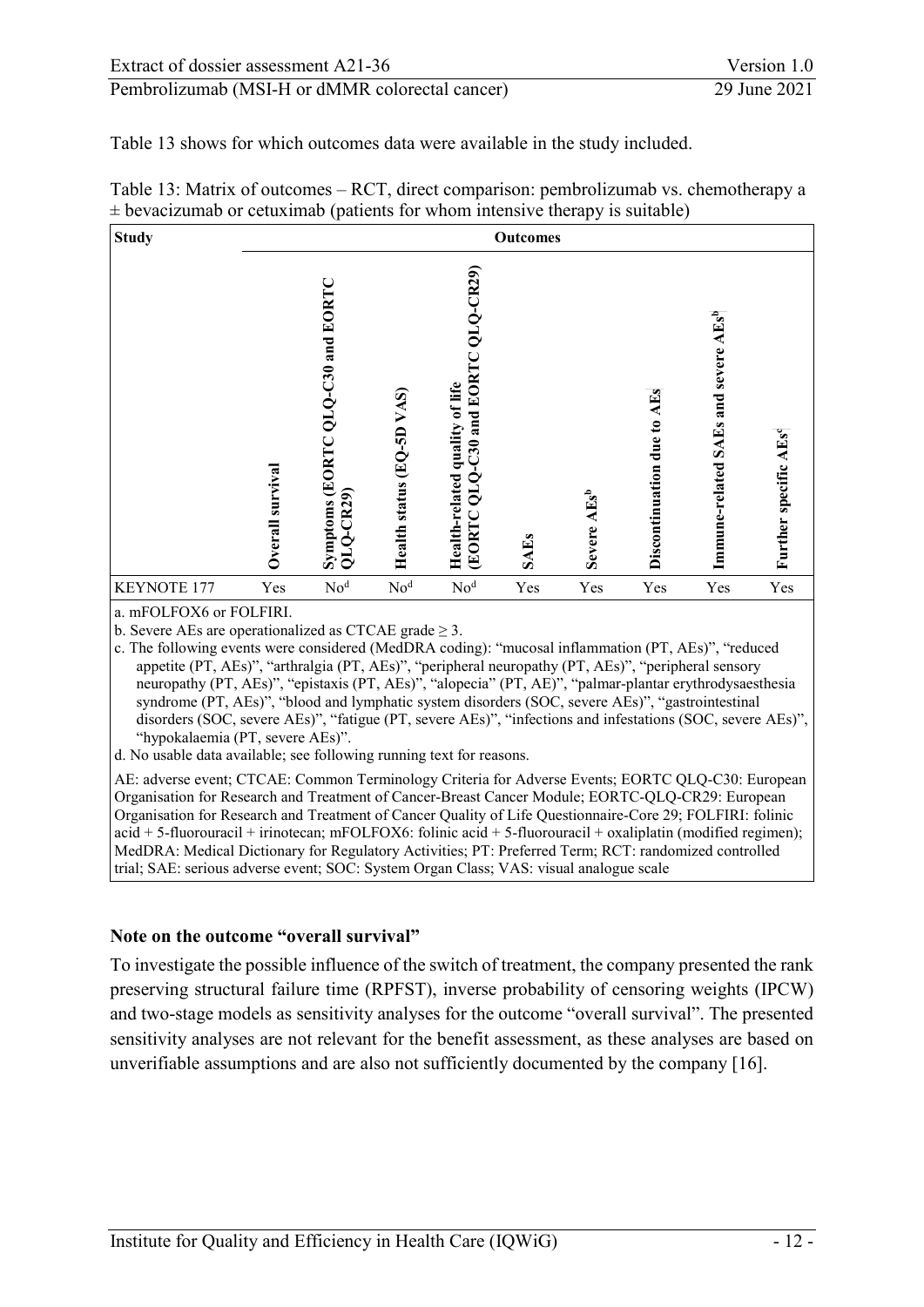# **Analyses of the company on the PROs "symptoms (EORTC QLQ-C30 and EORTC QLQ-CR29)", "health status (EQ-5D VAS)" and "health-related quality of life EORTC QLQ-C30 and EORTC QLQ-CR29)" were not usable.**

In its dossier, the company presented responder analyses for the time to first deterioration for the PROs on symptoms and health-related quality of life, recorded with the EORTC QLQ-C30 and the EORTC QLQ-CR29, and on the health status, recorded with the EQ-5D VAS. Moreover, the company presented responder analyses on the time to confirmed deterioration as supplementary information. The presented analyses were assessed as unusable. This is justified below:

In the KEYNOTE 177 study, the treatment regimens differed between the study arms. Pembrolizumab was administered in a 3-week cycle, chemotherapy in a 2-week cycle (see [Table 7\)](#page-19-0). The PROs were recorded at baseline, week 2 in the control arm and week 3 in the intervention arm and at weeks 6, 9, 12, 18, 27, 36 and up to at most week 45 or end of treatment, whichever occurred first, and 30 days after end of treatment. This resulted in different documentation times of the PROs within the treatment cycles in the two study arms. In the intervention arm, recordings were made at each start of a new cycle, whereas recordings in the control arm took place on weeks 9, 27 and 45 in the middle of the cycle. This resulted in an unequal reflection of the treatment stress in the course of the cycle in the study arms. In contrast to the intervention arm, recordings in the control arm also considered times with potentially higher treatment stress (recordings in the middle of the cycle), resulting in a possible bias of the results. The company presented no corresponding sensitivity analyses for the assessment of a possible impact of the different recording times within the treatment cycle. Due to the unequally represented courses of treatment in the study arms and a resulting potential impact on the results, the results of the PROs (measured using the EORTC QLQ-C30, EORTC QLQ-CR29 and EQ-5D VAS) provide no usable data and are thus not used for the assessment. In order to be able to check the influence of the unequally mapped burden between the arms on the results, further analyses would have been required, for example analyses that disregard the surveys of these time points.

Irrespective of this, the response thresholds used by the company were not continuously suitable.

As explained in the *General Methods* of the Institute [\[1](#page-49-13)[,17\]](#page-50-1), for a response criterion to reflect with sufficient certainty a patient-noticeable change, it should correspond to a predefined value of at least 15% of the scale range of an instrument (in post-hoc analyses exactly 15% of the scale range). The response criteria chosen by the company for the EQ-5D VAS (time to deterioration by  $\geq 7$  or  $\geq 10$  points: scale range 0-100) did not fulfil this requirement. The following applies to the suitability of the response threshold of  $\geq 10$  points used by the company for the EORTC QLQ-C30 and EORTC QLQ-CR29 (respective scale range 0-100): For the EORTC QLQ-C30 and its additional modules, the analysis with a previously accepted response threshold of 10 points is considered a sufficient approximation to an analysis with a 15% threshold (15 points) in certain constellations and is used for the benefit assessment (for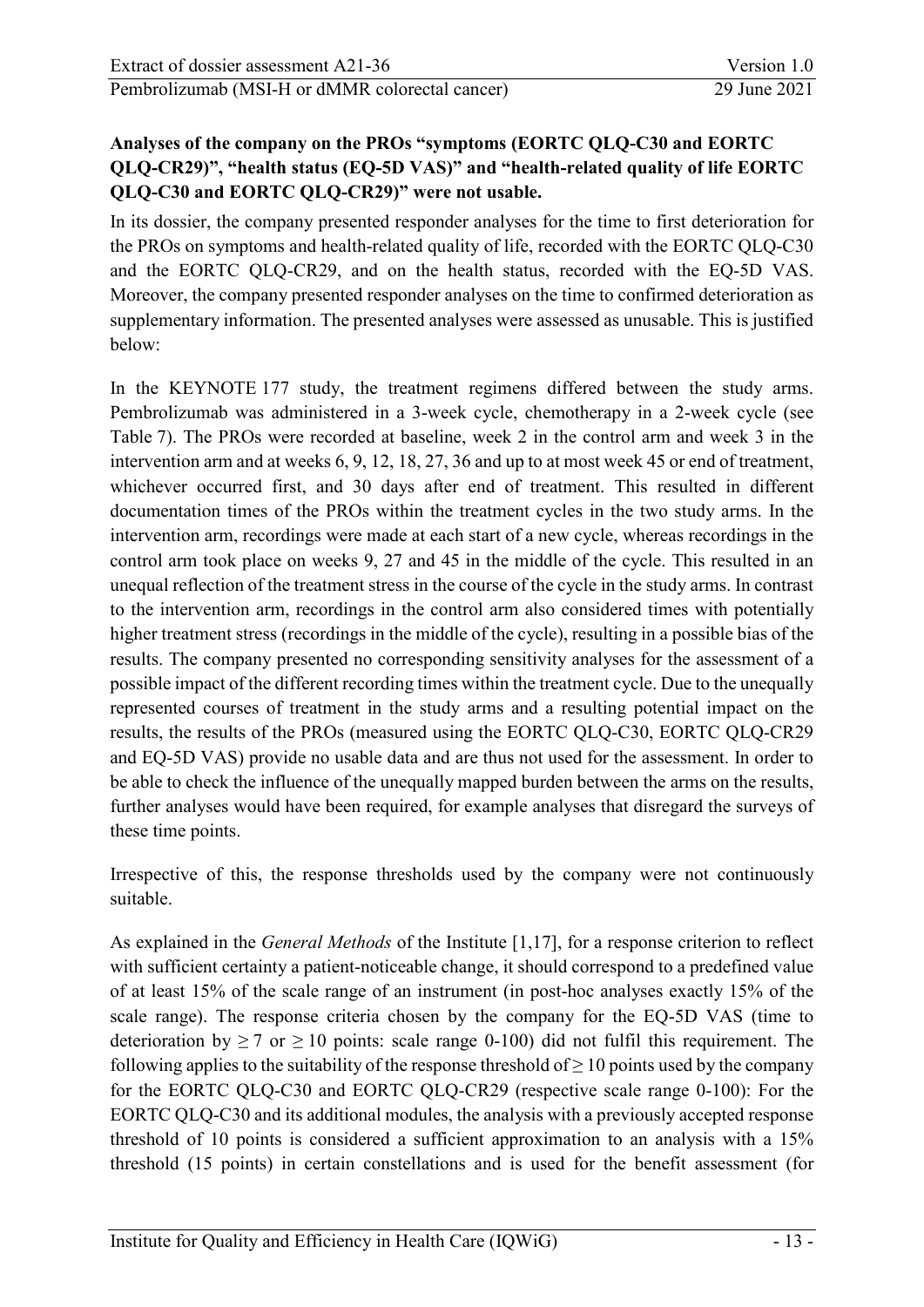| Extract of dossier assessment A21-36            | Version 1.0  |
|-------------------------------------------------|--------------|
| Pembrolizumab (MSI-H or dMMR colorectal cancer) | 29 June 2021 |

explanation see [\[18\]](#page-50-2)). Regardless of this, analyses with the previously accepted response threshold of 10 points for the EORTC QLQ-C30 as well as all additional modules of the EORTC will primarily be used for a transitional period until the adjusted module templates for the dossier come into force (see FAQs of the G-BA [\[19\]](#page-50-3)).

#### <span id="page-32-0"></span>**2.3.2.2 Risk of bias**

[Table 14](#page-32-1) describes the risk of bias for the results of the relevant outcomes.

<span id="page-32-1"></span>Table 14: Risk of bias across outcomes and outcome-specific risk of bias – RCT, direct comparison: pembrolizumab vs. chemotherapy  $a \pm b$ evacizumab or cetuximab (patients for whom intensive therapy is suitable)

| <b>Study</b>       |                    |                     | <b>Outcomes</b>                                                              |                                        |                                                                         |                |                          |                                        |                                              |                                   |
|--------------------|--------------------|---------------------|------------------------------------------------------------------------------|----------------------------------------|-------------------------------------------------------------------------|----------------|--------------------------|----------------------------------------|----------------------------------------------|-----------------------------------|
|                    | <b>Study level</b> | survival<br>Overall | and<br>$\overline{C30}$<br>Q<br>10<br>$QLQ-CR29$<br>Symptoms (EORTC<br>EORTC | VAS)<br>(EQ-5D<br><b>Health</b> status | EORTC QLQ-C30 and EOR<br>Health-related quality of life<br>$QLO$ -CR29) | <b>SAEs</b>    | $AEs^b$<br><b>Severe</b> | $\mathbf{E}$<br>Discontinuation due to | severe<br>Immune-related SAEs and<br>$AEs^b$ | Further specific AEs <sup>e</sup> |
| <b>KEYNOTE 177</b> | L                  | H <sup>d</sup>      | $\mathbf{e}$                                                                 | $\mathbf{e}$                           | $\mathbf{e}$                                                            | H <sup>f</sup> | H <sup>f</sup>           | $H^{\mathrm{f, \, g}}$                 | $\mathbf{H}^\mathrm{f}$                      | $\mathbf{H}^\text{f, g}$          |

a. mFOLFOX6 or FOLFIRI.

b. Severe AEs are operationalized as CTCAE grade  $\geq$  3.

- c. The following events were considered (MedDRA coding): "mucosal inflammation (PT, AEs)", "reduced appetite (PT, AEs)", "arthralgia (PT, AEs)", "peripheral neuropathy (PT, AEs)", "peripheral sensory neuropathy (PT, AEs)", "epistaxis (PT, AEs)", "alopecia" (PT, AE)", "palmar-plantar erythrodysaesthesia syndrome (PT, AEs)", "blood and lymphatic system disorders (SOC, severe AEs)", "gastrointestinal disorders (SOC, severe AEs)", "fatigue (PT, severe AEs)", "infections and infestations (SOC, severe AEs)", "hypokalaemia (PT, severe AEs)".
- d. High proportion of patients who switched from the control arm to treatment with pembrolizumab or another anti-PD-1/anti-PD-L1 therapy (36% and 23%).
- e. No usable data available; for reasons, see Section [2.3.2.1](#page-29-1) of the present dossier assessment.
- f. Large difference between the treatment arms (> 5 percentage points) regarding the proportion of patients who were not considered in the analysis. Moreover, incomplete observations for potentially informative reasons (except discontinuation due to AEs).
- g. Lack of blinding in subjective recording of outcomes (except for specific AEs with CTCAE grade  $\geq$  3) or subjective request for treatment discontinuation (discontinuation due to AEs).

AE: adverse event; CTCAE: Common Terminology Criteria for Adverse Events; EORTC QLQ-C30: European Organisation for Research and Treatment of Cancer-Breast Cancer Module; EORTC-QLQ-CR29: European Organisation for Research and Treatment of Cancer Quality of Life Questionnaire-Core 29; FOLFIRI: folinic acid + 5-fluorouracil + irinotecan; H: high; L: low; mFOLFOX6: folinic acid + 5-fluorouracil + oxaliplatin (modified regimen); MedDRA: Medical Dictionary for Regulatory Activities; PT: Preferred Term; RCT: randomized controlled trial; SAE: serious adverse event; SOC: System Organ Class; VAS: visual analogue scale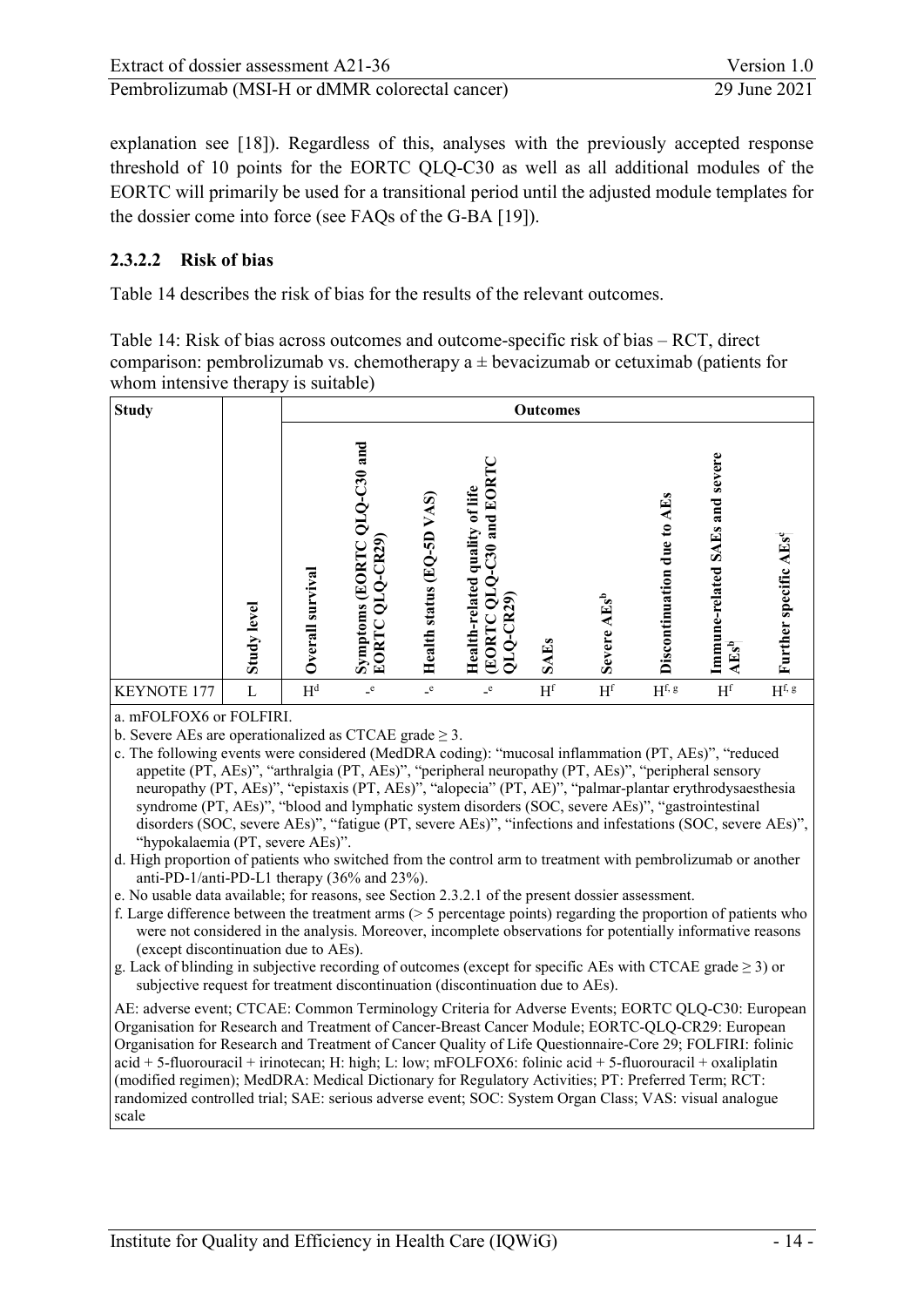The risk of bias was rated as high for the result of the outcome "overall survival". The progression-related switch of 36% and 23% of patients in the control arm, respectively, to subsequent therapy with pembrolizumab or another anti-PD-1/PD-L1 therapy is not in compliance with the approval. Pembrolizumab is only approved for the first-line treatment of metastatic MSI-H or dMMR colorectal cancer, whereas other anti-PD-1/anti-PD-L1 therapies are not approved for this therapeutic indication [\[20-23\]](#page-50-4).

This deviates from the assessment of the company, which assumed a low risk of bias for this outcome.

There are no usable data for the outcomes on symptoms and health-related quality of life (recorded with the EORTC QLQ-C30 and EORTC QLQ-CR29) as well as for the outcome "health status" (recorded with the EQ-5D VAS) (for reasons, see Section 2.3.2.1). Therefore, the risk of bias was not assessed. This deviates from the assessment of the company, which used the outcomes "symptoms" and "health status" as well as "health-related quality of life" recorded with the EORTC QLQ-C30, the EORTC QLQ-CR29 and the EQ-5D VAS for the assessment and assumed a high risk of bias for each of these.

The risk of bias of the results of the outcomes in the side effects category is assessed as high in each case due to the great difference between the treatment groups (> 5 percentage points) with regard to the proportion of patients not included in the analysis.

Moreover, there is a high risk of bias of the results (with the exception of "discontinuation due to AEs") due to incomplete observations for potentially informative reasons. Planned followup observation after the end of treatment was 30 and 90 days for these outcomes, respectively, and resulted in significant differences in the median observation period between treatment groups ([severe] AEs: 12.1 vs. 6.6 months; SAEs: 14.1 vs. 7.3 months). The observation period was thus determined by the reasons for treatment discontinuation (largely by disease progression), which clearly differed between the treatment arms. Treatment discontinuation was 61.4% in the intervention arm and 95.8% in the control arm, of which 53.2% and 62.8%, respectively, were due to disease progression and 23.4% and 12.4%, respectively, were due to AEs. Due to a possible correlation between the reason for treatment discontinuation and these outcomes, there are incomplete observations for potentially informative reasons.

With the exception of the specific AEs with CTCAE grade  $\geq$  3, the high risk of bias of the results for the other outcomes of the category "side effects ("discontinuation due to AEs" and "further specific AEs") is also due to the lack of blinding in subjective recording of outcomes or subjective request for treatment discontinuation.

This assessment deviates from that of the company, which assumed a low risk of bias for the results on these outcomes.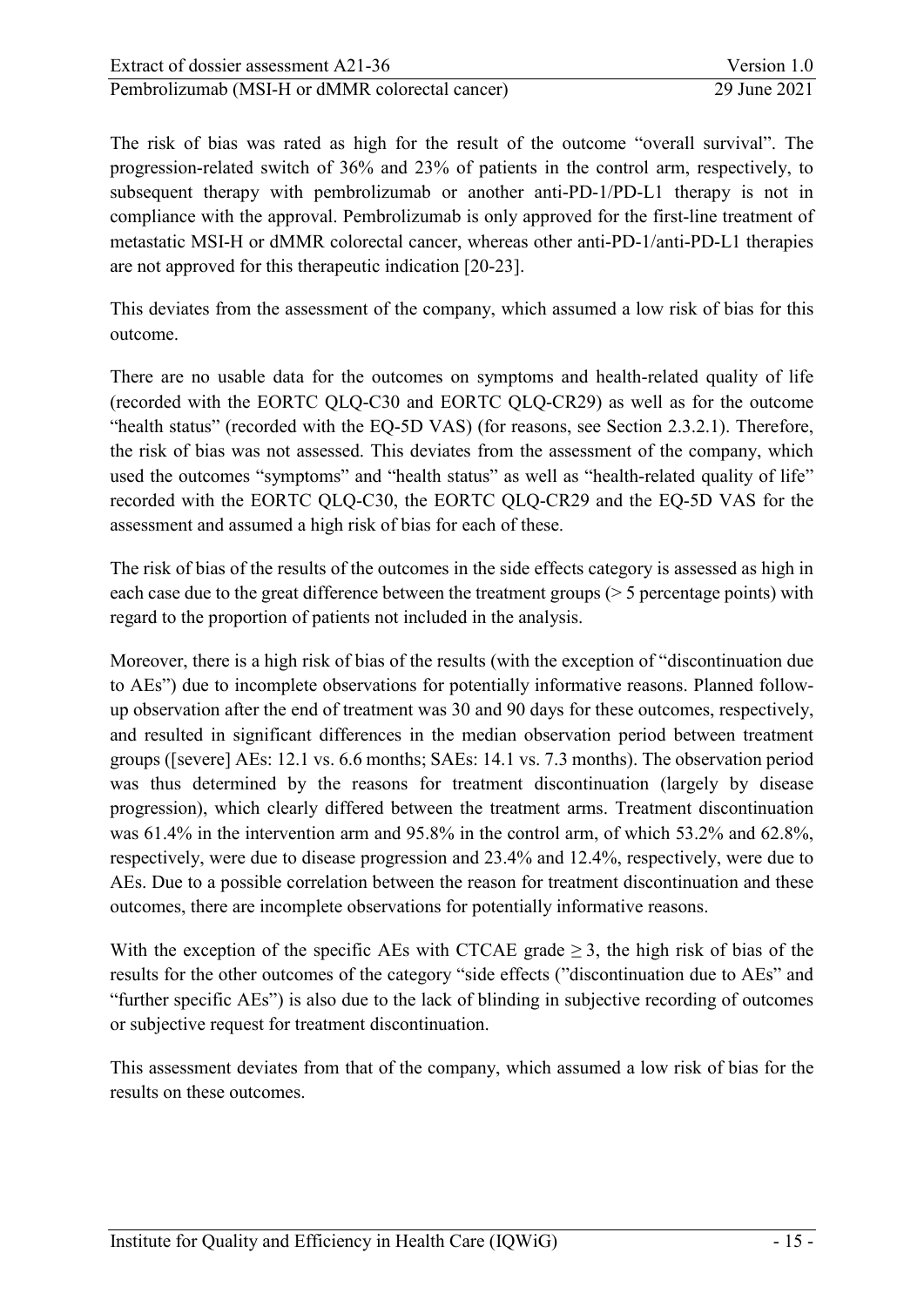# <span id="page-34-0"></span>**2.3.2.3 Results**

[Table 15](#page-35-0) summarizes the results for the comparison of pembrolizumab with chemotherapy  $\pm$ bevacizumab or cetuximab in first-line treatment of patients with metastatic MSI-H or dMMR colorectal cancer for whom intensive treatment is suitable. Where necessary, calculations conducted by the Institute are provided in addition to the data from the company's dossier.

Kaplan-Meier curves on the event time analyses are presented in Appendix A. The results on the common AEs, SAEs and severe AEs, as well as on all AEs that led to treatment discontinuation are presented in Appendix B of the full dossier assessment.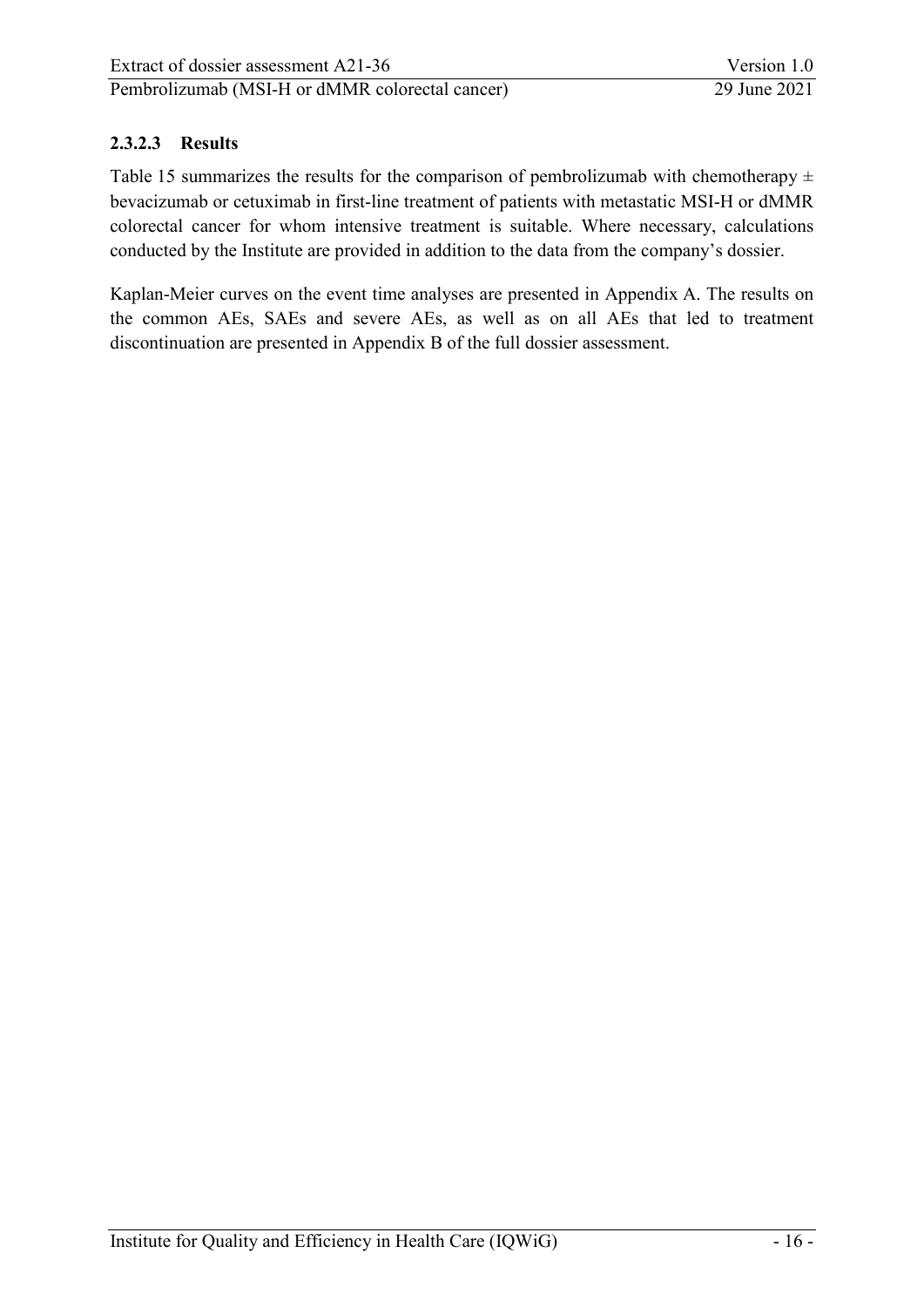<span id="page-35-0"></span>Table 15: Results (mortality, morbidity, health-related quality of life, side effects) – RCT, direct comparison: pembrolizumab vs. chemotherapy  $a \pm b$  evacizumab or cetuximab (patients for whom intensive therapy is suitable (multipage table)

| <b>Study</b><br>outcome category<br>outcome                          |             | Pembrolizumab                                                  |     | Chemotherapy <sup>a</sup> $\pm$<br>bevacizumab/cetuxima<br>b   | Pembrolizumab vs.<br>chemotherapy <sup>a</sup> $\pm$<br>bevacizumab/cetuxima<br>h |
|----------------------------------------------------------------------|-------------|----------------------------------------------------------------|-----|----------------------------------------------------------------|-----------------------------------------------------------------------------------|
|                                                                      | $\mathbf N$ | median time to<br>event in months<br>[95% CI]<br>patients with | N   | median time to<br>event in months<br>[95% CI]<br>patients with | HR [95% CI] <sup>b</sup> ;<br>p-value <sup>c</sup>                                |
|                                                                      |             | event<br>n(%)                                                  |     | event<br>n(%)                                                  |                                                                                   |
| <b>KEYNOTE 177</b>                                                   |             |                                                                |     |                                                                |                                                                                   |
| <b>Mortality</b>                                                     |             |                                                                |     |                                                                |                                                                                   |
| Overall survival                                                     | 153         | <b>NA</b><br>56 (36.6)                                         | 154 | 34.8 [26.3; NC]<br>69 (44.8)                                   | $0.77$ [0.54; 1.09];<br>0.140                                                     |
| <b>Morbidity</b>                                                     |             |                                                                |     |                                                                |                                                                                   |
| Symptoms (EORTC<br>$QLQ-C30$                                         |             |                                                                |     | No usable data available <sup>d</sup>                          |                                                                                   |
| Symptoms (EORTC<br>QLQ-CR29)                                         |             |                                                                |     | No usable data available <sup>d</sup>                          |                                                                                   |
| Health status (EQ-5D<br>VAS)                                         |             |                                                                |     | No usable data available <sup>d</sup>                          |                                                                                   |
| Health-related quality of life                                       |             |                                                                |     |                                                                |                                                                                   |
| <b>EORTC QLQ-C30</b>                                                 |             |                                                                |     | No usable data available <sup>d</sup>                          |                                                                                   |
| <b>EORTC QLQ-CR29</b>                                                |             |                                                                |     | No usable data available <sup>d</sup>                          |                                                                                   |
| <b>Side effects</b>                                                  |             |                                                                |     |                                                                |                                                                                   |
| AEs (supplementary<br>information) <sup>e</sup>                      | 153         | $0.3$ [0.1; $0.5$ ] <sup>f</sup><br>149 (97.4)                 | 143 | $0.1$ [0.1; $0.1$ ] <sup>f</sup><br>142 (99.3)                 |                                                                                   |
| $SAEs^e$                                                             | 153         | 24.6 $[14.0; NC]$ <sup>f</sup><br>62(40.5)                     | 143 | $8.0$ [3.7; 20.6] <sup>f</sup><br>75 (52.4)                    | $0.61$ [0.43; 0.85];<br>0.004                                                     |
| Severe AEse, g                                                       | 153         | 10.8 [6.3; 14.1] <sup>f</sup><br>86 (56.2)                     | 143 | 2.1 $[1.5; 2.6]$ <sup>f</sup><br>111(77.6)                     | $0.41$ [0.31; 0.55];<br>${}< 0.001$                                               |
| Discontinuation due to<br>$AEs^e$                                    | 153         | NA<br>21(13.7)                                                 | 143 | $NA [27.5; NC]$ <sup>f</sup><br>17(11.9)                       | $0.88$ [0.46; 1.70];<br>0.710                                                     |
| Immune-related SAEs <sup>e, h</sup>                                  | 153         | NA<br>16(10.5)                                                 | 143 | NA<br>1(0.7)                                                   | 12.04 [1.59; 91.28];<br>0.016                                                     |
| Immune-related severe<br>$\text{AEs}^{\text{e},\text{ g},\text{ h}}$ | 153         | NA<br>14(9.2)                                                  | 143 | NA<br>3(2.1)                                                   | 3.10 [0.88; 10.95];<br>0.079                                                      |
| Mucosal inflammation<br>(PT, AES)                                    | 153         | NA<br>7(4.6)                                                   | 143 | NA<br>27(18.9)                                                 | $0.19$ [0.08; 0.44];<br>${}< 0.001$                                               |
| Decreased appetite (PT,<br>AEs)                                      | 153         | NA<br>36(23.5)                                                 | 143 | 14.9 [6.9; NC] <sup>f</sup><br>58 (40.6)                       | $0.49$ [0.32; 0.74];<br>${}< 0.001$                                               |
| Arthralgia (PT, AEs)                                                 | 153         | NA<br>28 (18.3)                                                | 143 | NA<br>7(4.9)                                                   | 3.12 [1.35; 7.19];<br>0.008                                                       |
| Peripheral neuropathy<br>(PT, AEs)                                   | 153         | NA<br>1(0.7)                                                   | 143 | NA<br>27(18.9)                                                 | $0,03$ [0.00; 0.22];<br>${}< 0.001$                                               |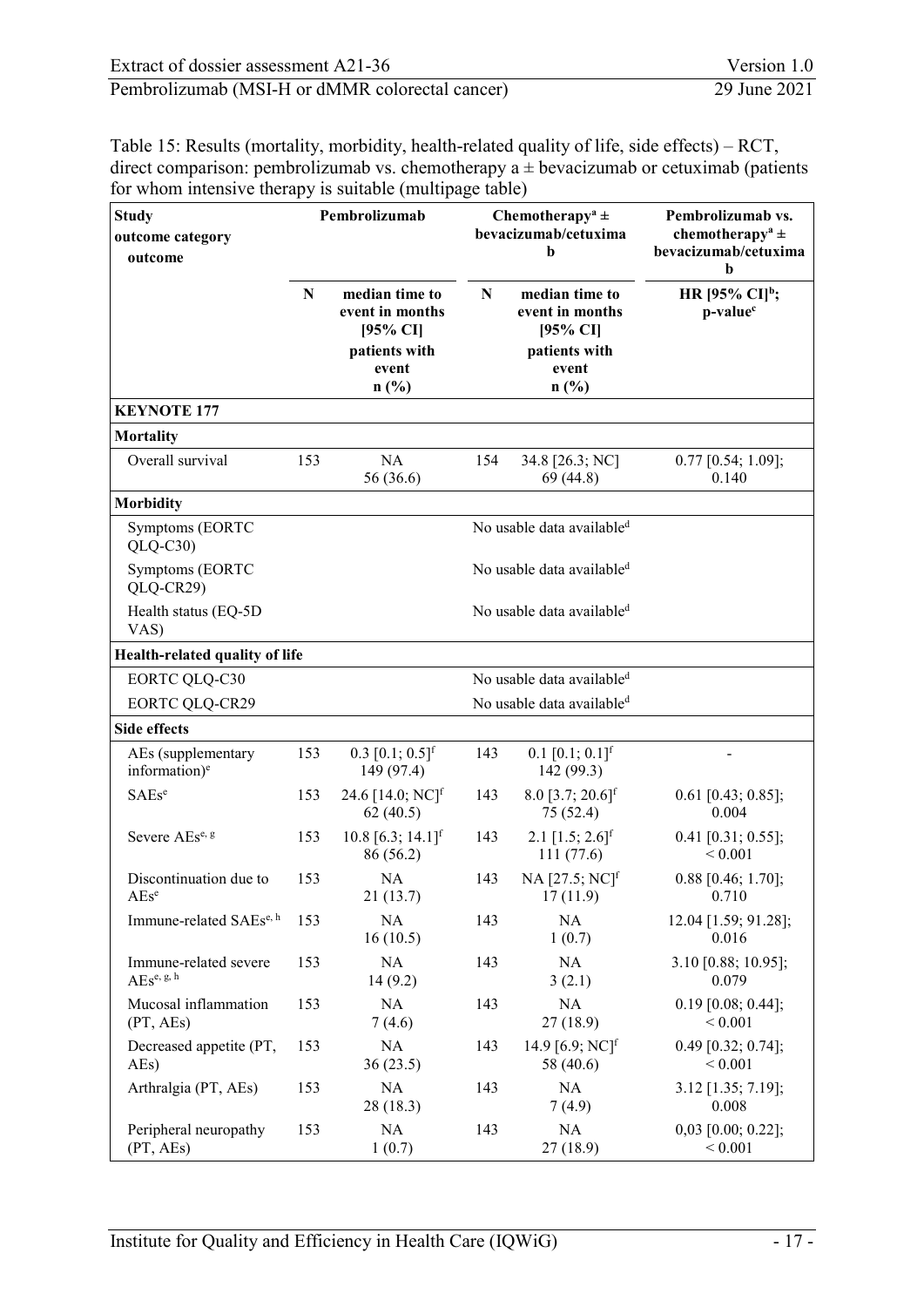| Extract of dossier assessment A21-36            | Version 1.0  |
|-------------------------------------------------|--------------|
| Pembrolizumab (MSI-H or dMMR colorectal cancer) | 29 June 2021 |

Table 15: Results (mortality, morbidity, health-related quality of life, side effects) – RCT, direct comparison: pembrolizumab vs. chemotherapy  $a \pm b$ evacizumab or cetuximab (patients for whom intensive therapy is suitable (multipage table)

| <b>Study</b><br>outcome category<br>outcome                                |     | Pembrolizumab                                                                   |     | Chemotherapy <sup>a</sup> $\pm$<br>bevacizumab/cetuxima<br>b                    | Pembrolizumab vs.<br>chemotherapy <sup>a</sup> $\pm$<br>bevacizumab/cetuxima<br>$\mathbf b$ |
|----------------------------------------------------------------------------|-----|---------------------------------------------------------------------------------|-----|---------------------------------------------------------------------------------|---------------------------------------------------------------------------------------------|
|                                                                            | N   | median time to<br>event in months<br>[95% CI]<br>patients with<br>event<br>n(%) | N   | median time to<br>event in months<br>[95% CI]<br>patients with<br>event<br>n(%) | HR [95% CI] <sup>b</sup> ;<br>p-value <sup>c</sup>                                          |
| Peripheral sensory<br>neuropathy (PT, AEs)                                 | 153 | <b>NA</b><br>3(2.0)                                                             | 143 | <b>NA</b><br>31(21.7)                                                           | $0,07$ [0.02; 0.22];<br>${}< 0.001$                                                         |
| Epistaxis (PT, AEs)                                                        | 153 | NA<br>2(1.3)                                                                    | 143 | <b>NA</b><br>23(16.1)                                                           | $0,07$ [0.02; 0.28];<br>< 0.001                                                             |
| Alopecia (PT, AEs)                                                         | 153 | <b>NA</b><br>11(7.2)                                                            | 143 | <b>NA</b><br>29(20.3)                                                           | $0,29$ [0.14; 0.59];<br>${}< 0.001$                                                         |
| Palmar-plantar<br>erythrodysaesthesia<br>syndrome (PT, AEs)                | 153 | NA<br>1(0.7)                                                                    | 143 | NA [17.0; NC] <sup>f</sup><br>25(17.5)                                          | $0,03$ [0.00; 0.19];<br>< 0.001                                                             |
| Blood and lymphatic<br>system disorders (SOC,<br>severe AEs <sup>g</sup> ) | 153 | <b>NA</b><br>12(7.8)                                                            | 143 | <b>NA</b><br>39(27.3)                                                           | $0,24$ [0.12; 0.46];<br>${}< 0.001$                                                         |
| Gastrointestinal<br>disorders (SOC, severe<br>AEs <sup>g</sup>             | 153 | NA<br>31(20.3)                                                                  | 143 | $NA [9.5; NC]$ <sup>f</sup><br>52 (36.4)                                        | $0,40$ [0.25; 0.63];<br>${}< 0.001$                                                         |
| Fatigue (PT, severe<br>AEs <sup>g</sup>                                    | 153 | <b>NA</b><br>6(3.9)                                                             | 143 | <b>NA</b><br>13(9.1)                                                            | $0.32$ [0.12; 0.86];<br>0.024                                                               |
| Infections and<br>infestations (SOC,<br>severe AEsg)                       | 153 | NA<br>14(9.2)                                                                   | 143 | <b>NA</b><br>23(16.1)                                                           | $0.51$ [0.26; 0.99];<br>0.046                                                               |
| Hypokalaemia (PT,<br>severe AEs <sup>g</sup> )                             | 153 | <b>NA</b><br>2(1.3)                                                             | 143 | <b>NA</b><br>9(6.3)                                                             | $0.18$ [0.04; 0.85];<br>0.030                                                               |

a. mFOLFOX6 or FOLFIRI.

b. HR and CI: Cox proportional hazards model.

c. p-value: Wald test.

d. No usable data available; for reasons, see Section 2.3.2.1 of the present dossier assessment.

e. Overall rate without AEs ascribed to the progression of the underlying disease, defined as MedDRA terms "neoplasm progression", "malignant neoplasm progression" and "disease progression".

f: Institute's calculation (conversion from weeks to months).

g. Operationalized as CTCAE grade  $\geq$  3.

h. Predefined PT list of the company (version 17.1).

A5-FU: 5-fluorouracil; AE: adverse event; CI: confidence interval; CTCAE: Common Terminology Criteria for Adverse Events; EORTC QLQ-C30: European Organisation for Research and Treatment of Cancer-Breast Cancer Module; EORTC-QLQ-CR29: European Organisation for Research and Treatment of Cancer Quality of Life Questionnaire-Core 29; FOLFIRI: folinic acid  $+$  5-fluorouracil + irinotecan; HR: hazard ratio; mFOLFOX6: folinic acid + 5-fluorouracil + oxaliplatin (modified regimen); MedDRA: Medical Dictionary for Regulatory Activities; n: number of patients with event; N: number of analysed patients; NA: not achieved; NC: not calculable; PT: Preferred Term; RCT: randomized controlled trial; SAE: serious adverse event; SOC: System Organ Class; VAS: visual analogue scale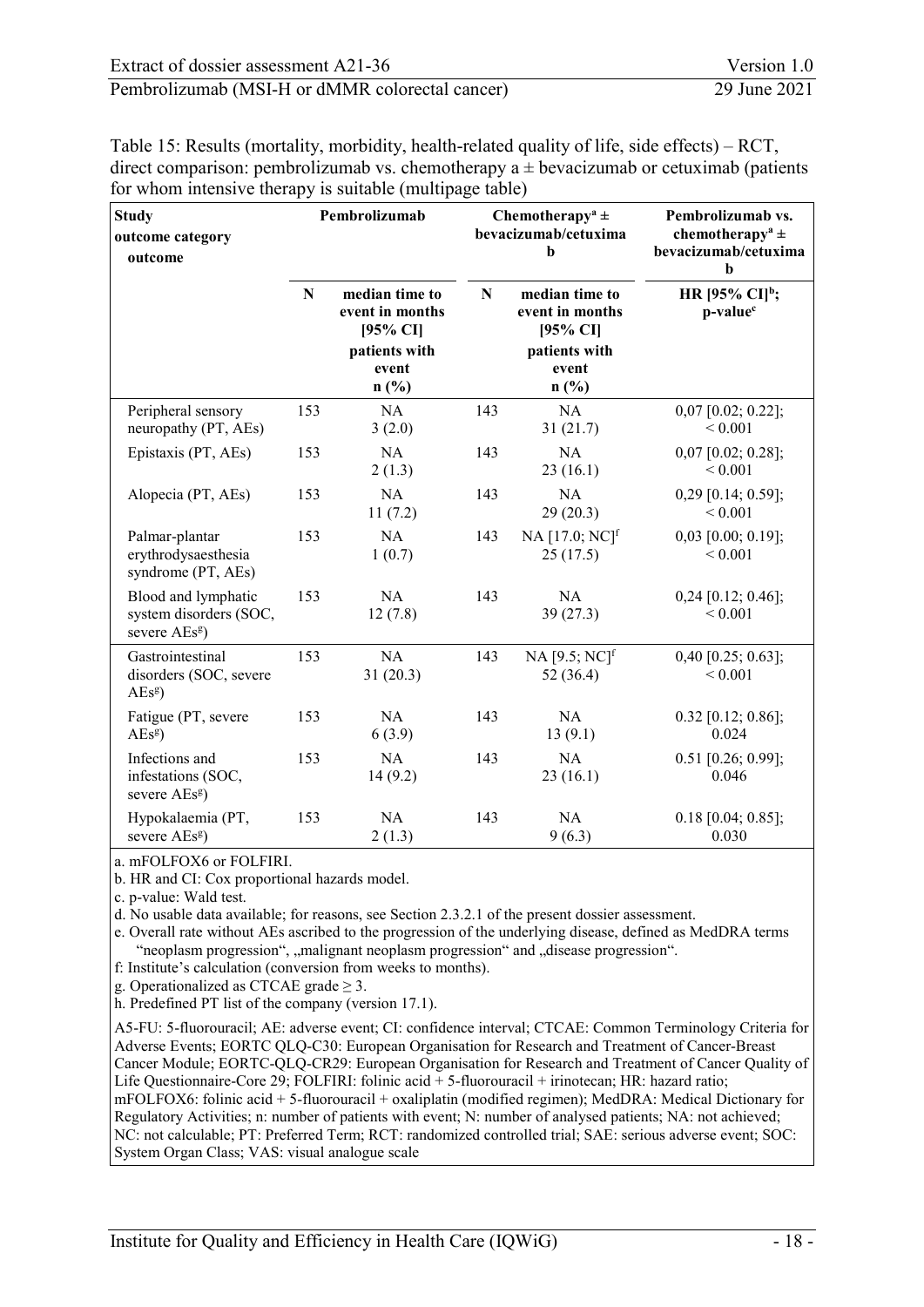On the basis of the available information, no more than hints, e.g. of an added benefit, can be determined for all outcomes.

#### **Mortality**

#### *Overall survival*

No statistically significant difference between the treatment groups was shown for the outcome "overall survival". This resulted in no hint of an added benefit of pembrolizumab in comparison with individual treatment; an added benefit is therefore not proven.

This concurs with the company's assessment.

#### **Morbidity**

# *Symptoms (EORTC QLQ-C30 and EORTC QLQ-CR29)*

In each case, there were no usable data for the outcomes on symptoms recorded with the EORTC QLQ-C30 and the EORTC QLQ-CR29 (see Section 2.3.2.1). This resulted in no hint of an added benefit of pembrolizumab in comparison with individual treatment in each case; an added benefit is therefore not proven.

This deviates from the assessment of the company, which used the respective responder analyses for the time to first deterioration for the assessment and overall derived an indication of added benefit for the outcome category "morbidity".

#### *Health status (EQ-5D VAS)*

There were no usable data for the outcome "health status" recorded with the EQ-5D VAS (see Section 2.3.2.1). This resulted in no hint of an added benefit of pembrolizumab in comparison with individual treatment; an added benefit is therefore not proven.

This deviates from the assessment of the company, which used the respective responder analyses for the time to first deterioration for the assessment and overall derived an indication of added benefit for the outcome category "morbidity".

#### **Health-related quality of life**

#### *EORTC QLQ-C30 and EORTC QLQ-CR29*

In each case, there were no usable data for the outcomes on health-related quality of life recorded with the EORTC QLQ-C30 and the EORTC QLQ-CR29 (see Section 2.3.2.1). This resulted in no hint of an added benefit of pembrolizumab in comparison with individual treatment in each case; an added benefit is therefore not proven.

This deviates from the assessment of the company, which used the respective responder analyses for the time to first deterioration for the assessment and overall derived an indication of added benefit for the outcome category "health-related quality of life".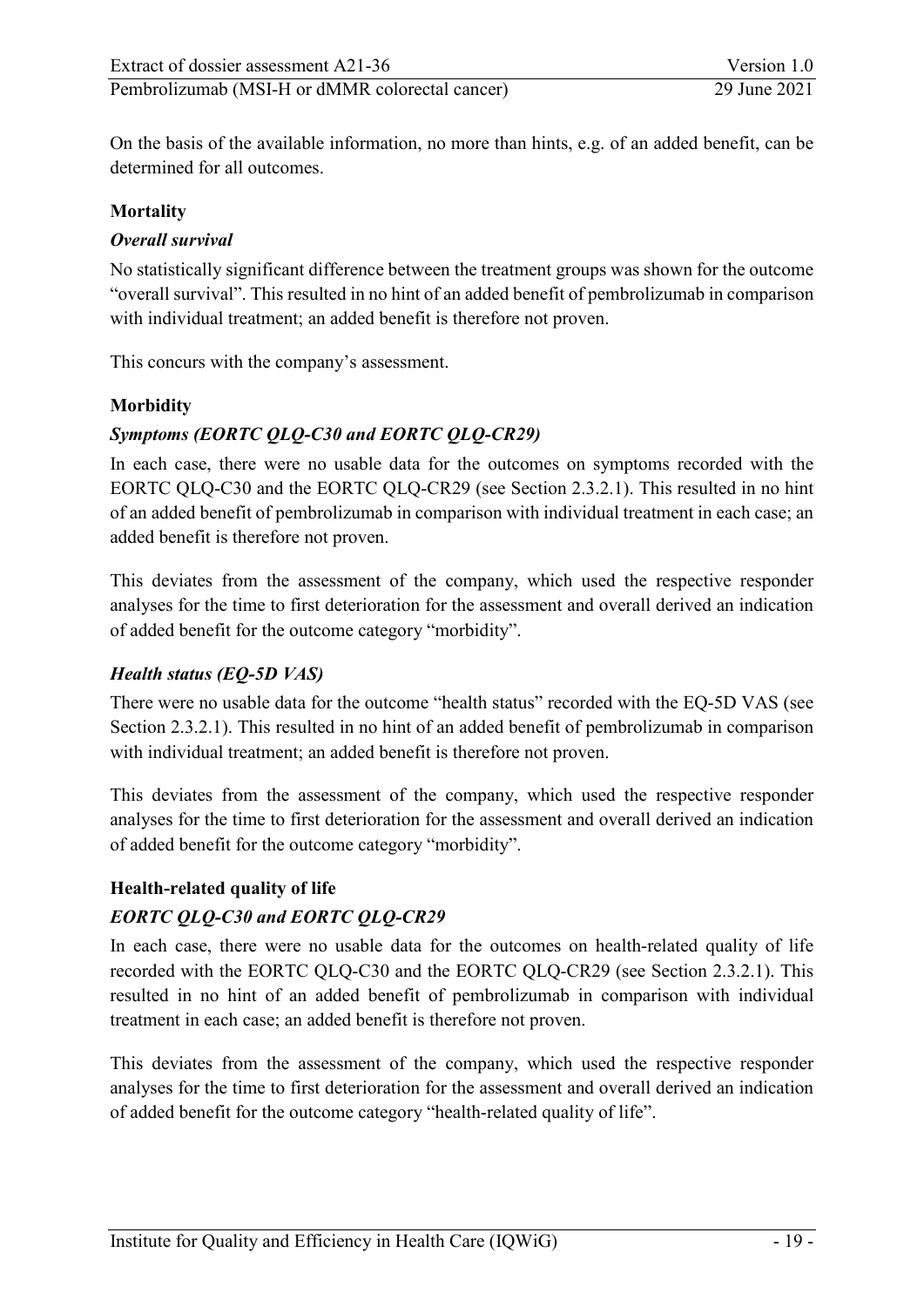# **Side effects**

The company derived an indication of added benefit for the outcome category "side effects" based on the results on the superordinate outcomes "AEs", "SAEs" and "severe AEs (CTCAE grade  $\geq$  3)". It drew no conclusion on individual outcomes. The company only presented the outcomes "immune-related SAEs" and "immune-related severe AEs" as supplementary information without considering the results for the derivation of the added benefit. The company drew no separate conclusion on the added benefit for individual specific AEs. For these reasons, a description of the extent to which the statement on the added benefit made here differs from the assessment of the company is omitted for the following outcomes on side effects.

# *SAEs and severe AEs (CTCAE grade*  $\geq$  *3)*

A statistically significant difference in favour of pembrolizumab in comparison with chemotherapy  $\pm$  bevacizumab or cetuximab was shown for each of the outcomes "SAEs" and "severe AEs" (CTCAE grade  $\geq$  3)". This resulted in a hint of lesser harm from pembrolizumab in comparison with individual treatment for each of these outcomes.

# *Discontinuation due to AEs and immune-related severe AEs (CTCAE grade*  $\geq$  *3)*

No statistically significant difference between the treatment groups was shown for the outcomes "discontinuation due to AEs", and "immune-related severe AEs (CTCAE grade  $\geq$  3)". In each case, this resulted in no hint of greater or lesser harm from pembrolizumab in comparison with individual therapy; greater or lesser harm is therefore not proven.

#### *Immune-related SAEs*

A statistically significant difference to the disadvantage of pembrolizumab in comparison with chemotherapy  $\pm$  bevacizumab or cetuximab was shown for the outcome "immune-related" SAEs". This resulted in a hint of greater harm from pembrolizumab in comparison with individual treatment.

# *Further specific AEs*

*mucosal inflammation (AEs), reduced appetite (AEs), peripheral neuropathy (AEs), peripheral sensory neuropathy (AEs), epistaxis (AEs), alopecia (AEs), palmar-plantar erythrodysaesthesia syndrome (AEs), gastrointestinal disorders (severe AEs), fatigue (severe AEs), infections and infestations (severe AEs), hypokalaemia (severe AEs)* 

There was a statistically significant difference in favour of pembrolizumab in comparison with chemotherapy  $\pm$  bevacizumab or cetuximab for each of the specific AEs "mucosal inflammation (AEs)", "reduced appetite (AEs)", "peripheral neuropathy (AEs)", "peripheral sensory neuropathy (AEs)", "epistaxis (AEs)", "alopecia (AEs)", "palmar-plantar erythrodysaesthesia syndrome (AEs)", "gastrointestinal disorders (severe AEs)", "fatigue (severe AEs)", "infections and infestations (severe AEs)" and "hypokalaemia (severe AEs). This resulted in a hint of lesser harm from pembrolizumab in comparison with individual treatment for each of these outcomes.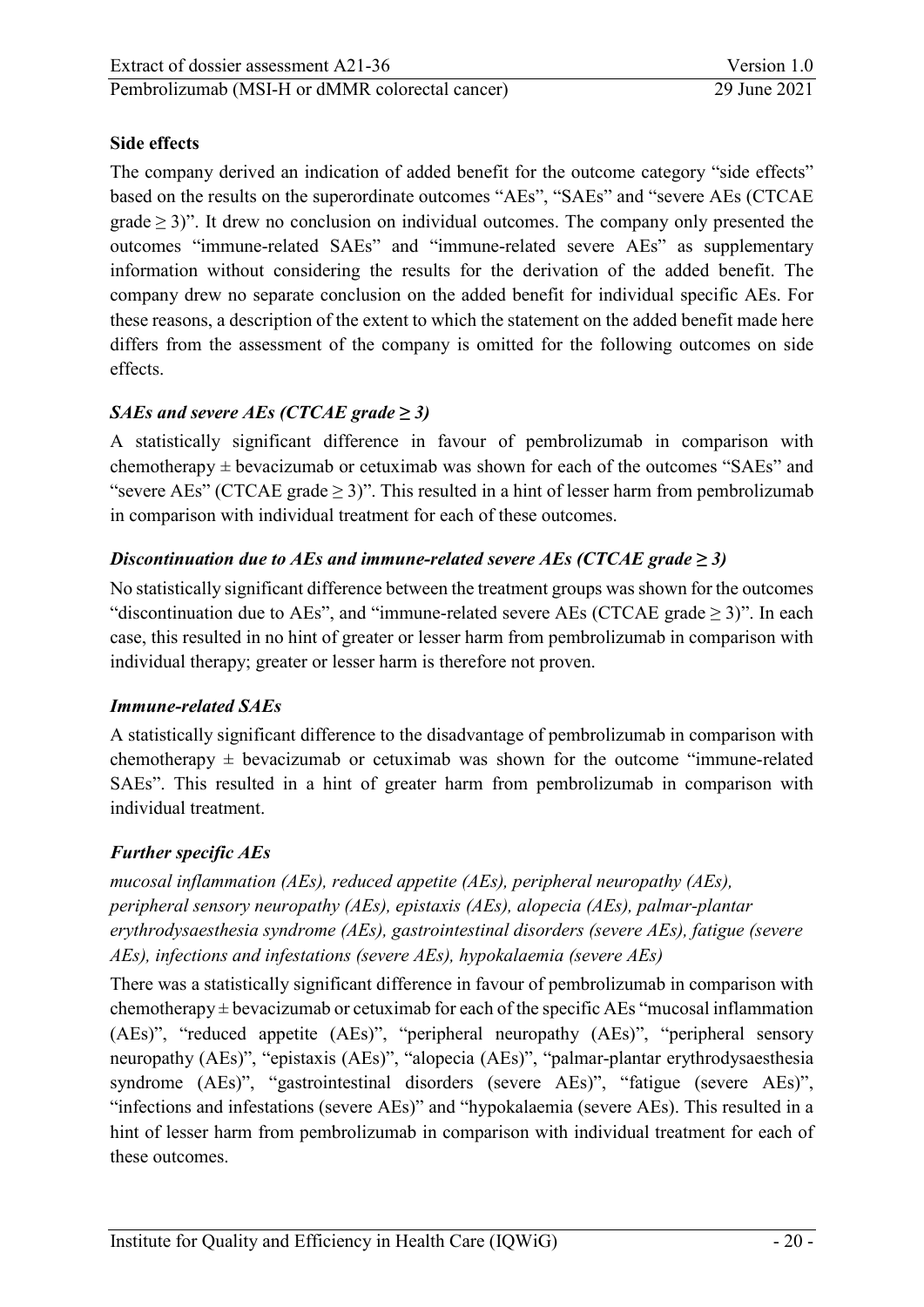#### *Blood and lymphatic system disorders (severe AEs)*

A statistically significant difference in favour of pembrolizumab in comparison with chemotherapy  $\pm$  bevacizumab or cetuximab was shown for the outcome "blood and lymphatic system disorders (severe AEs)". An effect modification by the characteristic "sex" was shown for this outcome (see Section [2.3.2.4\)](#page-39-0). This resulted in a hint of lesser harm from pembrolizumab in comparison with individual treatment for both men and women.

### *Arthralgia (AEs)*

A statistically significant difference to the disadvantage of pembrolizumab in comparison with chemotherapy  $\pm$  bevacizumab or cetuximab was shown for the outcome "arthralgia (AEs)". This resulted in a hint of greater harm from pembrolizumab in comparison with individual treatment.

#### <span id="page-39-0"></span>**2.3.2.4 Subgroups and other effect modifiers**

The following potential effect modifiers were considered in the present assessment:

- age ( $\leq$  70 years vs. > 70 years)
- sex (men vs. women)
- metastases (hepatic or pulmonary vs. other metastases)

The mentioned characteristics were defined a priori. However, the company only presented subgroup analyses for all 3 characteristics for the outcome "overall survival". For the other patient-relevant outcomes of the categories "morbidity", "health-related quality of life" and "AEs", analyses of the subgroup characteristics used for the benefit assessment are only available for age and sex. For the outcomes "immune-related SAEs" and "immune-related severe AEs", subgroup analyses are completely missing.

Interaction tests were performed when at least 10 patients per subgroup were included in the analysis. Moreover, for binary data, there had to be 10 events in at least one subgroup.

Only the results with an effect modification with a statistically significant interaction between treatment and subgroup characteristic (p-value < 0.05) are presented. In addition, subgroup results are only presented if there is a statistically significant and relevant effect in at least one subgroup.

[Table 16](#page-40-0) shows the results of the subgroup analyses. Kaplan-Meier curves on the event time analyses on the subgroups are presented in Appendix A of the full dossier assessment.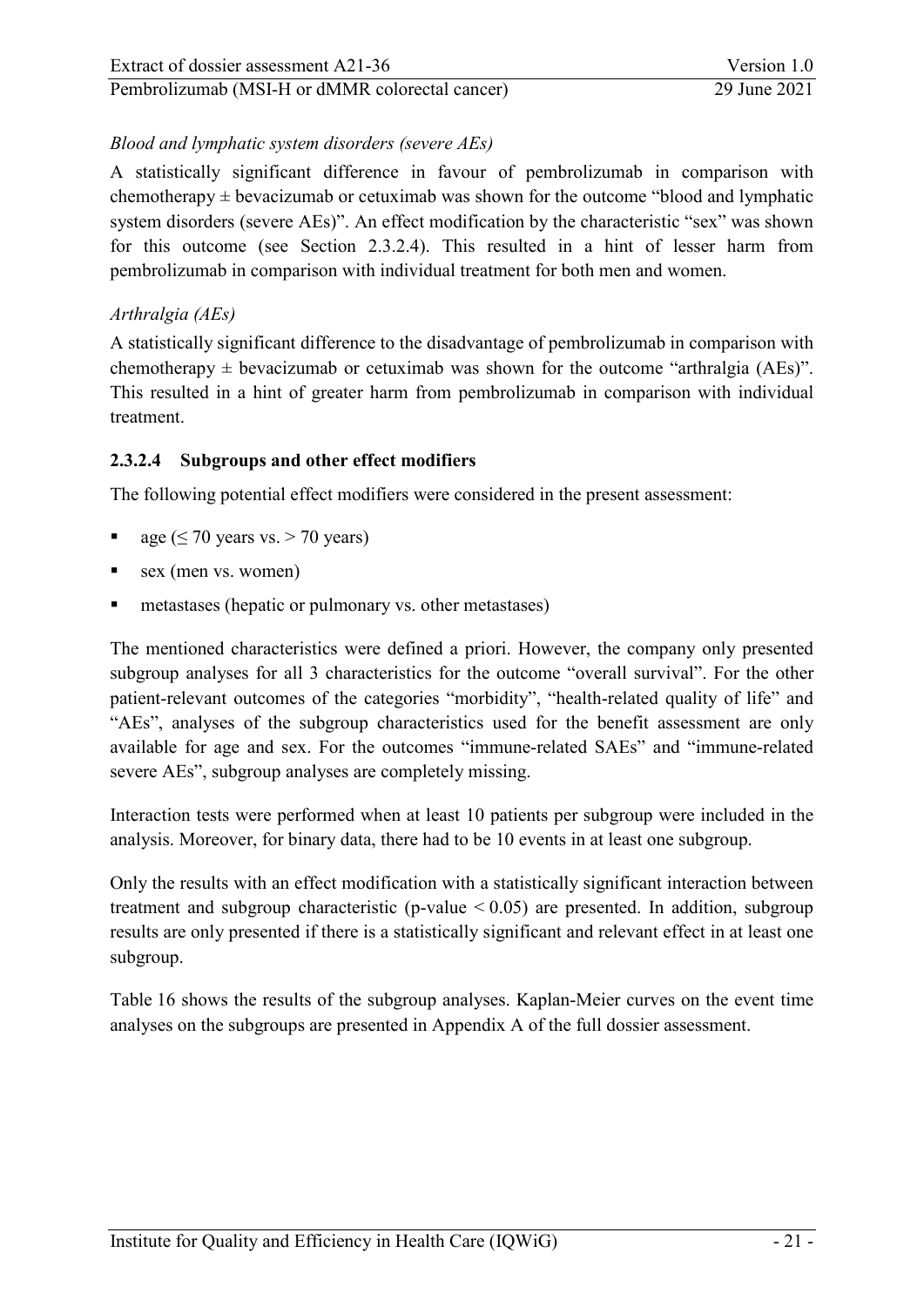| <b>Study</b><br>outcome<br>characteristic |    | Pembrolizumab                                                                          | Chemotherapy <sup>a</sup> $\pm$<br>bevacizumab/cetuximab |                                                                                     | Pembrolizumab vs.<br>chemotherapy <sup>a</sup> $\pm$<br>bevacizumab/cetuximab |                      |  |
|-------------------------------------------|----|----------------------------------------------------------------------------------------|----------------------------------------------------------|-------------------------------------------------------------------------------------|-------------------------------------------------------------------------------|----------------------|--|
| subgroup                                  | N  | median time to<br>event in months<br>$[95 \% CI]$<br>patients with<br>event<br>$n$ (%) | N                                                        | median time to<br>event in months<br>$[95 \% CI]$<br>patients with event<br>$n$ (%) | HR [95 % CI] <sup>b</sup>                                                     | p-value <sup>c</sup> |  |
| <b>KEYNOTE 177</b>                        |    |                                                                                        |                                                          |                                                                                     |                                                                               |                      |  |
| <b>Side effects</b>                       |    |                                                                                        |                                                          |                                                                                     |                                                                               |                      |  |
|                                           |    | Blood and lymphatic system disorders (SOC, severe $\text{AEs}^d$ )                     |                                                          |                                                                                     |                                                                               |                      |  |
| Sex                                       |    |                                                                                        |                                                          |                                                                                     |                                                                               |                      |  |
| Women                                     | 82 | NA<br>10(12.2)                                                                         | 68                                                       | <b>NA</b><br>18(26.5)                                                               | $0.39$ [0.18; 0.85]                                                           | 0.018                |  |
| Men                                       | 71 | <b>NA</b><br>2(2.8)                                                                    | 75                                                       | NA<br>21(28.0)                                                                      | $0.08$ [0.02; 0.36]                                                           | ${}_{0.001}$         |  |
| Total                                     |    |                                                                                        |                                                          |                                                                                     | Interaction                                                                   | 0.036 <sup>e</sup>   |  |
| a. mFOLFOX6 or FOLFIRI.                   |    |                                                                                        |                                                          |                                                                                     |                                                                               |                      |  |

<span id="page-40-0"></span>Table 16: Subgroups (side effects) – RCT, direct comparison: pembrolizumab vs. chemotherapya  $\pm$  bevacizumab or cetuximab (patients for whom intensive therapy is suitable)

b. HR and CI: Cox proportional hazards model.

c. p-value: Wald test.

d. Operationalized as CTCAE grade  $\geq$  3.

e. Interaction test: Cox proportional hazards model with corresponding interaction term.

5-FU: 5-fluorouracil; CI: confidence interval; CTCAE: Common Terminology Criteria for Adverse Events; FOLFIRI: folinic acid + 5-fluorouracil + irinotecan; HR: hazard ratio; mFOLFOX6: folinic acid + 5 fluorouracil + oxaliplatin (modified regimen); n: number of patients with event; N: number of analysed patients; NA: not achieved; RCT: randomized controlled trial; SOC: System Organ Class

#### **Side effects**

#### *Further specific AEs*

*Blood and lymphatic system disorders (severe AEs)* 

There was an effect modification by the characteristic "sex" for the outcome "blood and lymphatic system disorders (System Organ Class [SOC], AEs)". A statistically significant difference in favour of pembrolizumab in comparison with chemotherapy  $\pm$  bevacizumab or cetuximab was shown for this outcome for both men and women. This resulted in a hint of lesser harm from pembrolizumab in comparison with individual treatment for women and men respectively.

This deviates from the approach of the company in that it presents subgroup analyses but does not take them into account when deriving the added benefit.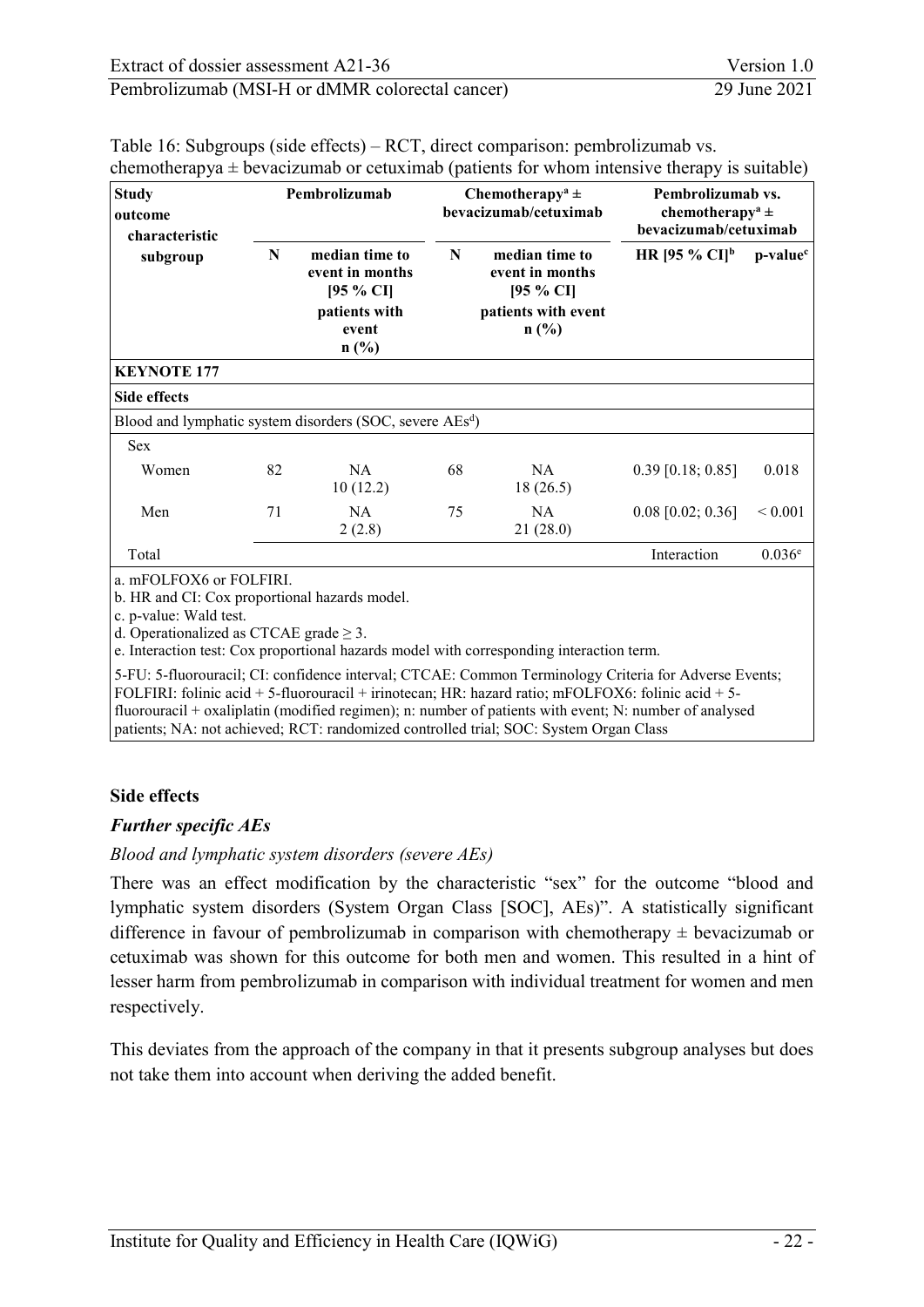### <span id="page-41-0"></span>**2.3.3 Probability and extent of added benefit**

Probability and extent of the added benefit at outcome level are derived below, taking into account the different outcome categories and effect sizes. The methods used for this purpose are explained in the *General Methods* of IQWiG [\[1\]](#page-49-13).

The approach for deriving an overall conclusion on the added benefit based on the aggregation of conclusions derived at outcome level is a proposal by IQWiG. The G-BA decides on the added benefit.

#### <span id="page-41-1"></span>**2.3.3.1 Assessment of the added benefit at outcome level**

The extent of the respective added benefit at outcome level is estimated from the results presented in Section [2.3.2](#page-29-0) (see [Table 17\)](#page-42-0).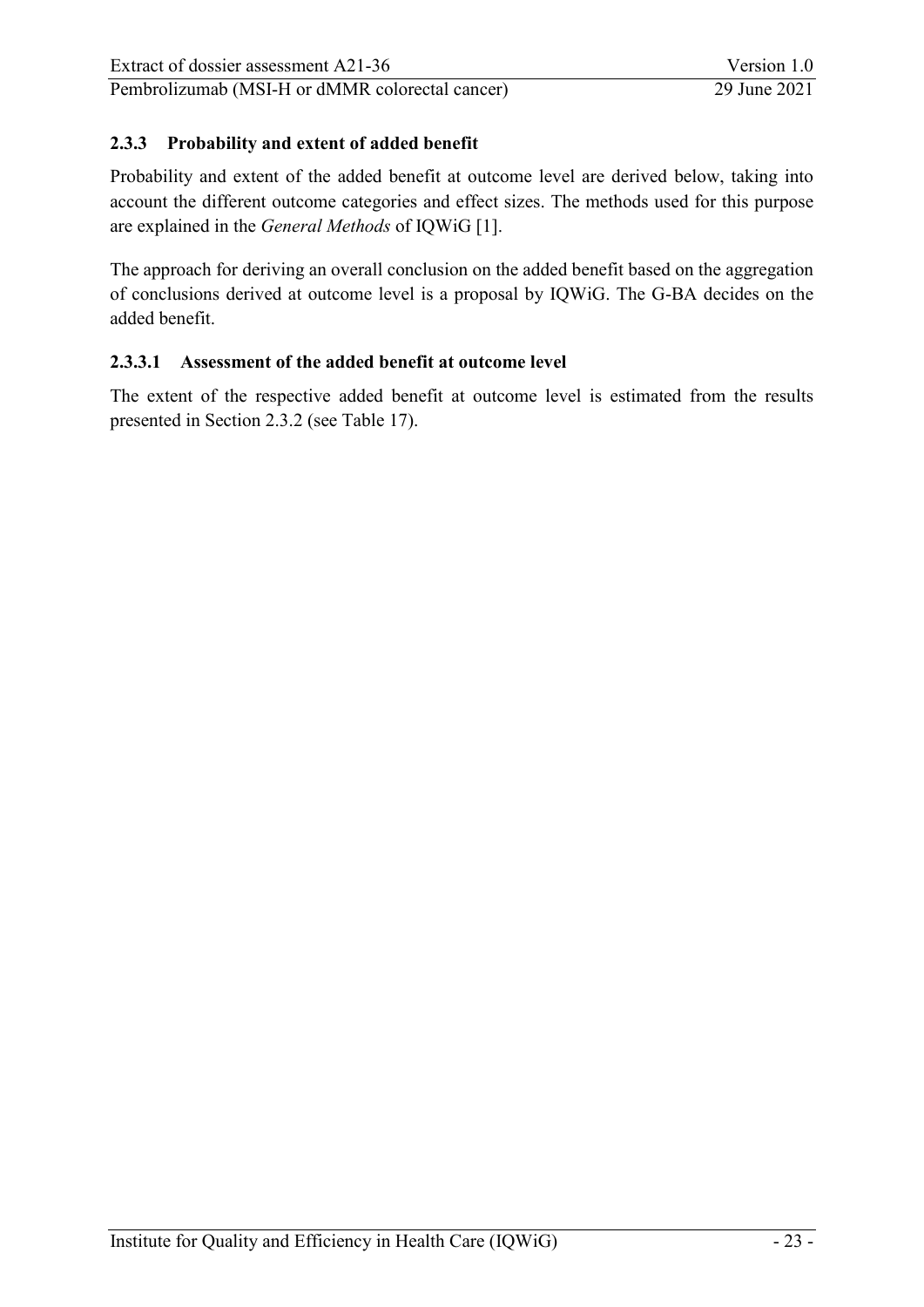| Extract of dossier assessment A21-36            | Version 1.0  |
|-------------------------------------------------|--------------|
| Pembrolizumab (MSI-H or dMMR colorectal cancer) | 29 June 2021 |

<span id="page-42-0"></span>

| bevacizumab or cetuximab (patients for whom intensive therapy is suitable) (multipage table) | Table 17: Extent of added benefit at outcome level – pembrolizumab vs. chemotherapya $\pm$ |  |
|----------------------------------------------------------------------------------------------|--------------------------------------------------------------------------------------------|--|
|                                                                                              |                                                                                            |  |

| <b>Outcome category</b>        | Pembrolizumab vs. chemotherapy <sup>a</sup> $\pm$                                                                      | Derivation of extent <sup>c</sup>                                                                                           |
|--------------------------------|------------------------------------------------------------------------------------------------------------------------|-----------------------------------------------------------------------------------------------------------------------------|
| outcome                        | bevacizumab/cetuximab                                                                                                  |                                                                                                                             |
| effect modifier                | median time to event (months)                                                                                          |                                                                                                                             |
| subgroup                       | effect estimation [95% CI]                                                                                             |                                                                                                                             |
|                                | p-value                                                                                                                |                                                                                                                             |
|                                | probability <sup>b</sup>                                                                                               |                                                                                                                             |
| <b>Mortality</b>               |                                                                                                                        |                                                                                                                             |
| Overall survival               | NA vs. 34.8<br>HR: 0.77 [0.54; 1.09]; $p = 0.140$                                                                      | Lesser benefit/added benefit not<br>proven                                                                                  |
| <b>Morbidity</b>               |                                                                                                                        |                                                                                                                             |
| Symptoms<br>(EORTC QLQ-C30)    | No usable data available                                                                                               | Lesser benefit/added benefit not<br>proven                                                                                  |
| Symptoms<br>(EORTC QLQ-CR29)   | No usable data available                                                                                               | Lesser benefit/added benefit not<br>proven                                                                                  |
| Health status<br>(EQ-5D VAS)   | No usable data available                                                                                               | Lesser benefit/added benefit not<br>proven                                                                                  |
| Health-related quality of life |                                                                                                                        |                                                                                                                             |
| <b>EORTC QLQ-C30</b>           | No usable data available                                                                                               | Lesser benefit/added benefit not<br>proven                                                                                  |
| <b>EORTC QLQ-CR29</b>          | No usable data available                                                                                               | Lesser benefit/added benefit not<br>proven                                                                                  |
| <b>Side effects</b>            |                                                                                                                        |                                                                                                                             |
| <b>SAEs</b>                    | 24.6 vs. 8.0<br>HR: 0.61 [0.43; 0.85]<br>$p = 0.004$<br>probability: "hint"                                            | Outcome category: serious/severe<br>side effects<br>$0.75 \leq CI_{u} \leq 0.90$<br>lesser harm, extent: "considerable"     |
| Severe AEs                     | 10.8 vs. 2.1<br>HR: 0.41 [0.31; 0.55];<br>p < 0.001<br>probability: "hint"                                             | Outcome category: serious/severe<br>side effects<br>$CI_{u} < 0.75$ , risk $\geq 5\%$<br>lesser harm, extent: "major"       |
| Discontinuation due to AEs     | NA vs. NA<br>HR: 0.88 [0.46; 1.70]<br>$p = 0.710$                                                                      | Greater/lesser harm not proven                                                                                              |
| Immune-related SAEs            | NA vs. NA<br>HR: 12.04 [1.59; 91.28];<br>HR: $0.08$ [0.01; $0.63$ ] <sup>d</sup> ;<br>p < 0.016<br>probability: "hint" | Outcome category: serious/severe<br>side effects<br>$CI_{u} < 0.75$ , risk $\geq 5\%$<br>greater harm, extent: "major"      |
| Immune-related severe AEs      | NA vs. NA<br>HR: 3.10 [0.88; 10.95]<br>$p = 0.079$                                                                     | Greater/lesser harm not proven                                                                                              |
| Mucosal inflammation (AEs)     | NA vs. NA<br>HR: 0.19 [0.08; 0.44]<br>p < 0.001<br>probability: "hint"                                                 | Outcome category: non-<br>serious/non-severe side effects<br>$\rm{CI}_u \,{<}\,0.80$<br>lesser harm, extent: "considerable" |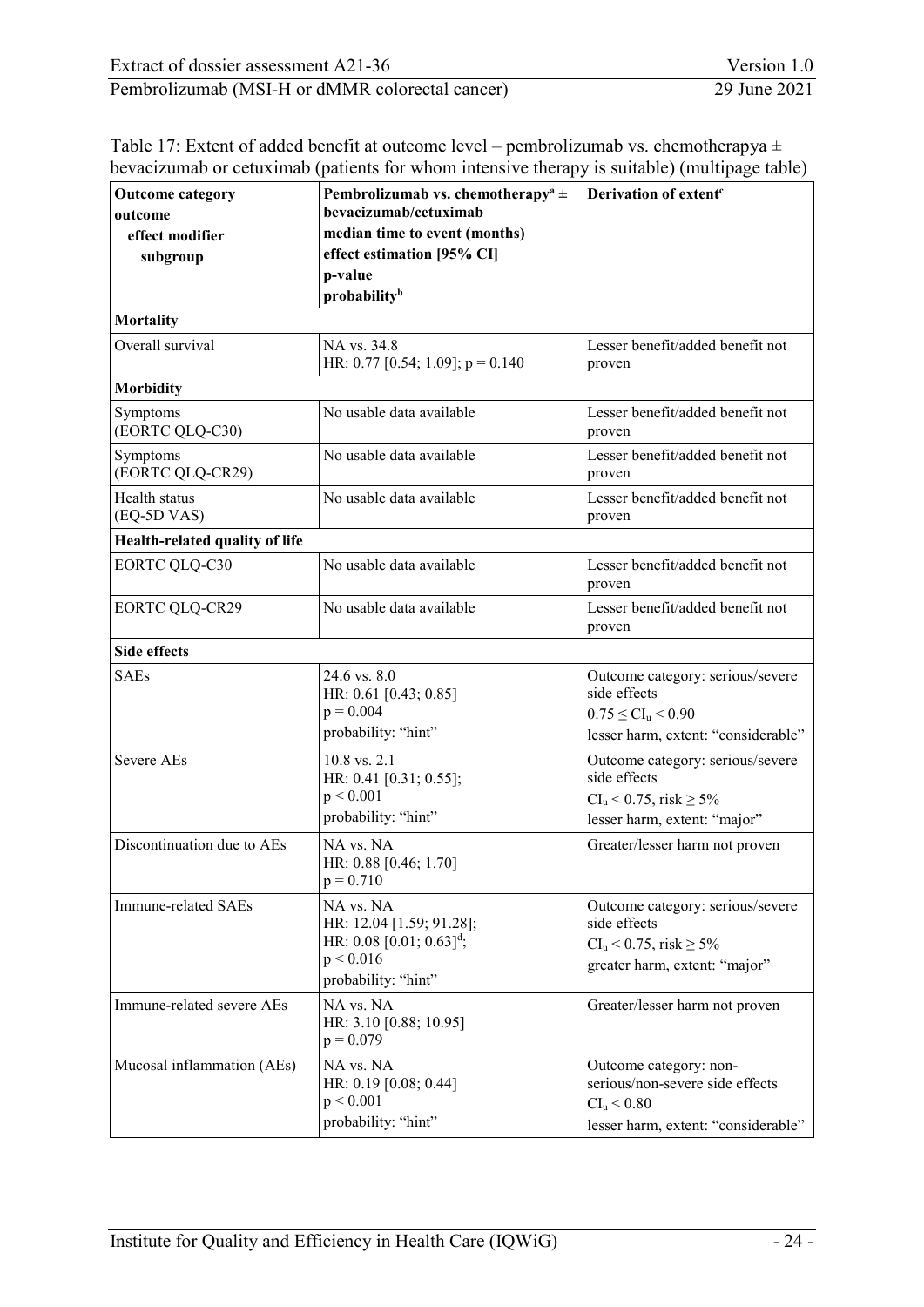| Extract of dossier assessment A21-36            | Version 1.0  |
|-------------------------------------------------|--------------|
| Pembrolizumab (MSI-H or dMMR colorectal cancer) | 29 June 2021 |

|                                                      | — г                                                                        |                                     |
|------------------------------------------------------|----------------------------------------------------------------------------|-------------------------------------|
| <b>Outcome category</b><br>outcome                   | Pembrolizumab vs. chemotherapy <sup>a</sup> $\pm$<br>bevacizumab/cetuximab | Derivation of extent <sup>c</sup>   |
| effect modifier                                      | median time to event (months)                                              |                                     |
| subgroup                                             | effect estimation [95% CI]                                                 |                                     |
|                                                      | p-value                                                                    |                                     |
|                                                      | probability <sup>b</sup>                                                   |                                     |
| Decreased appetite (AEs)                             | NA vs. 14.9                                                                | Outcome category: non-              |
|                                                      | HR: 0.49 [0.32; 0.74]                                                      | serious/non-severe side effects     |
|                                                      | p < 0.001                                                                  | CI <sub>u</sub> < 0.80              |
|                                                      | probability: "hint"                                                        | lesser harm, extent: "considerable" |
| Arthralgia (AEs)                                     | NA vs. NA                                                                  | Outcome category: non-              |
|                                                      | HR: 3.12 [1.35; 7.19]                                                      | serious/non-severe side effects     |
|                                                      | HR: 0.32 [0.14; 0.74] <sup>d</sup>                                         | $CI_{u} < 0.80$                     |
|                                                      | $p = 0.008$                                                                | greater harm, extent:               |
|                                                      | probability: "hint"                                                        | "considerable"                      |
| Peripheral neuropathy (AEs)                          | NA vs. NA                                                                  | Outcome category: non-              |
|                                                      | HR: 0.03 [0.00; 0.22]                                                      | serious/non-severe side effects     |
|                                                      | p < 0.001                                                                  | $CI_u < 0.80$                       |
|                                                      | probability: "hint"                                                        | lesser harm, extent: "considerable" |
| Peripheral sensory neuropathy                        | NA vs. NA                                                                  | Outcome category: non-              |
| (AEs)                                                | HR: 0.07 [0.02; 0.22]                                                      | serious/non-severe side effects     |
|                                                      | p < 0.001                                                                  | $CI_{u} < 0.80$                     |
|                                                      | Probability: "hint"                                                        | lesser harm, extent: "considerable" |
| Epistaxis (AEs)                                      | NA vs. NA                                                                  | Outcome category: non-              |
|                                                      | HR: 0.07 [0.02; 0.28]                                                      | serious/non-severe side effects     |
|                                                      | p < 0.001                                                                  | $CI_{u} < 0.80$                     |
|                                                      | probability: "hint"                                                        | lesser harm, extent: "considerable" |
| Alopecia (AEs)                                       | NA vs. NA                                                                  | Outcome category: non-              |
|                                                      | HR: 0.29 [0.14; 0.59]                                                      | serious/non-severe side effects     |
|                                                      | p < 0.001                                                                  | CI <sub>u</sub> < 0.80              |
|                                                      | probability: "hint"                                                        | lesser harm, extent: "considerable" |
| Palmar-plantar                                       | NA vs. NA                                                                  | Outcome category: non-              |
| erythrodysaesthesia syndrome                         | HR: 0.03 [0.00; 0.19]                                                      | serious/non-severe side effects     |
| (AEs)                                                | p < 0.001                                                                  | $CI_u < 0.80$                       |
|                                                      | probability: "hint"                                                        | lesser harm, extent: "considerable" |
| Blood and lymphatic system<br>disorders (severe AEs) |                                                                            |                                     |
| sex                                                  |                                                                            |                                     |
| Women                                                | NA vs. NA                                                                  | Outcome category: serious/severe    |
|                                                      | HR: 0.39 [0.18; 0.85]                                                      | side effects                        |
|                                                      | $p = 0.018$                                                                | $0.75 \leq CI_{u} \leq 0.90$        |
|                                                      | probability: "hint"                                                        | lesser harm, extent: "considerable" |
| Men                                                  | NA vs. NA                                                                  | Outcome category: serious/severe    |
|                                                      | HR: 0.08 [0.02; 0.36]                                                      | side effects                        |
|                                                      | p < 0.001                                                                  | $CI_u < 0.75$ , risk $\geq 5\%$     |
|                                                      | probability: "hint"                                                        | lesser harm, extent: "major"        |
|                                                      |                                                                            |                                     |

| Table 17: Extent of added benefit at outcome level – pembrolizumab vs. chemotherapya $\pm$   |
|----------------------------------------------------------------------------------------------|
| bevacizumab or cetuximab (patients for whom intensive therapy is suitable) (multipage table) |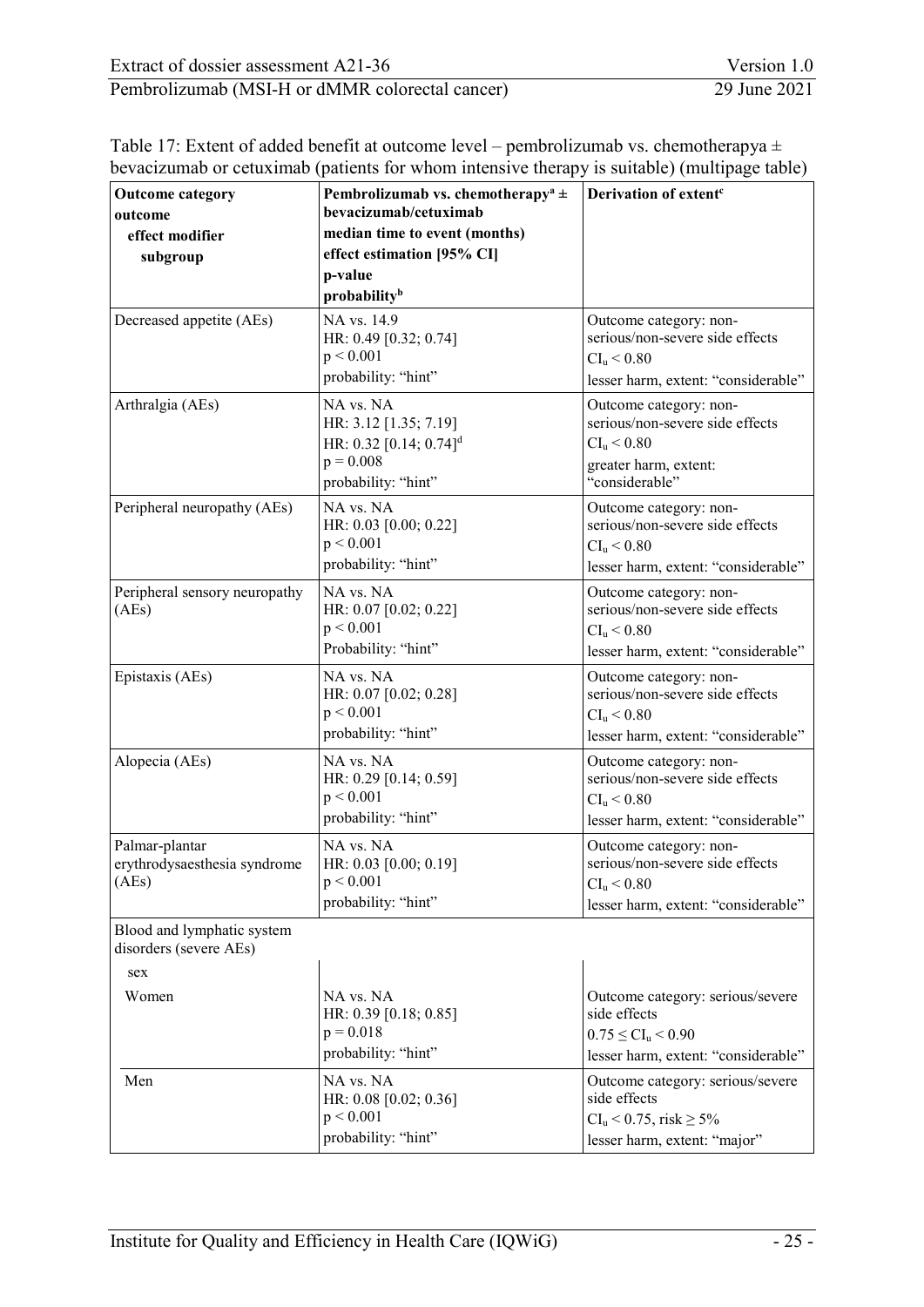| Extract of dossier assessment A21-36            | Version 1.0  |
|-------------------------------------------------|--------------|
| Pembrolizumab (MSI-H or dMMR colorectal cancer) | 29 June 2021 |

| <b>Outcome category</b><br>outcome<br>effect modifier<br>subgroup | Pembrolizumab vs. chemotherapy <sup>a</sup> $\pm$<br>bevacizumab/cetuximab<br>median time to event (months)<br>effect estimation [95% CI]<br>p-value<br>probability <sup>b</sup> | Derivation of extent <sup>c</sup>                                                                                       |
|-------------------------------------------------------------------|----------------------------------------------------------------------------------------------------------------------------------------------------------------------------------|-------------------------------------------------------------------------------------------------------------------------|
| Gastrointestinal disorders<br>(severe AEs)                        | NA vs. NA<br>HR: 0.40 [0.25; 0.63]<br>p < 0.001<br>probability: "hint"                                                                                                           | Outcome category: serious/severe<br>side effects<br>$CI_{u} < 0.75$ , risk $\geq 5\%$<br>lesser harm, extent: "major"   |
| Fatigue<br>(severe AEs)                                           | NA vs. NA<br>HR: 0.32 [0.12; 0.86]<br>$p = 0.024$<br>probability: "hint"                                                                                                         | Outcome category: serious/severe<br>side effects<br>$0.75 \leq CI_{u} \leq 0.90$<br>lesser harm, extent: "considerable" |
| Infections and infestations<br>(severe AEs)                       | NA vs. NA<br>HR: 0.51 [0.26; 0.99]<br>$p = 0.046$<br>probability: "hint"                                                                                                         | Outcome category: serious/severe<br>side effects<br>$0.90 \leq CL_{u} \leq 1.00$<br>lesser harm, extent: "minor"        |
| Hypokalaemia<br>(severe AEs)                                      | NA vs. NA<br>HR: 0.18 [0.04; 0.85]<br>$p = 0.030$<br>probability: "hint"                                                                                                         | Outcome category: serious/severe<br>side effects<br>$0.75 \leq CI_{u} \leq 0.90$<br>lesser harm, extent: "considerable" |

Table 17: Extent of added benefit at outcome level – pembrolizumab vs. chemotherapya ± bevacizumab or cetuximab (patients for whom intensive therapy is suitable) (multipage table)

a. mFOLFOX6 or FOLFIRI.

b. Probability provided if a statistically significant and relevant effect is present.

c. Depending on the outcome category, estimations of effect size are made with different limits based on the upper limit of the confidence interval  $(Cl<sub>u</sub>)$ .

d. Institute's calculation; reversed direction of effect to enable use of limits to derive the extent of the added benefit.

5-FU: 5-fluorouracil; AE: adverse event; CI: confidence interval; CIu: upper limit of the confidence interval; EORTC QLQ-C30: European Organisation for Research and Treatment of Cancer Quality of Life Questionnaire-Core 30; EORTC-QLQ-CR29: European Organisation for Research and Treatment of Cancer Quality of Life Questionnaire for Colorectal Cancer; FOLFIRI: folinic acid + 5-fluorouracil + irinotecan; HR: hazard ratio; mFOLFOX6: folinic acid + 5-fluorouracil + oxaliplatin (modified regimen); NA: not achieved; SAE: serious adverse event; VAS: visual analogue scale

#### <span id="page-44-0"></span>**2.3.3.2 Overall conclusion on added benefit**

[Table 18](#page-45-0) summarizes the results considered in the overall conclusion on the extent of added benefit.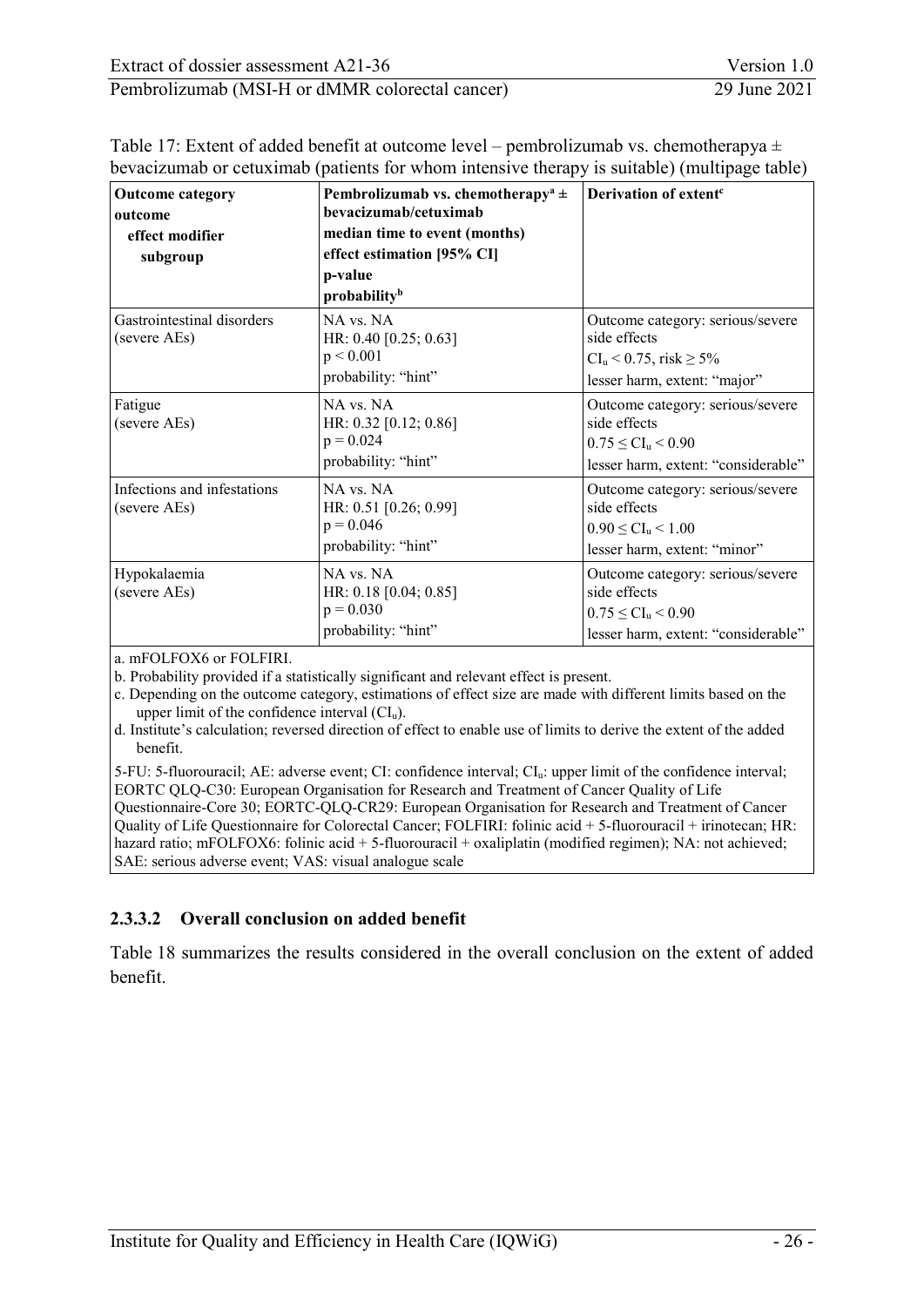<span id="page-45-0"></span>

| Table 18: Positive and negative effects from the assessment of pembrolizumab vs. individual |  |
|---------------------------------------------------------------------------------------------|--|
| treatment (patients for whom intensive therapy was suitable)                                |  |

| <b>Positive effects</b>                                                                                                                                                                                                                                                                                                                                                                                                                                                                                           | <b>Negative effects</b>                                                                                           |  |  |
|-------------------------------------------------------------------------------------------------------------------------------------------------------------------------------------------------------------------------------------------------------------------------------------------------------------------------------------------------------------------------------------------------------------------------------------------------------------------------------------------------------------------|-------------------------------------------------------------------------------------------------------------------|--|--|
| Serious/severe side effects                                                                                                                                                                                                                                                                                                                                                                                                                                                                                       | Serious/severe side effects                                                                                       |  |  |
| • SAEs: hint of lesser harm – extent: "considerable"<br>■ severe AEs: hint of lesser harm – extent: "major"<br>including<br><sup>n</sup> blood and lymphatic system disorders<br>- sex (women)<br>hint of lesser harm – extent "considerable"<br>- sex (male): hint of lesser harm – extent: "major"<br>" gastrointestinal disorders: hint of lesser harm - extent: "major"<br>fatigue: hint of lesser harm - extent: "considerable"<br>α<br>□ infections and infestations: hint of lesser harm – extent: "minor" | ■ immune-related SAEs: hint of<br>$greater harm - extent:"major"$                                                 |  |  |
| " hypokalaemia: hint of lesser harm – extent: "considerable"                                                                                                                                                                                                                                                                                                                                                                                                                                                      |                                                                                                                   |  |  |
| Non-serious/non-severe side effects<br>mucosal inflammation (AEs)<br>■ decreased appetite (AEs)<br>$\blacksquare$ peripheral neuropathy (AEs)<br>peripheral sensory neuropathy (AEs)<br>$\blacksquare$ epistaxis (AEs)<br>alopecia (AEs)<br>palmar-plantar erythrodysaesthesia syndrome (AEs)<br>in each case hint of lesser harm – extent: "considerable"                                                                                                                                                        | Non-serious/non-severe side<br>effects<br>■ arthralgia (AEs): Hint of<br>greater harm - extent:<br>"considerable" |  |  |
| There are no usable data for the outcome categories of morbidity and health-related quality of life.                                                                                                                                                                                                                                                                                                                                                                                                              |                                                                                                                   |  |  |
| AEs: adverse events; SAE: serious adverse event                                                                                                                                                                                                                                                                                                                                                                                                                                                                   |                                                                                                                   |  |  |

In the overall consideration of the data, there are mainly positive effects of pembrolizumab in comparison with individual treatment. These effects were shown exclusively in the outcome category of side effects in serious/severe and in non-serious/non-severe side effects.

This resulted in a hint of lesser harm with the extent "considerable" or "major" for the superordinate outcomes "SAEs" and "severe AEs (CTCAE grade  $\geq$  3)". Among the severe AEs, there were several specific AEs in favour of pembrolizumab with the extent "minor" to "major". Hints of lesser harm with the extent "considerable" in the category "non-serious/non-severe side effects" were shown for several outcomes.

In contrast, there are hints of greater harm from pembrolizumab compared to individual treatment in immune-related SAEs and non-serious/non-severe side effects for the outcome "arthralgia" with the extent "considerable" or "major".

There are no usable data for the outcome categories of morbidity and health-related quality of life.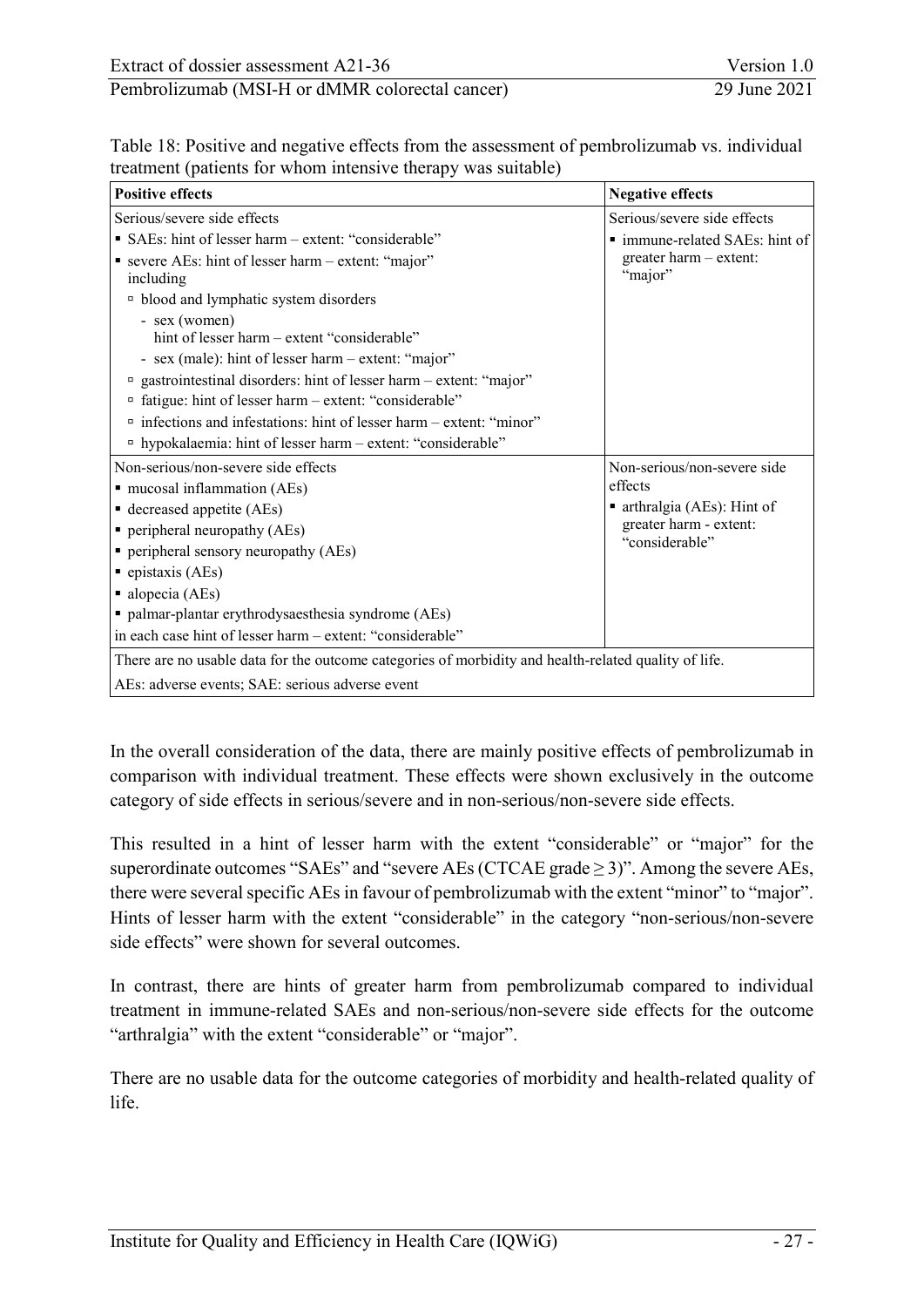In the present situation, the added benefit is thus based exclusively on differences in the category of side effects. A balancing of the effects under consideration of the outcome categories of morbidity and health-related quality of life is not possible, however, because data were not usable. It is therefore not possible to assess whether and to what extent the advantages in side effects are also reflected in the morbidity and health-related quality of life of the patients. Due to the size of the observed effects in the side effects, however, it cannot be assumed that these can be completely questioned by the missing data in the outcome categories of morbidity and health-related quality of life.

In summary, there is a hint of considerable added benefit of pembrolizumab in comparison with individual treatment in the first-line setting for adult patients with metastatic MSI-H or dMMR colorectal cancer, for whom intensive treatment is suitable.

The assessment described above deviates from that of the company. The company did not differentiate between the populations of patients for whom intensive therapy was suitable or unsuitable and derived an indication of a significant added benefit for all patients in the therapeutic indication on the basis of the results of the total population of the KEYNOTE 177 study.

#### <span id="page-46-0"></span>**2.4 Research question 2: Patients for whom intensive therapy is unsuitable**

# <span id="page-46-1"></span>**2.4.1 Information retrieval and study pool**

The study pool of the assessment was compiled on the basis of the following information:

Sources of the company in the dossier:

- study list on pembrolizumab (status: 1 January 2021)
- bibliographical literature search on pembrolizumab (last search on 20 January 2021)
- search in trial registries/trial results databases for studies on pembrolizumab (last search on 20 January 2021)
- search on the G-BA website for pembrolizumab (last search on 20 January 2021)

The completeness of the study pool was checked by:

 search in trial registries for studies on pembrolizumab (last search on 9 April 2021); for search strategies, see Appendix C of the full dossier assessment

The check of the completeness of the study pool produced no suitable RCTs on the direct comparison of pembrolizumab versus the ACT.

This approach deviates from that of the company. The company did not differentiate between the populations of patients for whom intensive therapy was suitable or not suitable, and used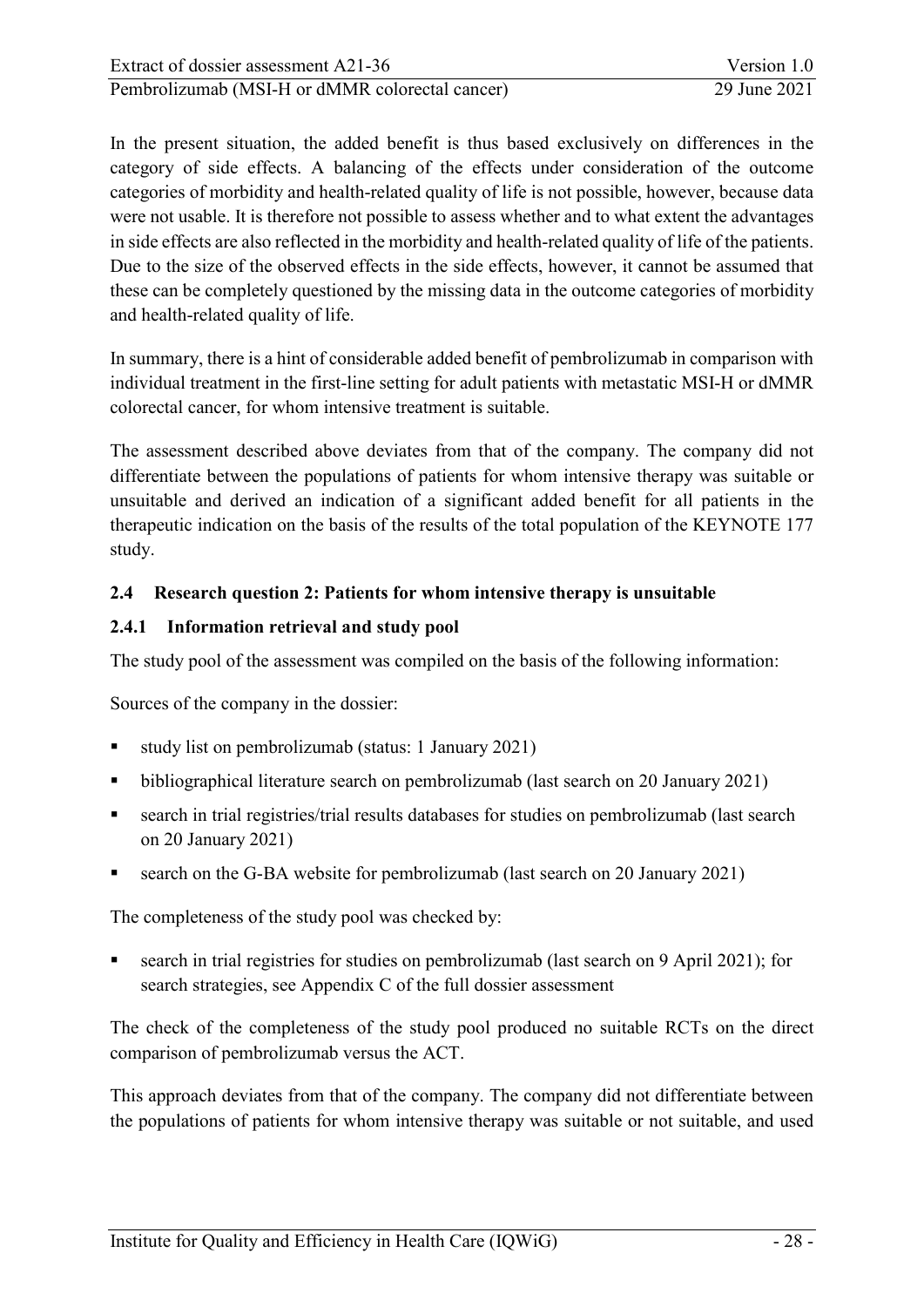the results of the total population of the KEYNOTE 177 study to assess the added benefit for all patients in the therapeutic indication.

The present benefit assessment used the results of the KEYNOTE 177 study only for research question 1, as this study mainly included patients for whom intensive therapy was suitable (see Section [2.3\)](#page-16-0).

### <span id="page-47-0"></span>**2.4.2 Results on added benefit**

The company presented no data for the assessment of the added benefit of pembrolizumab in comparison with the ACT in the first-line setting in adult patients with metastatic MSI-H or dMMR colorectal cancer, for whom intensive treatment is unsuitable. This resulted in no hint of an added benefit of pembrolizumab in comparison with the ACT; an added benefit is therefore not proven.

# <span id="page-47-1"></span>**2.4.3 Probability and extent of added benefit**

Added benefit not proven as the company presented no data for the assessment of the added benefit of pembrolizumab in comparison with the ACT in the first-line setting in adult patients with metastatic MSI-H or dMMR colorectal cancer, for whom intensive treatment is unsuitable.

The assessment described above deviates from that of the company. The company did not differentiate between the populations of patients for whom intensive therapy was suitable or unsuitable and derived an indication of a significant added benefit for all patients in the therapeutic indication on the basis of the results of the total population of the KEYNOTE 177 study.

#### <span id="page-47-2"></span>**2.5 Probability and extent of added benefit – summary**

The result of the assessment of the added benefit of pembrolizumab in comparison with the ACT is summarized in [Table 19.](#page-48-0)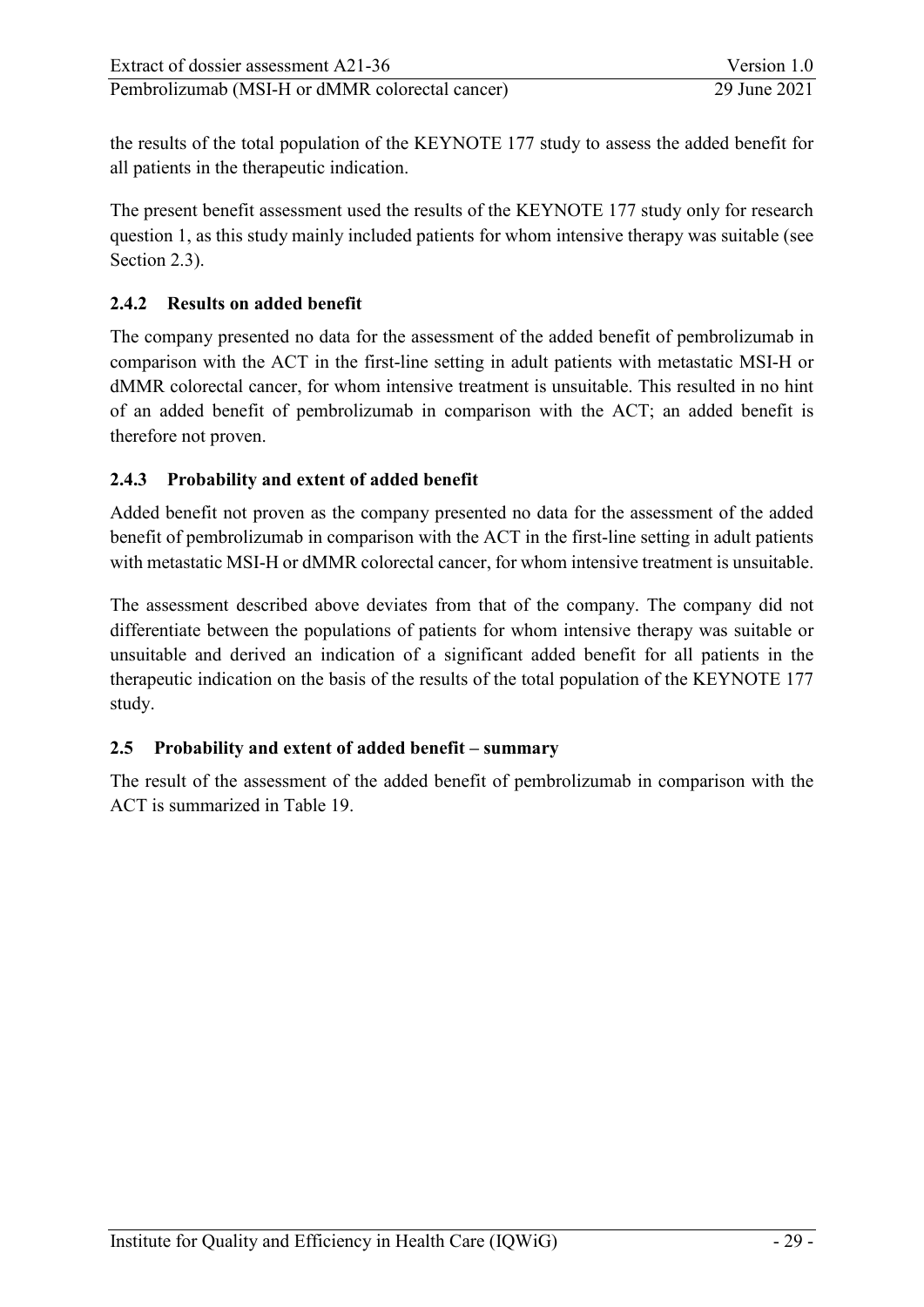| Research<br>question                                                                                                                                                                                                                                      | Therapeutic<br>indication <sup>a</sup>                                                                                                                                                                                | ${ACT}^b$                                                                                                                                                                                                                                                                                                                                                                                                                                                                                                                                                                                                                                                                                                                                                                                                                                                                                                                                                                                                         | Probability<br>and extent of<br>added benefit         |  |
|-----------------------------------------------------------------------------------------------------------------------------------------------------------------------------------------------------------------------------------------------------------|-----------------------------------------------------------------------------------------------------------------------------------------------------------------------------------------------------------------------|-------------------------------------------------------------------------------------------------------------------------------------------------------------------------------------------------------------------------------------------------------------------------------------------------------------------------------------------------------------------------------------------------------------------------------------------------------------------------------------------------------------------------------------------------------------------------------------------------------------------------------------------------------------------------------------------------------------------------------------------------------------------------------------------------------------------------------------------------------------------------------------------------------------------------------------------------------------------------------------------------------------------|-------------------------------------------------------|--|
| 1                                                                                                                                                                                                                                                         | Adult patients with<br>metastatic microsatellite<br>instability-high (MSI-H)<br>or mismatch repair<br>deficient (dMMR)<br>colorectal cancer for<br>whom intensive<br>treatment is suitable;<br>first-line treatment   | Individual treatment depending on the all-RAS<br>mutation status, the location of the primary tumour and<br>the risk of toxicity induced by bevacizumab, choosing<br>from the following options<br>$\bullet$ combination therapy of 5-fluorouracil + folinic acid<br>+ oxaliplatin (FOLFOX)<br>$\bullet$ combination therapy of 5-fluorouracil + folinic acid<br>+ irinotecan (FOLFIRI)<br>$\bullet$ combination therapy of 5-fluorouracil + folinic acid<br>+ oxaliplatin (FOLFOX) and an anti-EGFR<br>treatment (cetuximab or panitumumab) - (only for<br>patients with RAS wild type)<br>$\bullet$ combination therapy of 5-fluorouracil + folinic acid<br>+ irinotecan (FOLFIRI) and an anti-EGFR treatment<br>(cetuximab or panitumumab) - (only for patients<br>with RAS wild type)<br>$\bullet$ combination therapy of 5-fluorouracil + folinic acid<br>+ oxaliplatin (FOLFOX) and bevacizumab<br>$\bullet$ combination therapy of 5-fluorouracil + folinic acid<br>+ irinotecan (FOLFIRI) and bevacizumab | Hint of<br>considerable<br>added benefit <sup>c</sup> |  |
| 2                                                                                                                                                                                                                                                         | Adult patients with<br>metastatic microsatellite<br>instability-high (MSI-H)<br>or mismatch repair<br>deficient (dMMR)<br>colorectal cancer for<br>whom intensive<br>treatment is unsuitable;<br>first-line treatment | $\bullet$ 5-fluorouracil + folinic acid $\pm$ bevacizumab<br>or<br>$\blacksquare$ capecitabine $\pm$ bevacizumab<br>or<br>$\bullet$ combination therapy of 5-fluorouracil + folinic acid<br>$+$ oxaliplatin (reduced intensity) $\pm$ bevacizumab<br>or<br>$\bullet$ combination therapy of 5-fluorouracil + folinic acid<br>$+$ irinotecan (reduced intensity) $\pm$ bevacizumab                                                                                                                                                                                                                                                                                                                                                                                                                                                                                                                                                                                                                                 | Added benefit<br>not proven                           |  |
| a. For the present therapeutic indication, it is assumed that treatment with curative intent or primary resection is<br>not an option for the patients with metastatic colorectal cancer.<br>b. Presentation of the respective ACT specified by the G-BA. |                                                                                                                                                                                                                       |                                                                                                                                                                                                                                                                                                                                                                                                                                                                                                                                                                                                                                                                                                                                                                                                                                                                                                                                                                                                                   |                                                       |  |

<span id="page-48-0"></span>

b. Presentation of the respective ACT specified by the G-BA.

c. The KEYNOTE 177 study included only patients with an ECOG PS of 0 or 1. It remains unclear whether the observed effects can be transferred to patients with an ECOG PS of  $\geq$  2.

5-FU: 5-fluorouracil; dMMR: mismatch repair deficiency; ECOG PS: Eastern Cooperative Oncology Group Performance Status; EGFR: epidermal growth factor receptor; FOLFIRI: folinic acid + 5-fluorouracil + irinotecan; FOLFOX 5-fluorouracil + folinic acid + oxaliplatin; G-BA: Federal Joint Committee; MSI-H: highfrequency microsatellite instability; RAS: rat sarcoma viral oncogene homologue

The approach for the derivation of an overall conclusion on the added benefit is a proposal by IQWiG. The G-BA decides on the added benefit.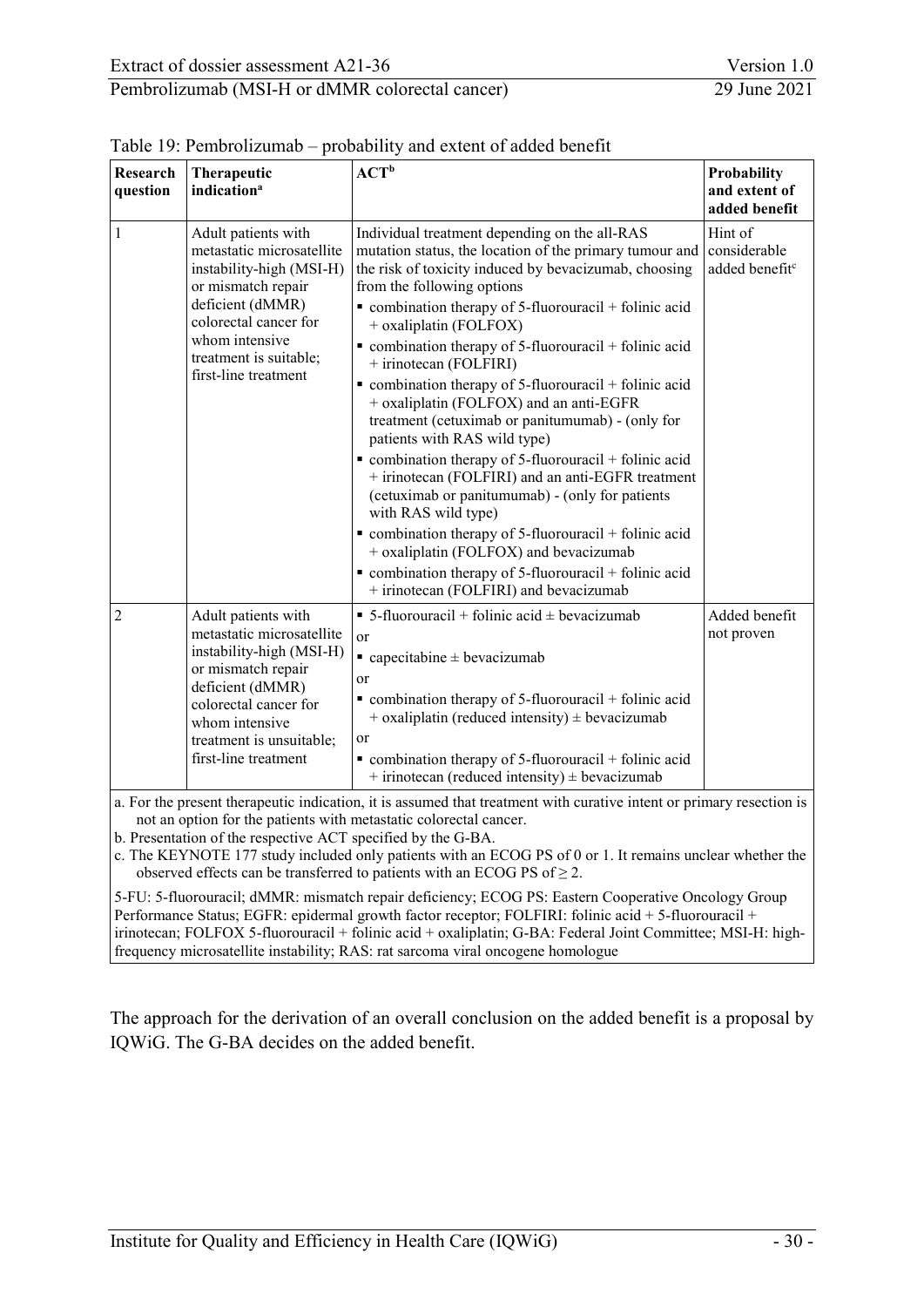Pembrolizumab [\(MSI-H or dMMR colorectal cancer\)](#page-0-1) 29 June 2021

#### <span id="page-49-0"></span>**References for English extract**

Please see full dossier assessment for full reference list.

The reference list contains citations provided by the company in which bibliographical information may be missing.

<span id="page-49-13"></span><span id="page-49-1"></span>1. Institute for Quality and Efficiency in Health Care. General Methods; Version 6.0 [online]. 2020 [Accessed: 22.03.2021]. URL: [https://www.iqwig.de/methoden/general](https://www.iqwig.de/methoden/general-methods_version-6-0.pdf)methods version-6-0.pdf.

<span id="page-49-2"></span>2. Skipka G, Wieseler B, Kaiser T et al. Methodological approach to determine minor, considerable, and major treatment effects in the early benefit assessment of new drugs. Biom J 2016; 58(1): 43-58. [https://dx.doi.org/10.1002/bimj.201300274.](https://dx.doi.org/10.1002/bimj.201300274)

<span id="page-49-10"></span><span id="page-49-3"></span>3. Leitlinienprogramm Onkologie. S3-Leitlinie Kolorektales Karzinom [online]. 2019 [Accessed: 04.06.2021]. URL: [https://www.leitlinienprogramm](https://www.leitlinienprogramm-onkologie.de/fileadmin/user_upload/Downloads/Leitlinien/Kolorektales_Karzinom/Version_2/LL_KRK_Langversion_2.1.pdf)[onkologie.de/fileadmin/user\\_upload/Downloads/Leitlinien/Kolorektales\\_Karzinom/Version\\_](https://www.leitlinienprogramm-onkologie.de/fileadmin/user_upload/Downloads/Leitlinien/Kolorektales_Karzinom/Version_2/LL_KRK_Langversion_2.1.pdf) 2/LL KRK Langversion 2.1.pdf.

<span id="page-49-11"></span><span id="page-49-4"></span>4. Hofheinz RD, Arnold D, Borner M et al. Onkopedia Leitlinien - Kolonkarzinom. Stand: Oktober [online]. 2018 [Accessed: 20.01.2021]. URL:

[https://www.onkopedia.com/de/onkopedia/guidelines/kolonkarzinom/@@guideline/html/inde](https://www.onkopedia.com/de/onkopedia/guidelines/kolonkarzinom/@@guideline/html/index.html) [x.html.](https://www.onkopedia.com/de/onkopedia/guidelines/kolonkarzinom/@@guideline/html/index.html)

<span id="page-49-5"></span>5. Merck Sharp & Dohme. Study of Pembrolizumab (MK-3475) vs Standard Therapy in Participants With Microsatellite Instability-High (MSI-H) or Mismatch Repair Deficient (dMMR) Stage IV Colorectal Carcinoma (MK-3475-177/KEYNOTE-177) [online]. 2021 [Accessed: 14.04.2021]. URL: [https://ClinicalTrials.gov/show/NCT02563002.](https://clinicaltrials.gov/show/NCT02563002)

<span id="page-49-6"></span>6. Merck Sharp & Dohme. A Phase III Study of Pembrolizumab (MK-3475) vs. Chemotherapy in Microsatellite Instability-High (MSI-H) or Mismatch Repair Deficient (dMMR) Stage IV Colorectal Carcinoma (KEYNOTE-177) [online]. [Accessed: 14.04.2021]. URL: [https://www.clinicaltrialsregister.eu/ctr-search/search?query=eudract\\_number:2015-](https://www.clinicaltrialsregister.eu/ctr-search/search?query=eudract_number:2015-002024-89) [002024-89.](https://www.clinicaltrialsregister.eu/ctr-search/search?query=eudract_number:2015-002024-89)

<span id="page-49-12"></span><span id="page-49-7"></span>7. Agency EM. Keytruda; Assessment report [online]. 2020 [Accessed: 07.06.2021]. URL: [https://www.ema.europa.eu/documents/variation-report/keytruda-h-c-3820-ii-0091-epar](https://www.ema.europa.eu/documents/variation-report/keytruda-h-c-3820-ii-0091-epar-assessment-report-variation_en.pdf)[assessment-report-variation\\_en.pdf.](https://www.ema.europa.eu/documents/variation-report/keytruda-h-c-3820-ii-0091-epar-assessment-report-variation_en.pdf)

<span id="page-49-8"></span>8. Andre T, Shiu KK, Kim TW et al. Pembrolizumab in Microsatellite-Instability-High Advanced Colorectal Cancer. N Engl J Med 2020; 383(23): 2207-2218. [https://dx.doi.org/10.1056/NEJMoa2017699.](https://dx.doi.org/10.1056/NEJMoa2017699)

<span id="page-49-9"></span>9. Merck Sharp Dohme. Fachinformation KEYTRUDA (Pembrolizumab) 25 mg/ml Pulver Konzentrat zur Herstellung einer Infusionslösung. Stand: März. 2021.

10. Medac. 5-FU medac 50 mg/ml, Injektionslösung [online]. 2020 [Accessed: 07.06.2021]. URL: [https://www.fachinfo.de/.](https://www.fachinfo.de/)